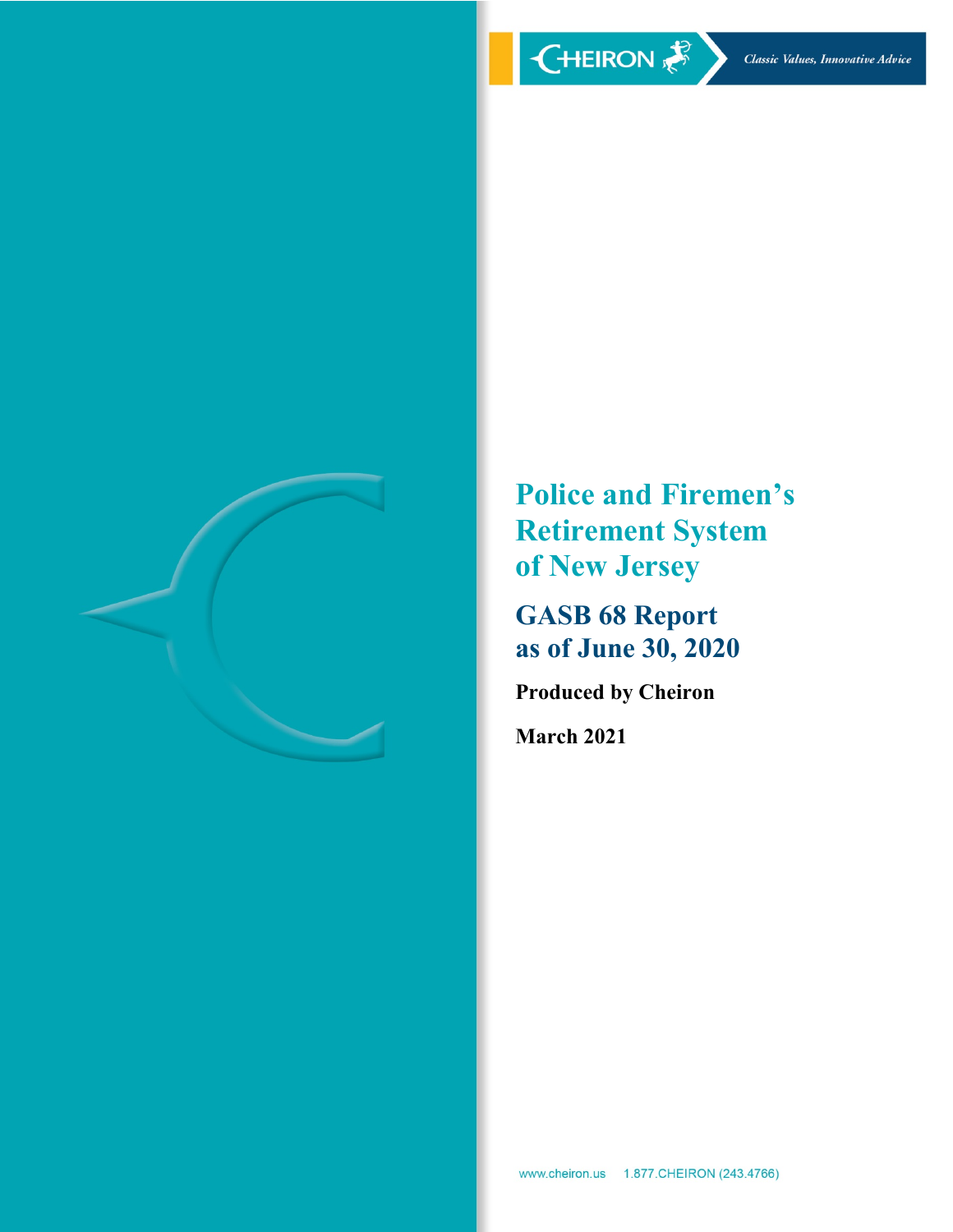# **TABLE OF CONTENTS**

| <b>Section</b>                  | Page |  |
|---------------------------------|------|--|
| Section I                       |      |  |
| Section II                      |      |  |
| Section III                     |      |  |
| Section IV                      |      |  |
| <i><u><b>Appendices</b></u></i> |      |  |
|                                 |      |  |
|                                 |      |  |
|                                 |      |  |
|                                 |      |  |
|                                 |      |  |
|                                 |      |  |

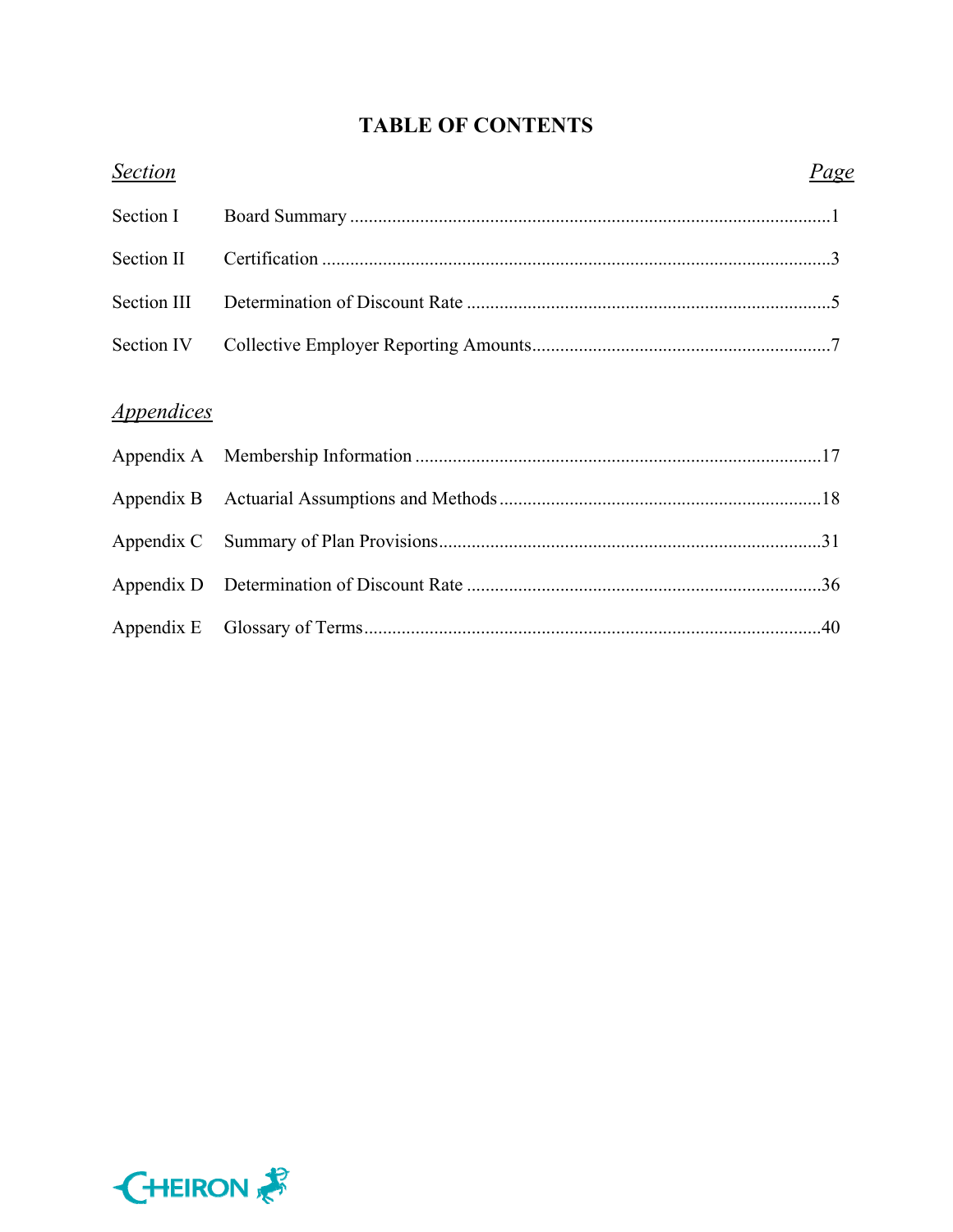## **SECTION I – BOARD SUMMARY**

The purpose of this report is to provide accounting and financial disclosure information under Governmental Accounting Standards Board Statement 68 for the Police and Firemen's Retirement System of New Jersey (PFRS, Plan, or System). This information includes:

- Disclosure of Deferred Inflows and Outflows, and
- Calculation of the Collective Annual Pension Expense.

## **Highlights**

The reporting date for PFRS is June 30, 2020. Measurements as of the reporting date are based on the fair value of assets as of June 30, 2020 and the Total Pension Liability (TPL) as of the valuation date, July 1, 2019, updated to June 30, 2020. There were two changes in the assumptions. The discount rate used to measure the Total Pension Liability was changed as of the measurement date. In addition, the mortality assumption was updated upon direction from the Division of Pensions and Benefits (DPB). We are not aware of any other significant events that are measurable at this time between the valuation date and the measurement date, so the update procedures only included the addition of service cost and interest cost offset by actual benefit payments, and an adjustment to reflect the changes in assumptions.

Additional information about the TPL can be found in the GASB 67 report. This report contains the GASB 68 collective employer reporting amounts. The individual employer reporting amounts can be found in the GASB 67-68 Employer Schedules provided separately in Excel format.

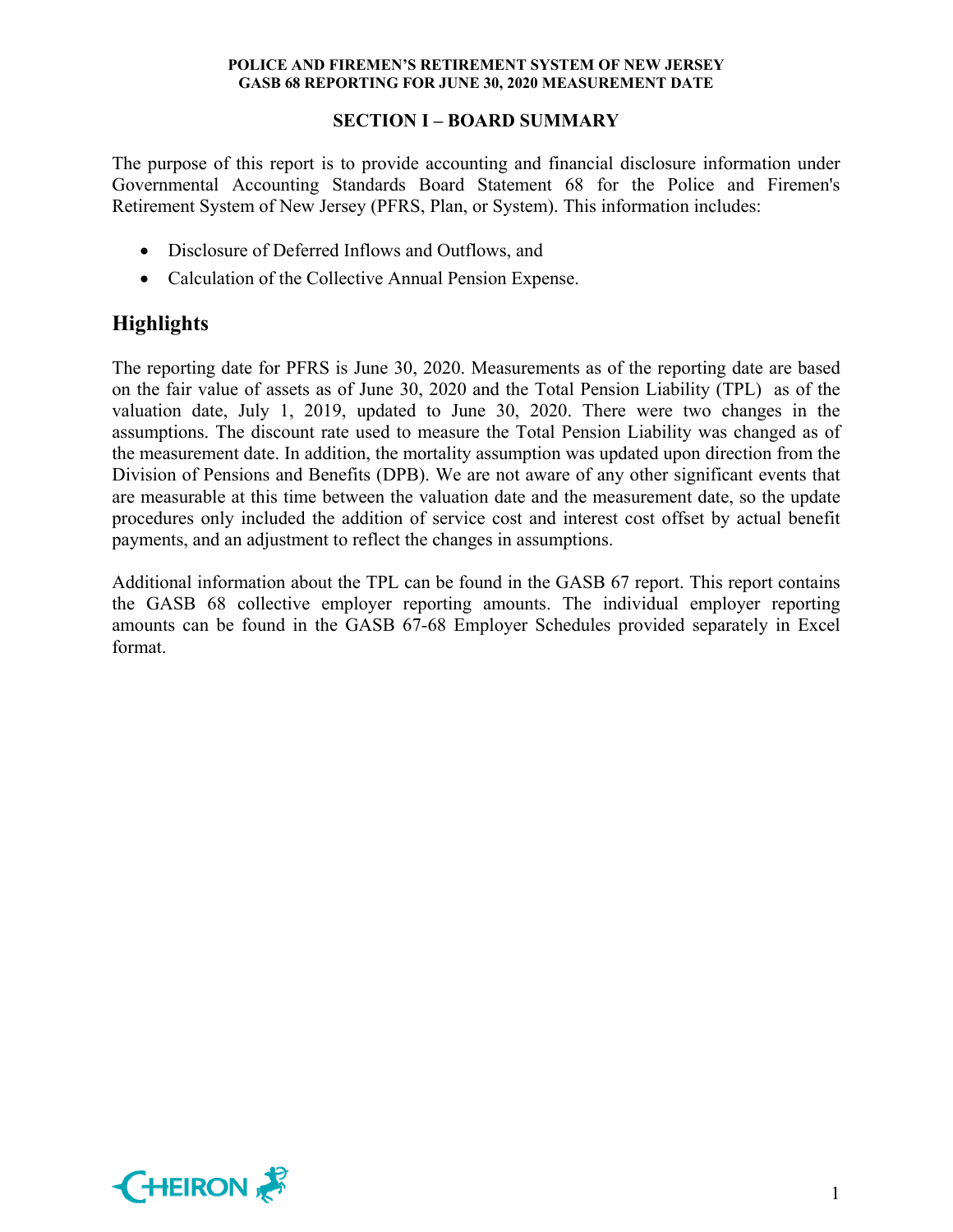## **SECTION I – BOARD SUMMARY**

The following table provides a summary of the key results during this reporting period.

| <b>Table I-1</b><br><b>Summary of Collective Results</b>                                                                                                                                           |                                    |                                                                                                    |                                              |                                                                                                 |  |  |  |  |  |  |  |  |  |
|----------------------------------------------------------------------------------------------------------------------------------------------------------------------------------------------------|------------------------------------|----------------------------------------------------------------------------------------------------|----------------------------------------------|-------------------------------------------------------------------------------------------------|--|--|--|--|--|--|--|--|--|
| 6/30/2020<br><b>Measurement Date</b><br>6/30/2019                                                                                                                                                  |                                    |                                                                                                    |                                              |                                                                                                 |  |  |  |  |  |  |  |  |  |
| <b>State</b><br>Net Pension Liability                                                                                                                                                              | $\mathbb{S}$                       | 4,299,009,951                                                                                      | $\mathbb{S}$                                 | 4,201,687,763                                                                                   |  |  |  |  |  |  |  |  |  |
| <b>Deferred Outflows</b><br>Deferred Inflows                                                                                                                                                       | $\mathbb{S}$                       | (107,318,822)<br>585,330,815<br>4,777,021,944                                                      | $\mathbb{S}$                                 | (109,007,687)<br>687,039,876                                                                    |  |  |  |  |  |  |  |  |  |
| Net Impact on Statement of Net Position<br><b>Total Pension Expense</b><br>Pension Expense (% of Payroll)                                                                                          | $\mathbb{S}$                       | 232,607,740<br>47.76%                                                                              | $\mathbb{S}$                                 | 4,779,719,952<br>298,385,556<br>62.17%                                                          |  |  |  |  |  |  |  |  |  |
| <b>Local Employers</b><br>Net Pension Liability<br><b>Deferred Outflows</b><br>Deferred Inflows                                                                                                    | $\mathbb{S}$                       | 14,926,648,722<br>(920, 422, 625)<br>3,510,501,347                                                 | $\mathbf{s}$                                 | 14, 170, 193, 618<br>(522, 637, 261)<br>4,198,449,249                                           |  |  |  |  |  |  |  |  |  |
| Net Impact on Statement of Net Position<br><b>Total Pension Expense</b><br>Pension Expense (% of Payroll)                                                                                          | $\mathbb{S}$<br>$\mathbb{S}$       | 17,516,727,444<br>949,220,570<br>27.51%                                                            | $\mathbb{S}$<br>$\mathbb{S}$                 | 17,846,005,606<br>1,325,963,796<br>39.11%                                                       |  |  |  |  |  |  |  |  |  |
| <b>Total</b><br>Net Pension Liability<br><b>Deferred Outflows</b><br>Deferred Inflows<br>Net Impact on Statement of Net Position<br><b>Total Pension Expense</b><br>Pension Expense (% of Payroll) | $\mathbb{S}$<br>$\mathbb{S}$<br>\$ | 19,225,658,673<br>(1,027,741,447)<br>4,095,832,162<br>22, 293, 749, 388<br>1,181,828,310<br>30.01% | $\mathbb{S}$<br>$\mathbb{S}$<br>$\mathbb{S}$ | 18,371,881,381<br>(631, 644, 948)<br>4,885,489,125<br>22,625,725,558<br>1,624,349,352<br>41.97% |  |  |  |  |  |  |  |  |  |

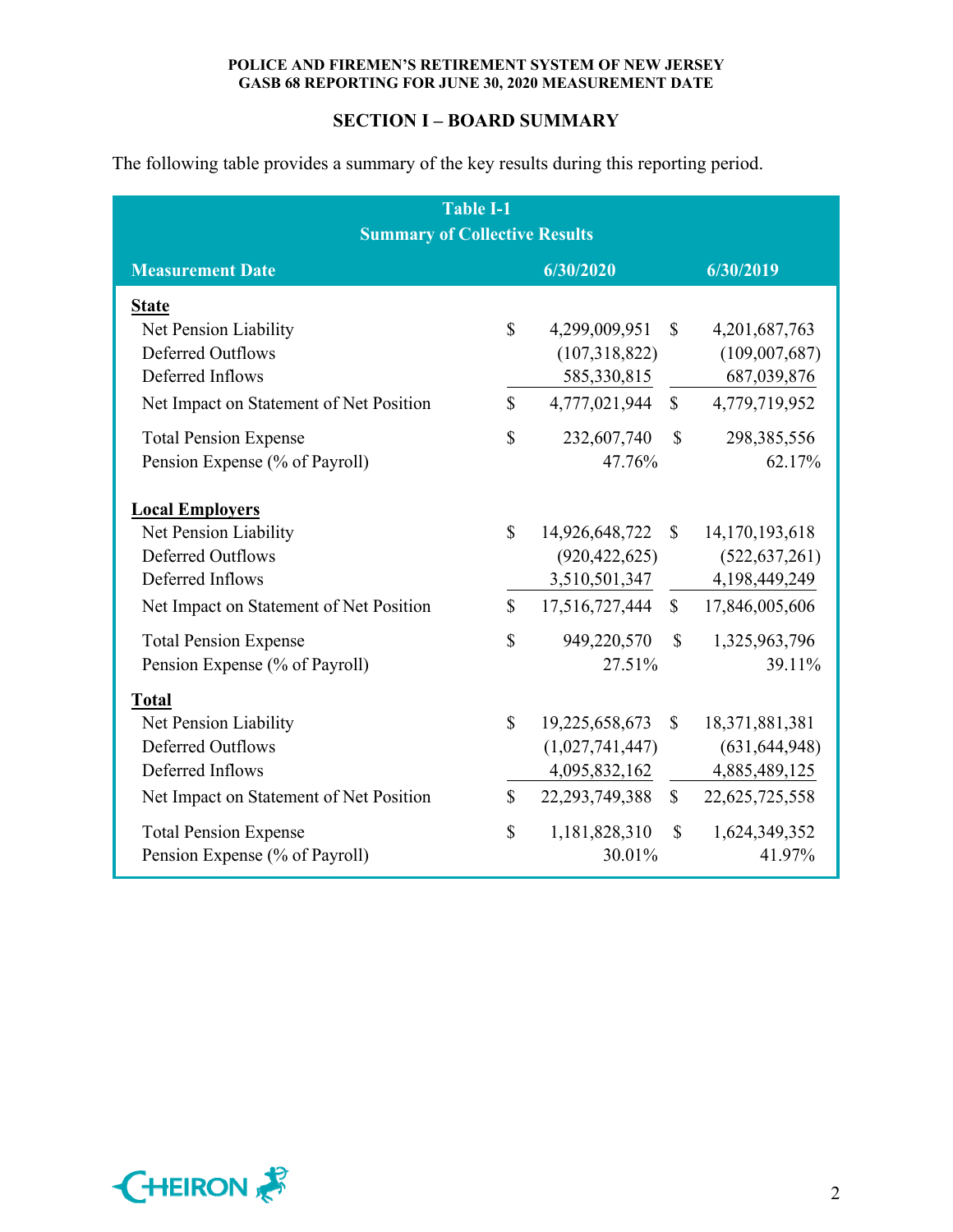## **SECTION II – CERTIFICATION**

The purpose of this report is to provide accounting and financial reporting information under GASB 68 for the Police and Firemen's Retirement System of New Jersey (PFRS). This report is for the use of PFRS, the Division of Pensions and Benefits (DPB) and their auditors in preparing financial reports in accordance with applicable law and accounting requirements. This report is not appropriate for other purposes, including the measurement of funding requirements for PFRS and estimating the price to settle PFRS's obligations.

In preparing our report, we relied on information (some oral and some written) supplied by the Division of Pensions and Benefits. This information includes, but is not limited to, the plan provisions, employee data, and financial information. We performed an informal examination of the obvious characteristics of the data for reasonableness and consistency in accordance with Actuarial Standard of Practice No. 23.

Future actuarial measurements may differ significantly from the current measurements due to such factors as the following: plan experience differing from that anticipated by the economic or demographic assumptions; changes in economic or demographic assumptions; and changes in plan provisions or applicable law.

For purposes of this report, the projection of the Plan's contributions and projected benefit payments as of June 30, 2020 was based on the recommended demographic assumptions of the July 1, 2013 – June 30, 2018 Experience Study, approved by the Board of Trustees on January 13, 2020. The calculation of the Total Pension Liability as of June 30, 2020 was based on the same demographic assumptions except for the mortality assumption, which was based on the SOA's MP-2020 mortality improvement scale upon direction from the DPB. While we do not find the use of the SOA's Scale MP-2020 unreasonable, it does not reflect the analysis of actual mortality experience from our Experience Study which was the basis for our recommended mortality assumptions, including the mortality improvement scale.

This report was prepared using census data as of the July 1, 2019 valuation date and financial information as of the June 30, 2020 measurement date. Given the uncertainty and lack of credible data regarding the impact that COVID-19 may have had on the System's demographic experience between the measurement date and reporting date, no specific adjustments have been made at this time. Chapter 54, P.L. 2020, amends eligibility for accidental disability and accidental death benefits for PFRS members when related to the contraction of COVID-19 during the Public Health Emergency declared by the Governor in Executive Order 103 of 2020, as extended. We will continue to monitor developments regarding the COVID-19 pandemic and the impact it may have on the System. Actual experience, both demographic and economic, will be reflected in subsequent years as experience emerges.

This report also reflects two other changes to the plan provisions. Chapter 157, P.L. 2019 expanded the definition of regular or assigned duties for purposes of accidental disability retirement to include the World Trade Center (WTC) rescue, recovery, or cleanup operations between September 11, 2001 and October 11, 2011 under certain conditions. For such members who participated in the WTC rescue, recovery, or cleanup operations, the total and permanent disability may occur after retirement on a service retirement or an ordinary disability retirement.

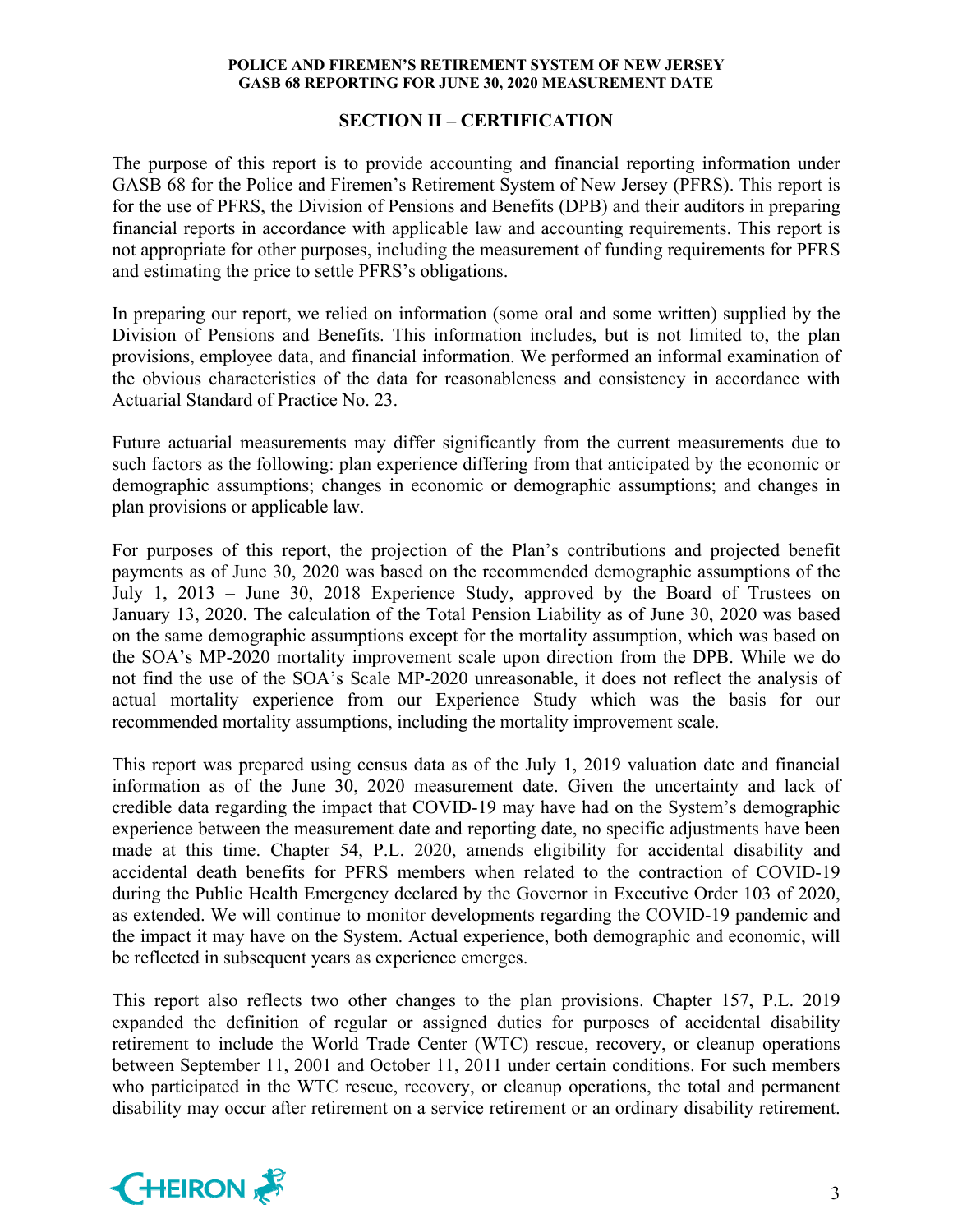## **SECTION II – CERTIFICATION**

After reviewing the members who have submitted eligibility registration forms and/or amended benefits requests forms with the DPB, we do not expect this legislation to have a material impact on the benefits payable by the System. Therefore, the impact of Chapter 157, P.L. 2019 will be recognized as part of the demographic experience as members are approved for such benefits.

Chapter 305, P.L. 2019 increased the benefit for a surviving child in the event of ordinary death while in active service. Previously, if there was no surviving spouse, or upon the surviving spouse's death or remarriage, a total of 20% (35%, 50%) of final compensation was payable to one (two, three or more) dependent child(ren). Under Chapter 305, P.L. 2019, if there is no surviving spouse, or upon the surviving spouse's death or remarriage, 50% of final compensation is payable to surviving children in equal shares. This legislation did not impact the Total Pension Liability for this report due to the current demographic assumptions and covered population.

Based on the State Treasurer's recommendation the following investment return assumptions are used to determine the actuarially determined contributions:

- Effective with the July 1, 2019 valuation: 7.30% per annum,
- Effective with the July 1, 2021 valuation: 7.00% per annum,

In accordance with Paragraph 40 of GASB Statement No. 67, the projection of the Plan's fiduciary net position is based on a long-term expected rate of return of 7.00% per annum. The discount rate used to measure the Total Pension Liability is 7.00% as of June 30, 2020 and is described in Section III of the report.

This report and its contents have been prepared in accordance with generally recognized and accepted actuarial principles and practices and our understanding of the Code of Professional Conduct and applicable Actuarial Standards of Practice set out by the Actuarial Standards Board as well as applicable laws and regulations. Furthermore, as credentialed actuaries, we meet the Qualification Standards of the American Academy of Actuaries to render the opinion contained in this report. This report does not address any contractual or legal issues. We are not attorneys and our firm does not provide any legal services or advice.

This report was prepared for PFRS for the purposes described herein and for the use by the plan auditor in completing an audit related to the matters herein. Other users of this report are not intended users as defined in the Actuarial Standards of Practice, and Cheiron assumes no duty or liability to such other users.

Janet Cranna, FSA, FCA, MAAA, EA Anu Patel, FSA, MAAA, EA Principal Consulting Actuary Principal Consulting Actuary

Anu Patil

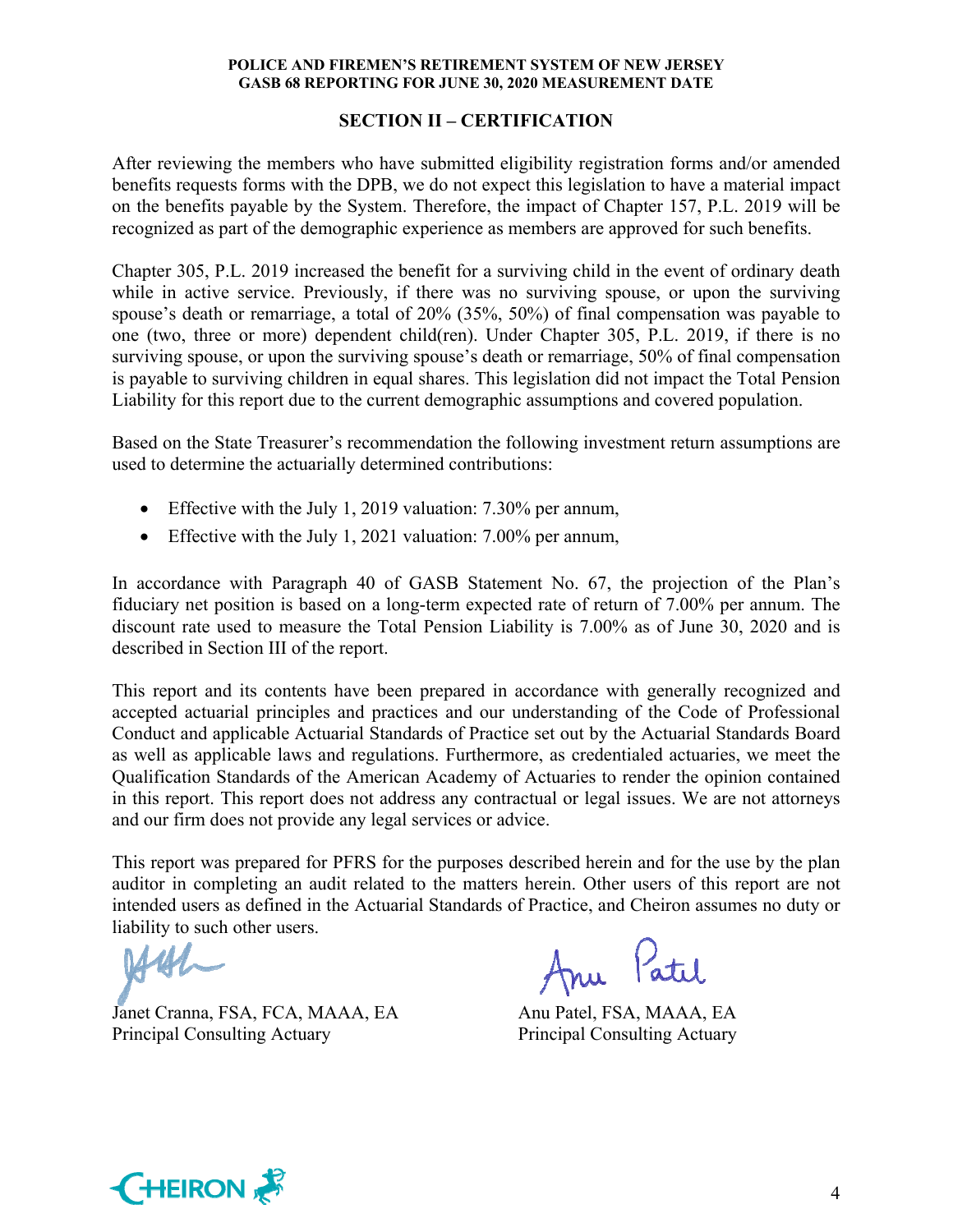## **SECTION III – DETERMINATION OF DISCOUNT RATE**

The discount rate used to measure the Total Pension Liability was 6.85% as of June 30, 2019 and 7.00% as of June 30, 2020. As discussed with the Division of Pensions and Benefits, the projection of cash flows used to determine the discount rate as of June 30, 2020 assumed:

- In accordance with Paragraph 40 of GASB Statement No. 67, the projection of the Plan's fiduciary net position is based on a long-term expected rate of return of 7.00% per annum.
- In accordance with Paragraph 37 of GASB Statement No. 67, the projection of the Plan's contributions and projected benefit payments are based on the same assumptions used to determine the expected contributions for the System. The demographic assumptions are based on the recommendations of the July 1, 2013 – June 30, 2018 Experience Study as approved by the Board of Trustees on January 13, 2020.

Based on the State Treasurer' recommendation the following investment return assumptions are used to determine the actuarially determined contributions:

- o Effective with the July 1, 2019 valuation: 7.30% per annum,
- o Effective with the July 1, 2021 valuation: 7.00% per annum.
- It is assumed that the Local employers will contribute 100% of their actuarially determined contribution and 100% of their Non-Contributory Group Insurance Premium Fund (NCGIPF) contribution while the State will contribute 78% of its actuarially determined contribution and 100% of its NCGIPF contribution for all years of the projection. The 78% contribution rate is the total State contribution rate expected to be paid in fiscal year ending June 30, 2021 with respect to the actuarially determined contribution for the fiscal year ending June 30, 2021 for all State administered retirement systems.
- Consistent with Chapter 83, P.L. 2016, it is assumed that the State will make pension contributions in equal amounts at the end of each quarter.
- Annual administrative expenses are assumed to be 0.58% and 0.47% of expected pension benefit payments for State and Local employers, respectively.
- In accordance with Chapter 98, P. L. 2017, PFRS receives 1.2% of the proceeds of the Lottery Enterprise for a period of 30 years. Revenues received from lottery proceeds are assumed to be contributed to the System on a monthly basis.
- It is assumed that Local employers' contributions are expected to be received on April  $1<sup>st</sup>$ , 21 months after the associated valuation date.

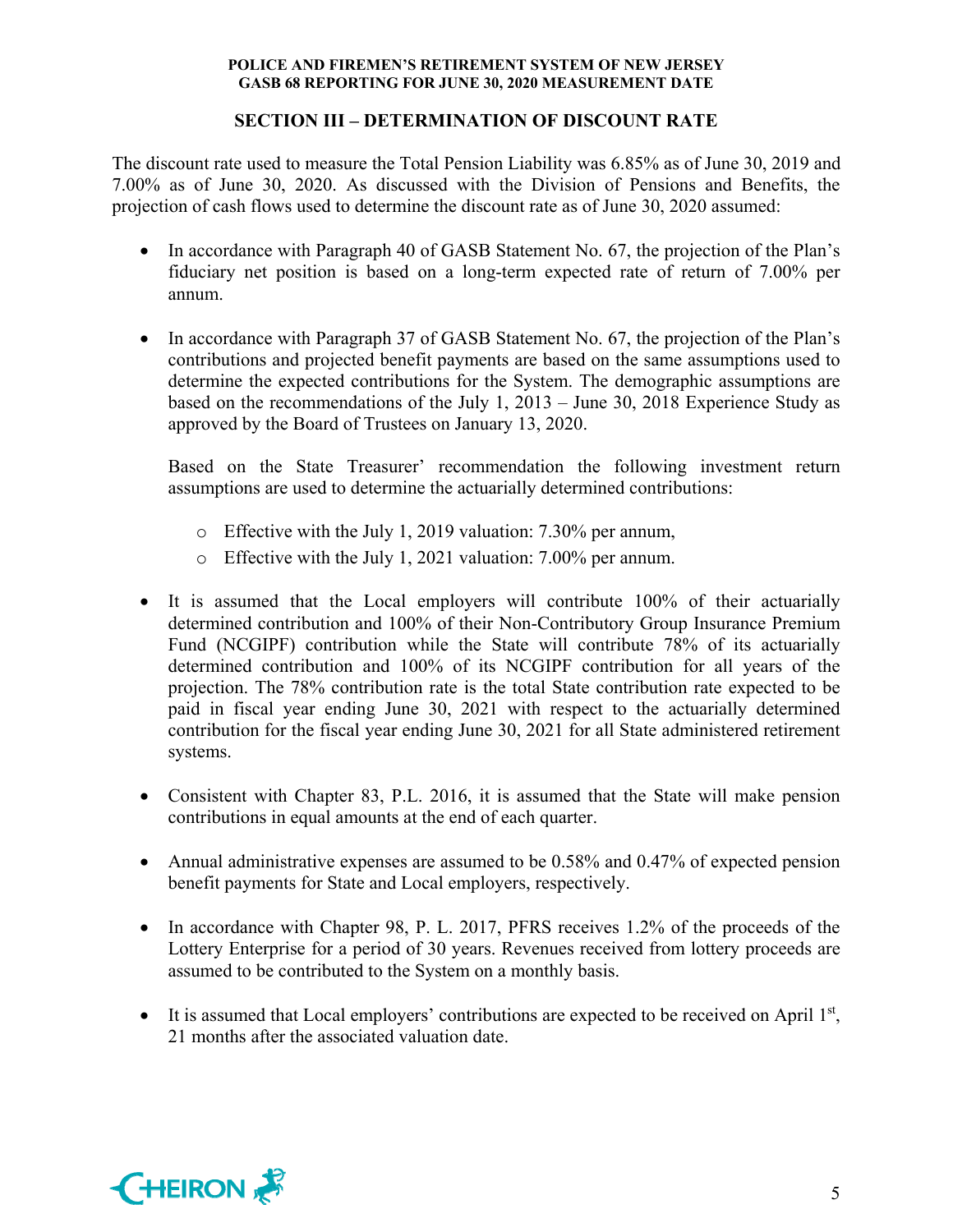## **SECTION III – DETERMINATION OF DISCOUNT RATE**

The Fiduciary Net Position (FNP) includes Local employers' contributions receivable as reported in the financial statements provided to us by the Division of Pensions and Benefits. In determining the discount rate in Appendix D, the FNP at the beginning of each year does not reflect receivable contributions as those amounts are not available at the beginning of the year to pay benefits. The receivable contributions for the current year and prior year are shown below:

- For FYE June 30, 2019, the FNP includes receivable contributions of \$1,105,874,849 (\$963,648,042 for appropriations, \$46,564,731 for NCGIPF, \$86,902,860 for Chapter 19 and \$8,759,216 for ERI).
- For FYE June 30, 2020, the FNP includes receivable contributions of \$1,194,176,430 (\$1,080,307,794 for appropriations, \$36,964,099 for NCGIPF, \$70,224,036 for Chapter 19 and \$6,680,501 for ERI).

Based on these assumptions, the pension Plan's fiduciary net position was projected to be available to make all projected future benefit payments of current Plan members. Municipal bond rates of 3.50% as of June 30, 2019 and 2.21% as of June 30, 2020 were used in the development of the blended GASB discount rate after the Plan's fiduciary net position was no longer sufficient to make future benefit payments, when applicable. As selected by the State Treasurer, the rates are based on the Bond Buyer GO 20-Bond Municipal Bond Index. Based on the longterm rate of return of 7.00% and the municipal bond rate of 3.50% as of June 30, 2019 and the long-term rate of return of 7.00% and the municipal bond rate of 2.21% as of June 30, 2020, the blended GASB discount rates are 6.85% as of June 30, 2019 and **7.00%** as of June 30, 2020. The assumed discount rates have been determined in accordance with the method prescribed by GASB Statement No. 67. See Appendix D for the determination of the discount rate.

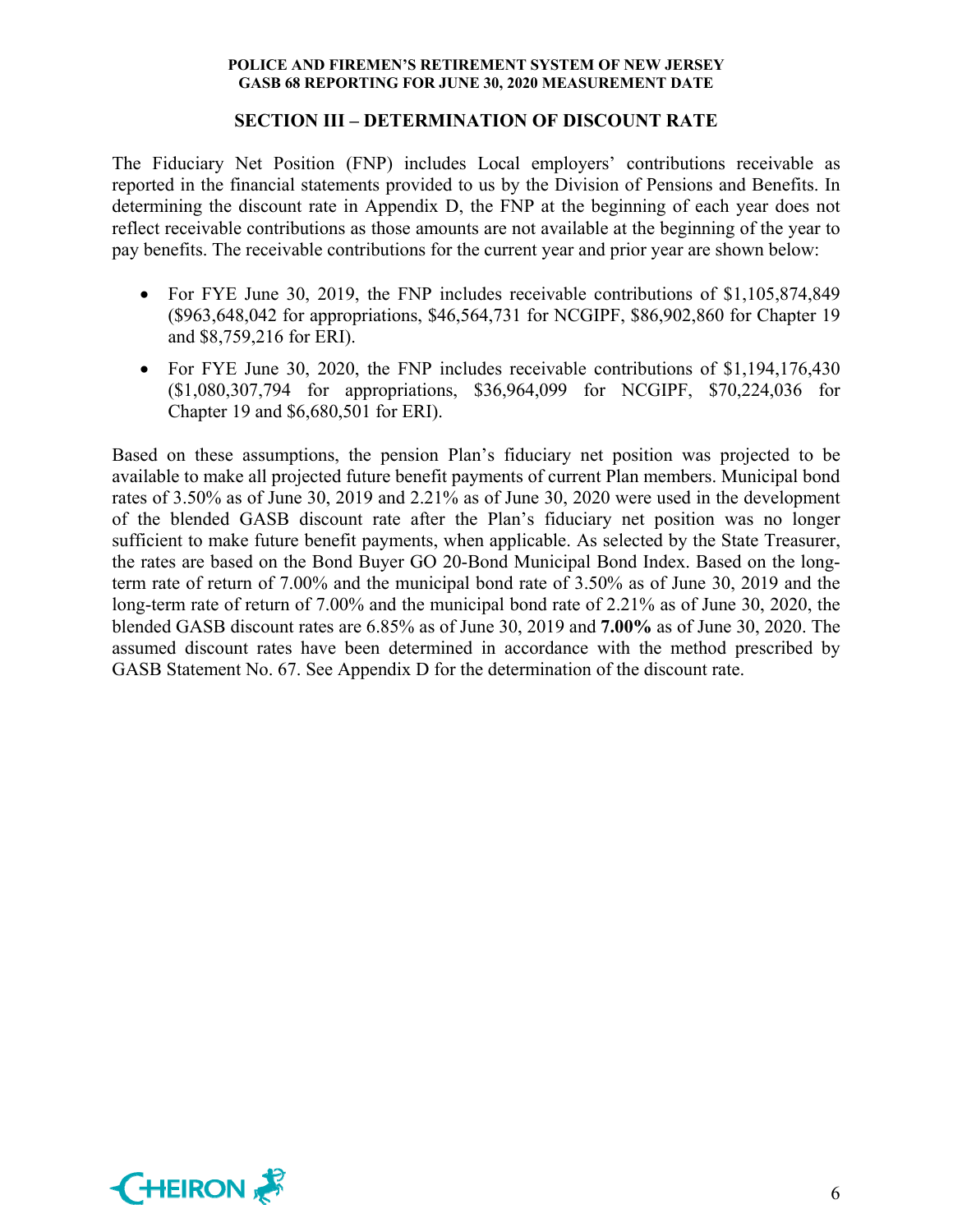## **SECTION IV – COLLECTIVE EMPLOYER REPORTING AMOUNTS**

We understand the State and Local employers have elected to use the 2020 measurement date for its 2021 reporting date. As a result, the schedules in this section will be used by the State and Local employers for their 2021 reporting.

The impact of experience gains or losses and assumption changes on the TPL are recognized in expense over the average expected remaining service life of all active and inactive members of the System. As of the measurement date, this recognition period was 5.90 years.

The following tables summarize the current balances of deferred outflows and deferred inflows of resources along with the net recognition over the next five years.

| <b>Table IV-1A</b><br><b>Schedule of Collective Deferred Inflows and Outflows of Resources</b><br><b>State</b>                                                       |   |                                                           |                           |                                                          |  |  |  |  |  |
|----------------------------------------------------------------------------------------------------------------------------------------------------------------------|---|-----------------------------------------------------------|---------------------------|----------------------------------------------------------|--|--|--|--|--|
|                                                                                                                                                                      |   | <b>Deferred</b><br><b>Outflows of</b><br><b>Resources</b> |                           | <b>Deferred</b><br><b>Inflows of</b><br><b>Resources</b> |  |  |  |  |  |
| Differences between expected and actual experience<br>Changes in assumptions<br>Net differences between projected and actual earnings<br>on pension plan investments | S | $\theta$<br>3,144,071<br>104, 174, 751                    | $\boldsymbol{\mathsf{S}}$ | 74,939,056<br>510,391,759<br>0                           |  |  |  |  |  |
| <b>Total</b>                                                                                                                                                         |   | 107,318,822                                               |                           | 585,330,815                                              |  |  |  |  |  |

Amounts reported as deferred outflows and deferred inflows of resources will be recognized in pension expense as follows:

| <b>Measurement year ended June 30:</b> |                 |
|----------------------------------------|-----------------|
| 2021 \$                                | (187,791,439)   |
| 2022                                   | (144, 221, 377) |
| 2023                                   | (80, 295, 106)  |
| 2024                                   | (47, 931, 348)  |
| 2025                                   | (17,772,723)    |
| Thereafter \$                          | $\theta$        |

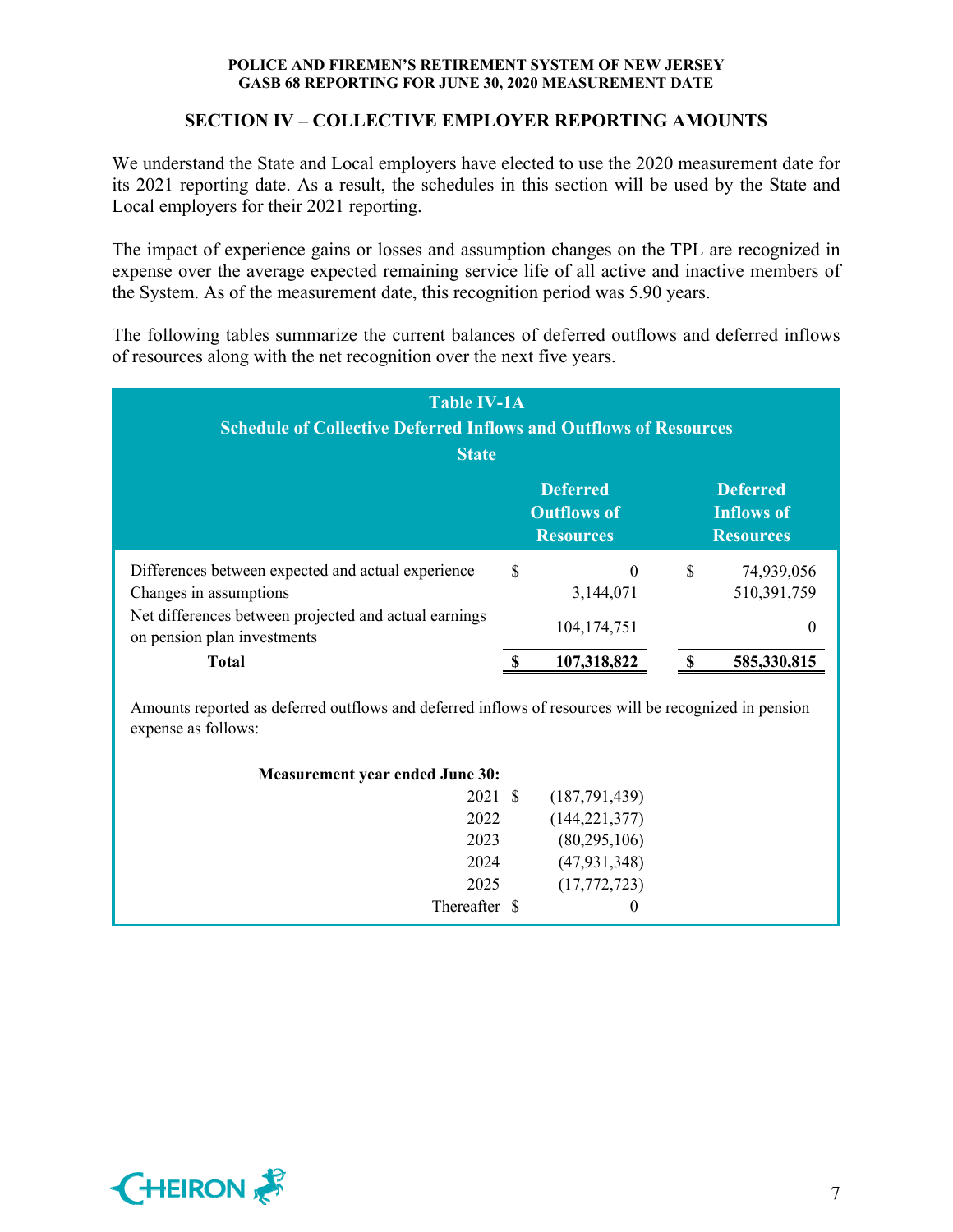## **SECTION IV – COLLECTIVE EMPLOYER REPORTING AMOUNTS**

| <b>Table IV-1B</b><br><b>Schedule of Collective Deferred Inflows and Outflows of Resources</b><br><b>Local Employers</b>                                             |               |                                                           |    |                                                          |  |  |  |  |  |
|----------------------------------------------------------------------------------------------------------------------------------------------------------------------|---------------|-----------------------------------------------------------|----|----------------------------------------------------------|--|--|--|--|--|
|                                                                                                                                                                      |               | <b>Deferred</b><br><b>Outflows of</b><br><b>Resources</b> |    | <b>Deferred</b><br><b>Inflows of</b><br><b>Resources</b> |  |  |  |  |  |
| Differences between expected and actual experience<br>Changes in assumptions<br>Net differences between projected and actual earnings<br>on pension plan investments | <sup>\$</sup> | 130,268,813<br>32,516,441<br>757,637,371                  | \$ | 46,373,050<br>3,464,128,297<br>$\theta$                  |  |  |  |  |  |
| <b>Total</b>                                                                                                                                                         |               | 920,422,625                                               |    | 3,510,501,347                                            |  |  |  |  |  |

Amounts reported as deferred outflows and deferred inflows of resources will be recognized in pension expense as follows:

| <b>Measurement year ended June 30:</b> |                 |  |
|----------------------------------------|-----------------|--|
| 2021 \$                                | (1,208,700,565) |  |
| 2022                                   | (815, 726, 399) |  |
| 2023                                   | (332,087,897)   |  |
| 2024                                   | (125, 450, 959) |  |
| 2025                                   | (108, 112, 902) |  |
| Thereafter \$                          | $\theta$        |  |

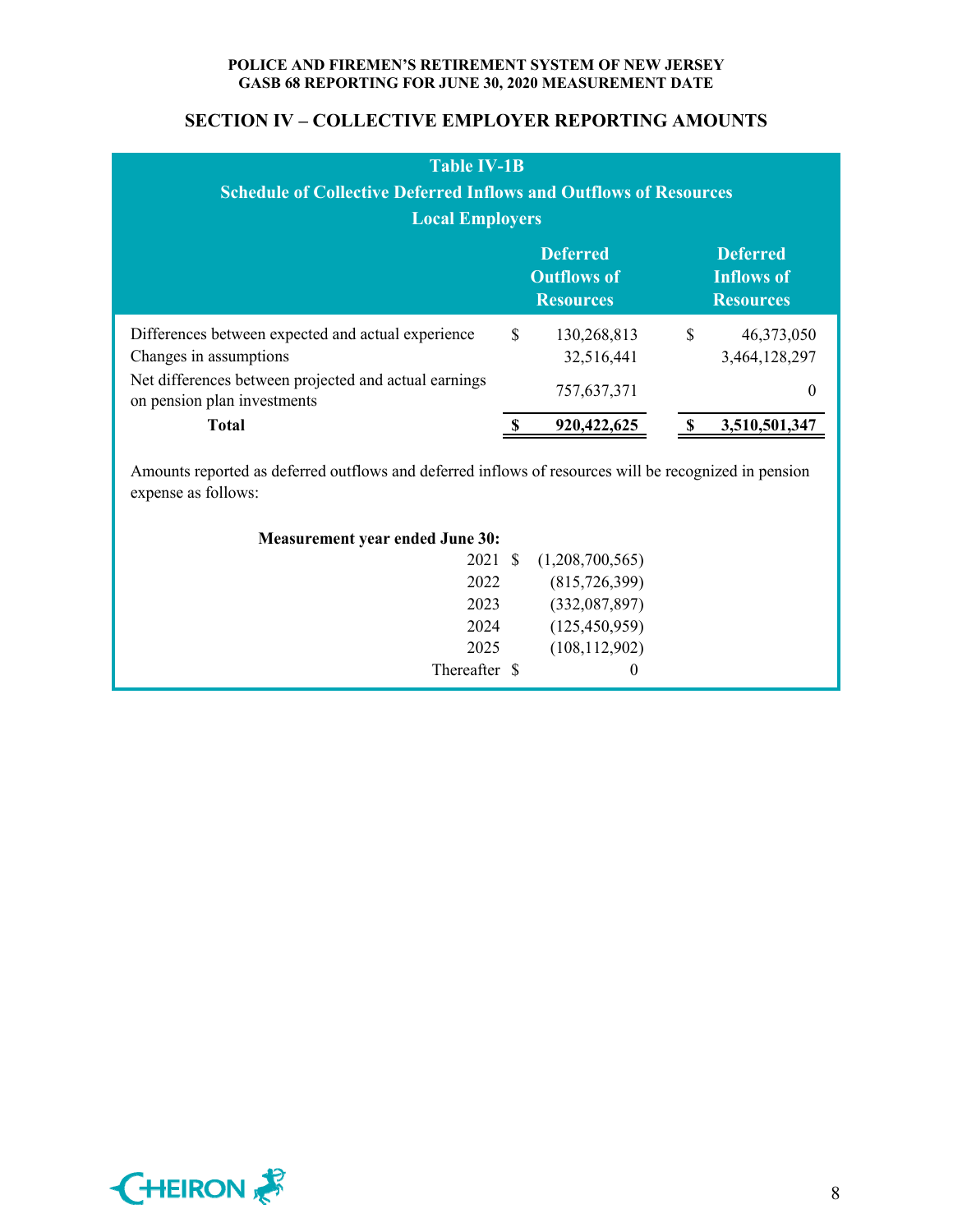## **SECTION IV – COLLECTIVE EMPLOYER REPORTING AMOUNTS**

| <b>Table IV-1C</b><br><b>Schedule of Collective Deferred Inflows and Outflows of Resources</b><br><b>Total</b>                                                       |   |                                                           |   |                                                          |  |  |  |  |  |
|----------------------------------------------------------------------------------------------------------------------------------------------------------------------|---|-----------------------------------------------------------|---|----------------------------------------------------------|--|--|--|--|--|
|                                                                                                                                                                      |   | <b>Deferred</b><br><b>Outflows of</b><br><b>Resources</b> |   | <b>Deferred</b><br><b>Inflows of</b><br><b>Resources</b> |  |  |  |  |  |
| Differences between expected and actual experience<br>Changes in assumptions<br>Net differences between projected and actual earnings<br>on pension plan investments | S | 130,268,813<br>35,660,512<br>861, 812, 122                | S | 121,312,106<br>3,974,520,056<br>$\theta$                 |  |  |  |  |  |
| <b>Total</b>                                                                                                                                                         |   | 1,027,741,447                                             |   | 4,095,832,162                                            |  |  |  |  |  |

Amounts reported as deferred outflows and deferred inflows of resources will be recognized in pension expense as follows:

| <b>Measurement year ended June 30:</b> |                 |  |
|----------------------------------------|-----------------|--|
| 2021 \$                                | (1,396,492,004) |  |
| 2022                                   | (959, 947, 776) |  |
| 2023                                   | (412,383,003)   |  |
| 2024                                   | (173, 382, 307) |  |
| 2025                                   | (125,885,625)   |  |
| Thereafter \$                          | $\theta$        |  |

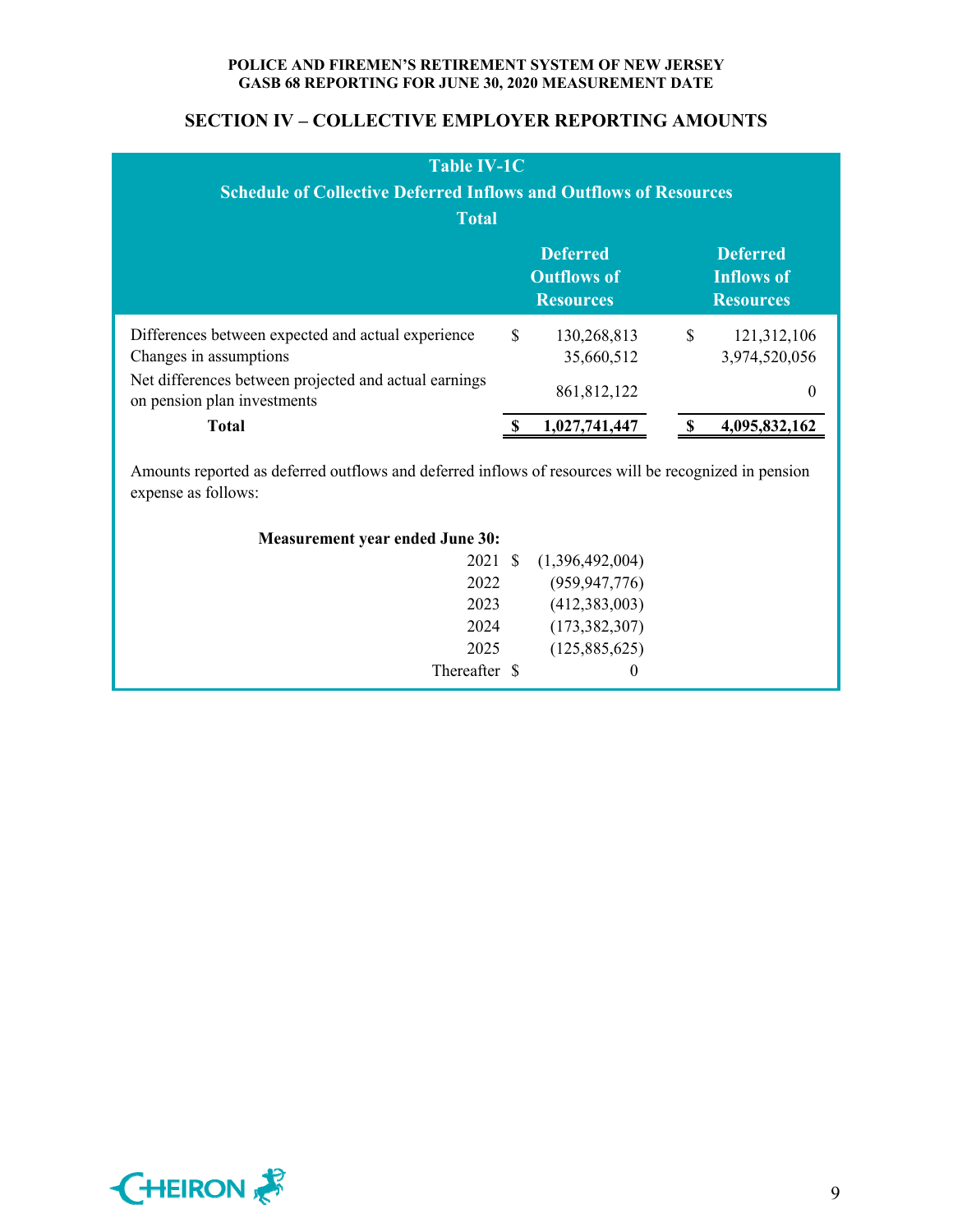## **SECTION IV – COLLECTIVE EMPLOYER REPORTING AMOUNTS**

|                                       |                          |               |                                                                   |                                                                                                  |                                                                                   | <b>Table IV-2A</b>   |                     |                     |                   |                |
|---------------------------------------|--------------------------|---------------|-------------------------------------------------------------------|--------------------------------------------------------------------------------------------------|-----------------------------------------------------------------------------------|----------------------|---------------------|---------------------|-------------------|----------------|
|                                       |                          |               |                                                                   |                                                                                                  | <b>Detailed Schedule of Collective Deferred Inflows and Outflows of Resources</b> | <b>State</b>         |                     |                     |                   |                |
|                                       |                          |               | Recognition of differences between expected and actual experience |                                                                                                  |                                                                                   |                      |                     |                     |                   |                |
| From                                  | Remaining                |               | Remaining                                                         |                                                                                                  |                                                                                   |                      |                     |                     |                   |                |
| Measurement                           | Recognition              |               | Deferred (Inflows)                                                |                                                                                                  |                                                                                   |                      | Recognition Year    |                     |                   |                |
| Year Ending                           | Period                   |               | and Outflows*                                                     | 2020                                                                                             | 2021                                                                              | 2022                 | 2023                | 2024                | 2025              | Thereafter     |
| 2020                                  | 5.90                     | $\mathcal{S}$ | $(6,336,996)$ \$                                                  | $(1,074,067)$ \$                                                                                 | $(1,074,067)$ \$                                                                  | $(1,074,067)$ \$     | $(1,074,067)$ \$    | $(1,074,067)$ \$    | $(966, 661)$ \$   | $\theta$       |
| 2019                                  | 4.92                     |               | (58,891,111)                                                      | (11,969,738)                                                                                     | (11,969,738)                                                                      | (11,969,738)         | (11,969,738)        | (11,012,159)        | $\Omega$          |                |
| 2018                                  | 3.73                     |               | (15,754,305)                                                      | (4,223,675)                                                                                      | (4,223,675)                                                                       | (4,223,675)          | (3,083,280)         |                     |                   |                |
| 2017                                  | 2.59                     |               | (15, 108, 177)                                                    | (5,833,272)                                                                                      | (5,833,272)                                                                       | (3,441,633)          | 0                   |                     |                   |                |
| 2016                                  | 1.58                     |               | (5,309,937)                                                       | (3,360,718)                                                                                      | (1,949,219)                                                                       | $\Omega$             | $\Omega$            |                     |                   |                |
| 2015                                  | 0.53                     |               | (3,808,715)                                                       | (3,808,715)                                                                                      | $\theta$                                                                          | $\Omega$             |                     |                     |                   |                |
| Total                                 |                          | \$.           | $(105, 209, 241)$ \$                                              | $(30, 270, 185)$ \$                                                                              | $(25,049,971)$ \$                                                                 | $(20, 709, 113)$ \$  | $(16, 127, 085)$ \$ | $(12,086,226)$ \$   | $(966, 661)$ \$   | $\mathbf{0}$   |
| Recognition of changes in assumptions |                          |               |                                                                   |                                                                                                  |                                                                                   |                      |                     |                     |                   |                |
| From                                  | Remaining                |               | Remaining                                                         |                                                                                                  |                                                                                   |                      |                     |                     |                   |                |
| Measurement                           | Recognition              |               | Deferred (Inflows)                                                |                                                                                                  |                                                                                   |                      | Recognition Year    |                     |                   |                |
| Year Ending                           | Period                   |               | and Outflows*                                                     | 2020                                                                                             | 2021                                                                              | 2022                 | 2023                | 2024                | 2025              | Thereafter     |
| 2020                                  | 5.90                     | $\mathbb{S}$  | $(110, 173, 087)$ \$                                              | $(18,673,405)$ \$                                                                                | $(18,673,405)$ \$                                                                 | $(18,673,405)$ \$    | $(18,673,405)$ \$   | $(18,673,405)$ \$   | $(16,806,062)$ \$ | $\overline{0}$ |
| 2019                                  | 4.92                     |               | (205, 260, 877)                                                   | (41, 719, 691)                                                                                   | (41, 719, 691)                                                                    | (41, 719, 691)       | (41,719,691)        | (38, 382, 113)      | $\Omega$          |                |
| 2018                                  | 3.73                     |               | (171, 897, 597)                                                   | (46,085,147)                                                                                     | (46,085,147)                                                                      | (46,085,147)         | (33, 642, 156)      | $\Omega$            |                   |                |
| 2017                                  | 2.59                     |               | (211,009,157)                                                     | (81, 470, 716)                                                                                   | (81, 470, 716)                                                                    | (48,067,725)         |                     |                     |                   |                |
| 2016                                  | 1.58                     |               | 8,564,885                                                         | 5,420,814                                                                                        | 3,144,071                                                                         | $\Omega$             |                     |                     |                   |                |
| 2015                                  | 0.53                     |               | 44,701,764                                                        | 44,701,764                                                                                       | $\theta$                                                                          | $\Omega$             |                     |                     |                   |                |
| 2014                                  | 0.17                     |               | 2,375,222                                                         | 2,375,222                                                                                        | $\theta$                                                                          |                      |                     |                     |                   |                |
| Total                                 |                          | $\mathcal{S}$ | $(642, 698, 847)$ \$                                              | $(135, 451, 159)$ \$                                                                             | $(184, 804, 888)$ \$                                                              | $(154, 545, 968)$ \$ | $(94.035.252)$ \$   | $(57,055,518)$ \$   | $(16,806,062)$ \$ | $\theta$       |
| From<br>Measurement                   | Remaining<br>Recognition |               | Remaining<br>Deferred (Inflows)                                   | Recognition of net differences between projected and actual earnings on pension plan investments |                                                                                   |                      | Recognition Year    |                     |                   |                |
| Year Ending                           | Period                   |               | and Outflows*                                                     | 2020                                                                                             | 2021                                                                              | 2022                 | 2023                | 2024                | 2025              | Thereafter     |
| 2020                                  | 5.00                     | $\mathcal{S}$ | 106,051,988 \$                                                    | 21,210,398 \$                                                                                    | 21,210,398 \$                                                                     | 21,210,398 \$        | 21,210,398 \$       | 21,210,396 \$       | 0 S               | $\theta$       |
| 2019                                  | 4.00                     |               | 34,627,332                                                        | 8,656,833                                                                                        | 8,656,833                                                                         | 8,656,833            | 8,656,833           |                     | $\Omega$          |                |
| 2018                                  | 3.00                     |               | 3,499,417                                                         | 1,166,472                                                                                        | 1,166,472                                                                         | 1,166,473            | $\Omega$            |                     | $\Omega$          |                |
| 2017                                  | 2.00                     |               | (17,940,566)                                                      | (8,970,283)                                                                                      | (8,970,283)                                                                       | $\theta$             | $\Omega$            |                     | $\Omega$          |                |
| 2016                                  | 1.00                     |               | 33,179,633                                                        | 33,179,633                                                                                       | $\theta$                                                                          | $\theta$             | $\Omega$            |                     | $\theta$          |                |
| Total                                 |                          | $\mathbf{s}$  | 159,417,804 \$                                                    | 55,243,053 \$                                                                                    | 22,063,420 \$                                                                     | 31,033,704 \$        | 29,867,231 \$       | 21,210,396 \$       | 0 <sup>5</sup>    | $\theta$       |
| <b>Grand Total</b>                    |                          | S             | $(588, 490, 284)$ \$                                              | $(110, 478, 291)$ \$                                                                             | $(187,791,439)$ \$                                                                | $(144, 221, 377)$ \$ | $(80, 295, 106)$ \$ | $(47, 931, 348)$ \$ | $(17,772,723)$ \$ | $\bf{0}$       |

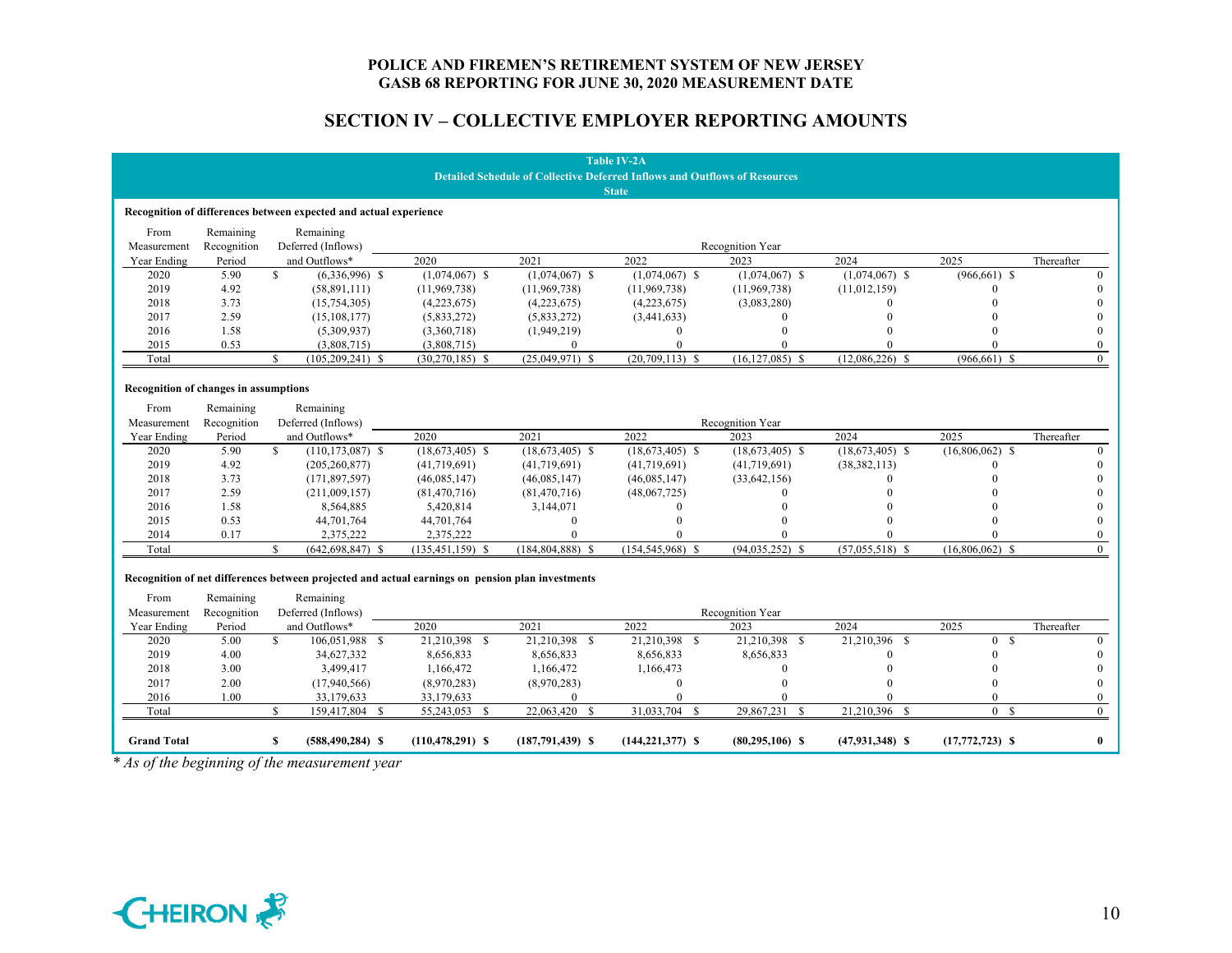## **SECTION IV – COLLECTIVE EMPLOYER REPORTING AMOUNTS**

|                     |                                       |               |                                                                   |                                                                                                  |                      | <b>Table IV-2B</b>                                                                                          |                      |                      |                      |            |
|---------------------|---------------------------------------|---------------|-------------------------------------------------------------------|--------------------------------------------------------------------------------------------------|----------------------|-------------------------------------------------------------------------------------------------------------|----------------------|----------------------|----------------------|------------|
|                     |                                       |               |                                                                   |                                                                                                  |                      | <b>Detailed Schedule of Collective Deferred Inflows and Outflows of Resources</b><br><b>Local Employers</b> |                      |                      |                      |            |
|                     |                                       |               | Recognition of differences between expected and actual experience |                                                                                                  |                      |                                                                                                             |                      |                      |                      |            |
|                     |                                       |               |                                                                   |                                                                                                  |                      |                                                                                                             |                      |                      |                      |            |
| From<br>Measurement | Remaining<br>Recognition              |               | Remaining<br>Deferred (Inflows)                                   |                                                                                                  |                      |                                                                                                             | Recognition Year     |                      |                      |            |
| Year Ending         | Period                                |               | and Outflows*                                                     | 2020                                                                                             | 2021                 | 2022                                                                                                        | 2023                 | $\overline{20}24$    | 2025                 | Thereafter |
| 2020                | 5.90                                  | $\mathcal{S}$ | 73,846,139 \$                                                     | 12,516,295 \$                                                                                    | 12,516,295 \$        | 12,516,295 \$                                                                                               | 12,516,295 \$        | 12,516,295 \$        | 11,264,664 \$        |            |
| 2019                | 4.92                                  |               | (56,094,196)                                                      | (11, 401, 259)                                                                                   | (11, 401, 259)       | (11, 401, 259)                                                                                              | (11, 401, 259)       | (10, 489, 160)       | $\Omega$             |            |
| 2018                | 3.73                                  |               | 46,789,525                                                        | 12,544,109                                                                                       | 12,544,109           | 12,544,109                                                                                                  | 9,157,198            |                      | $\Omega$             |            |
| 2017                | 2.59                                  |               | 56,513,398                                                        | 21,819,845                                                                                       | 21,819,845           | 12,873,708                                                                                                  | 0                    |                      |                      |            |
| 2016                | 1.58                                  |               | (4,576,856)                                                       | (2,896,743)                                                                                      | (1,680,113)          | $\theta$                                                                                                    |                      |                      |                      |            |
| 2015                | 0.53                                  |               | (16,808,808)                                                      | (16,808,808)                                                                                     | $\mathbf{0}$         | $\Omega$                                                                                                    |                      |                      |                      |            |
| Total               |                                       | \$.           | 99,669,202 \$                                                     | 15,773,439 \$                                                                                    | 33,798,877 \$        | 26, 532, 853 \$                                                                                             | 10,272,234<br>-S     | 2,027,135 \$         | 11,264,664 \$        |            |
|                     | Recognition of changes in assumptions |               |                                                                   |                                                                                                  |                      |                                                                                                             |                      |                      |                      |            |
| From                | Remaining                             |               | Remaining                                                         |                                                                                                  |                      |                                                                                                             |                      |                      |                      |            |
| Measurement         | Recognition                           |               | Deferred (Inflows)                                                |                                                                                                  |                      |                                                                                                             | Recognition Year     |                      |                      |            |
| Year Ending         | Period                                |               | and Outflows*                                                     | 2020                                                                                             | 2021                 | 2022                                                                                                        | 2023                 | 2024                 | 2025                 | Thereafter |
| 2020                | 5.90                                  | <sup>\$</sup> | $(782, 586, 271)$ \$                                              | $(132, 641, 741)$ \$                                                                             | $(132, 641, 741)$ \$ | $(132, 641, 741)$ \$                                                                                        | $(132, 641, 741)$ \$ | $(132, 641, 741)$ \$ | $(119,377,566)$ \$   |            |
| 2019                | 4.92                                  |               | (1,353,158,012)                                                   | (275, 032, 116)                                                                                  | (275, 032, 116)      | (275, 032, 116)                                                                                             | (275, 032, 116)      | (253,029,548)        | $\Omega$             |            |
| 2018                | 3.73                                  |               | (1, 175, 346, 457)                                                | (315, 106, 288)                                                                                  | (315, 106, 288)      | (315, 106, 288)                                                                                             | (230,027,593)        | $\Omega$             |                      |            |
| 2017                | 2.59                                  |               | (1,426,646,444)                                                   | (550, 828, 742)                                                                                  | (550, 828, 742)      | (324,988,960)                                                                                               |                      |                      |                      |            |
| 2016                | 1.58                                  |               | 88,579,272                                                        | 56,062,831                                                                                       | 32,516,441           | $\Omega$                                                                                                    |                      |                      |                      |            |
| 2015                | 0.53                                  |               | 315,226,172                                                       | 315,226,172                                                                                      | $\theta$             | $\Omega$                                                                                                    |                      |                      |                      |            |
| 2014                | 0.17                                  |               | 15,528,894                                                        | 15,528,894                                                                                       | $\theta$             |                                                                                                             |                      |                      |                      |            |
| Total               |                                       | $\mathcal{S}$ | $(4,318,402,846)$ \$                                              | $(886,790,990)$ \$                                                                               | $(1,241,092,446)$ \$ | $(1,047,769,105)$ \$                                                                                        | $(637,701,450)$ \$   | $(385,671,289)$ \$   | $(119,377,566)$ \$   |            |
| From<br>Measurement | Remaining<br>Recognition              |               | Remaining<br>Deferred (Inflows)                                   | Recognition of net differences between projected and actual earnings on pension plan investments |                      |                                                                                                             | Recognition Year     |                      |                      |            |
| Year Ending         | Period                                |               | and Outflows*                                                     | 2020                                                                                             | 2021                 | 2022                                                                                                        | 2023                 | 2024                 | 2025                 | Thereafter |
| 2020                | 5.00                                  | $\mathcal{S}$ | 1,290,965,979 \$                                                  | 258,193,196 \$                                                                                   | 258,193,196 \$       | 258,193,196 \$                                                                                              | 258,193,196 \$       | $258,193,195$ \$     | $0 \overline{S}$     |            |
| 2019                | 4.00                                  |               | 148,592,492                                                       | 37,148,123                                                                                       | 37,148,123           | 37,148,123                                                                                                  | 37,148,123           |                      | $\Omega$             |            |
| 2018                | 3.00                                  |               | (269, 494, 394)                                                   | (89, 831, 464)                                                                                   | (89, 831, 464)       | (89, 831, 466)                                                                                              | $\Omega$             | $\Omega$             | $\Omega$             |            |
| 2017                | 2.00                                  |               | (413, 833, 704)                                                   | (206,916,853)                                                                                    | (206,916,851)        | $\Omega$                                                                                                    |                      |                      | $\Omega$             |            |
| 2016                | 1.00                                  |               | 368,917,130                                                       | 368,917,130                                                                                      | $\mathbf{0}$         | $\Omega$                                                                                                    | 0                    |                      | $\theta$             |            |
| Total               |                                       | $\mathbf{s}$  | $\overline{1,125,147,503}$ \$                                     | 367,510,132 \$                                                                                   | $(1,406,996)$ \$     | 205,509,853 \$                                                                                              | 295, 341, 319 \$     | 258,193,195 \$       | 0 S                  |            |
| <b>Grand Total</b>  |                                       | S             | $(3,093,586,141)$ \$                                              | $(503, 507, 419)$ \$                                                                             | $(1,208,700,565)$ \$ | $(815, 726, 399)$ \$                                                                                        | $(332,087,897)$ \$   | $(125, 450, 959)$ \$ | $(108, 112, 902)$ \$ |            |

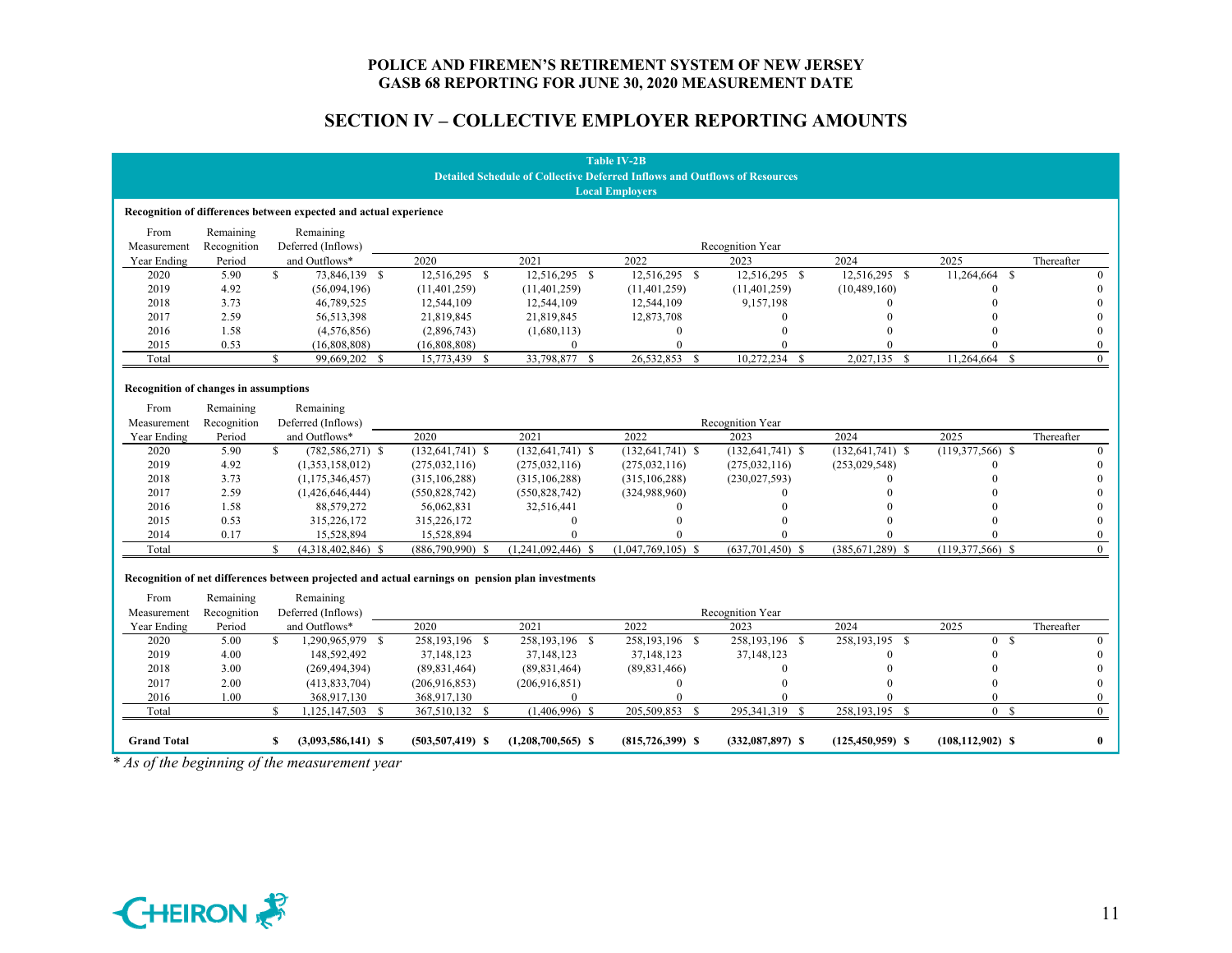## **SECTION IV – COLLECTIVE EMPLOYER REPORTING AMOUNTS**

|                                       |             |                                                                                                  |                     |                      | <b>Table IV-2C</b>                                                                |                    |                      |                      |            |
|---------------------------------------|-------------|--------------------------------------------------------------------------------------------------|---------------------|----------------------|-----------------------------------------------------------------------------------|--------------------|----------------------|----------------------|------------|
|                                       |             |                                                                                                  |                     |                      | <b>Detailed Schedule of Collective Deferred Inflows and Outflows of Resources</b> |                    |                      |                      |            |
|                                       |             |                                                                                                  |                     |                      | <b>Total</b>                                                                      |                    |                      |                      |            |
|                                       |             | Recognition of differences between expected and actual experience                                |                     |                      |                                                                                   |                    |                      |                      |            |
| From                                  | Remaining   | Remaining                                                                                        |                     |                      |                                                                                   |                    |                      |                      |            |
| Measurement                           | Recognition | Deferred (Inflows)                                                                               |                     |                      |                                                                                   | Recognition Year   |                      |                      |            |
| Year Ending                           | Period      | and Outflows*                                                                                    | 2020                | 2021                 | 2022                                                                              | 2023               | 2024                 | 2025                 | Thereafter |
| 2020                                  | 5.90        | $\mathcal{S}$<br>67,509,143 \$                                                                   | 11,442,228 \$       | 11,442,228 \$        | 11,442,228 \$                                                                     | 11,442,228 \$      | 11,442,228 \$        | 10,298,003 \$        |            |
| 2019                                  | 4.92        | (114, 985, 307)                                                                                  | (23,370,997)        | (23,370,997)         | (23,370,997)                                                                      | (23,370,997)       | (21,501,319)         | $\Omega$             |            |
| 2018                                  | 3.73        | 31,035,220                                                                                       | 8,320,434           | 8,320,434            | 8,320,434                                                                         | 6,073,918          |                      |                      |            |
| 2017                                  | 2.59        | 41,405,221                                                                                       | 15,986,573          | 15,986,573           | 9,432,075                                                                         | $\Omega$           |                      |                      |            |
| 2016                                  | 1.58        | (9,886,793)                                                                                      | (6,257,461)         | (3,629,332)          | $\Omega$                                                                          |                    |                      |                      |            |
| 2015                                  | 0.53        | (20,617,523)                                                                                     | (20,617,523)        | $\mathbf{0}$         | $\Omega$                                                                          |                    |                      |                      |            |
| Total                                 |             | \$.<br>$(5,540,039)$ \$                                                                          | $(14, 496, 746)$ \$ | 8,748,906 \$         | 5,823,740 \$                                                                      | $(5,854,851)$ \$   | $(10,059,091)$ \$    | 10,298,003 \$        |            |
| Recognition of changes in assumptions |             |                                                                                                  |                     |                      |                                                                                   |                    |                      |                      |            |
| From                                  | Remaining   | Remaining                                                                                        |                     |                      |                                                                                   |                    |                      |                      |            |
| Measurement                           | Recognition | Deferred (Inflows)                                                                               |                     |                      |                                                                                   | Recognition Year   |                      |                      |            |
| Year Ending                           | Period      | and Outflows*                                                                                    | 2020                | 2021                 | 2022                                                                              | 2023               | 2024                 | 2025                 | Thereafter |
| 2020                                  | 5.90        | $(892,759,358)$ \$<br>\$                                                                         | $(151,315,146)$ \$  | $(151,315,146)$ \$   | $(151,315,146)$ \$                                                                | $(151,315,146)$ \$ | $(151,315,146)$ \$   | $(136, 183, 628)$ \$ |            |
| 2019                                  | 4.92        | (1,558,418,889)                                                                                  | (316, 751, 807)     | (316, 751, 807)      | (316, 751, 807)                                                                   | (316, 751, 807)    | (291, 411, 661)      | $\Omega$             |            |
| 2018                                  | 3.73        | (1,347,244,054)                                                                                  | (361, 191, 435)     | (361, 191, 435)      | (361, 191, 435)                                                                   | (263, 669, 749)    | $\Omega$             |                      |            |
| 2017                                  | 2.59        | (1,637,655,601)                                                                                  | (632, 299, 458)     | (632, 299, 458)      | (373,056,685)                                                                     |                    |                      |                      |            |
| 2016                                  | 1.58        | 97,144,157                                                                                       | 61,483,645          | 35,660,512           | $\Omega$                                                                          |                    |                      |                      |            |
| 2015                                  | 0.53        | 359,927,936                                                                                      | 359,927,936         | $\mathbf{0}$         | $\Omega$                                                                          |                    |                      |                      |            |
| 2014                                  | 0.17        | 17,904,116                                                                                       | 17,904,116          | $\mathbf{0}$         |                                                                                   |                    |                      |                      |            |
| Total                                 |             | S.<br>$(4,961,101,693)$ \$                                                                       | (1,022,242,149)     | $(1,425,897,334)$ \$ | $(1,202,315,073)$ \$                                                              | $(731.736.702)$ \$ | $(442, 726, 807)$ \$ | $(136, 183, 628)$ \$ |            |
|                                       |             | Recognition of net differences between projected and actual earnings on pension plan investments |                     |                      |                                                                                   |                    |                      |                      |            |
| From                                  | Remaining   | Remaining                                                                                        |                     |                      |                                                                                   |                    |                      |                      |            |
| Measurement                           | Recognition | Deferred (Inflows)                                                                               |                     |                      |                                                                                   | Recognition Year   |                      |                      |            |
| Year Ending                           | Period      | and Outflows*                                                                                    | 2020                | 2021                 | 2022                                                                              | 2023               | 2024                 | 2025                 | Thereafter |
| 2020                                  | 5.00        | $\mathcal{S}$<br>1,397,017,967 \$                                                                | 279,403,594 \$      | 279,403,594 \$       | 279,403,594 \$                                                                    | 279,403,594 \$     | 279,403,591 \$       | 0 S                  |            |
| 2019                                  | 4.00        | 183,219,824                                                                                      | 45,804,956          | 45,804,956           | 45,804,956                                                                        | 45,804,956         |                      |                      |            |
| 2018                                  | 3.00        | (265, 994, 977)                                                                                  | (88, 664, 992)      | (88, 664, 992)       | (88, 664, 993)                                                                    | $\Omega$           |                      | $\Omega$             |            |
| 2017                                  | 2.00        | (431, 774, 270)                                                                                  | (215, 887, 136)     | (215, 887, 134)      | $\Omega$                                                                          | 0                  |                      | $\Omega$             |            |
| 2016                                  | 1.00        | 402,096,763                                                                                      | 402,096,763         | $\theta$             | $\Omega$                                                                          | 0                  |                      | $\theta$             |            |
| Total                                 |             | 1,284,565,307 \$<br>S.                                                                           | 422,753,185 \$      | 20,656,424 \$        | 236,543,557 \$                                                                    | 325,208,550 \$     | 279,403,591 \$       | 0 S                  |            |
| <b>Grand Total</b>                    |             | $(3,682,076,425)$ \$<br>S                                                                        | $(613,985,710)$ \$  | $(1,396,492,004)$ \$ | $(959, 947, 776)$ \$                                                              | $(412,383,003)$ \$ | $(173,382,307)$ \$   | $(125,885,625)$ \$   |            |

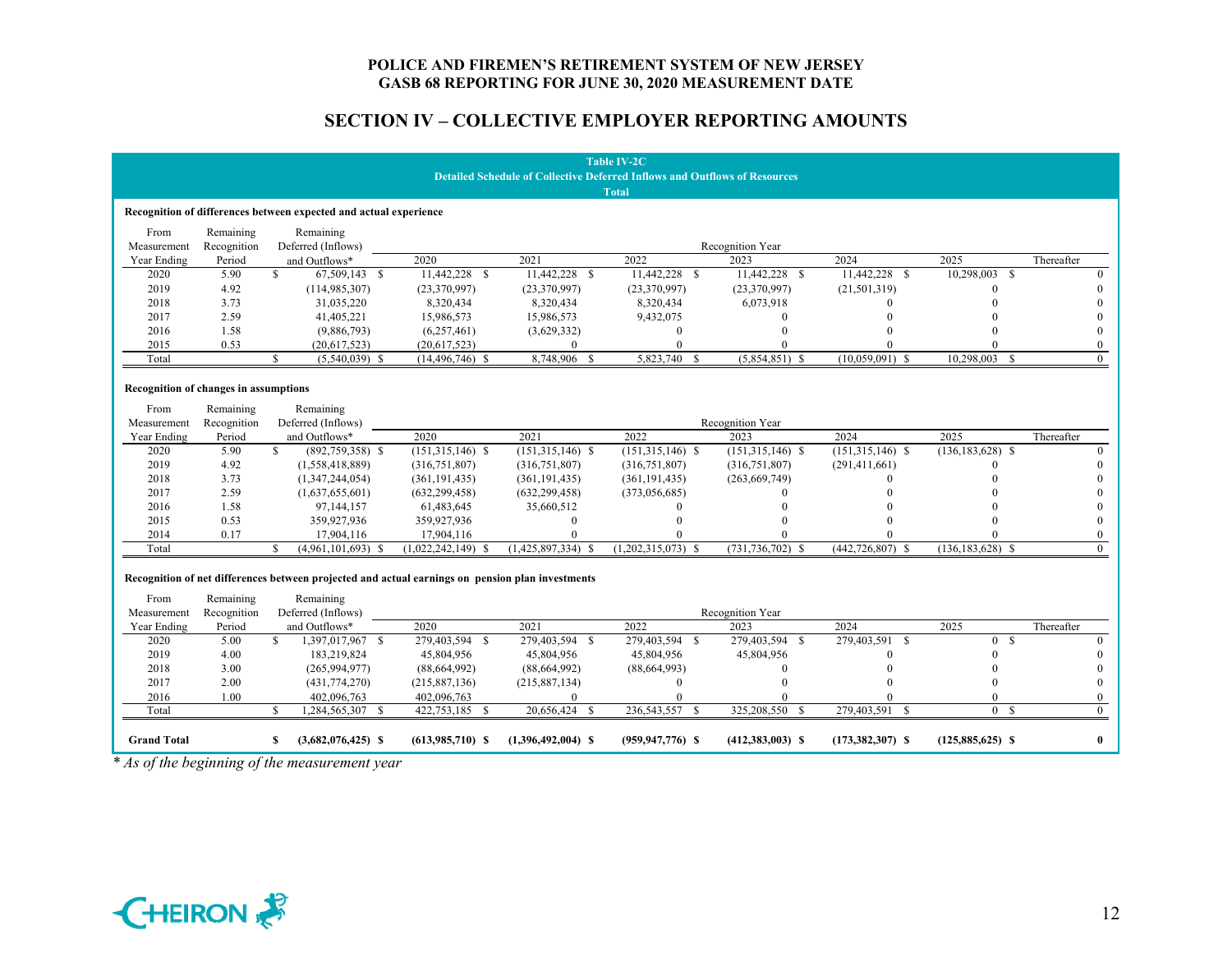## **SECTION IV – COLLECTIVE EMPLOYER REPORTING AMOUNTS**

The annual pension expense recognized by the State and Local employers can be calculated two different ways. First, it is the change in the amounts reported on the Statement of Net Position that relate to PFRS and are not attributable to employer contributions. That is, it is the change in NPL plus the changes in deferred outflows and inflows plus employer contributions.

Alternatively, annual pension expense can be calculated by its individual components. While GASB does not require or suggest the organization of the individual components shown in the table below, we believe it helps to understand the level and volatility of pension expense.

First, there are components referred to as operating expenses. These are items directly attributable to the operation of the plan during the measurement year. Service cost less employee contributions represents the increase in employer-provided benefits attributable to the year, and administrative expenses are the cost of operating PFRS for the year.

Second, there are the financing expenses: the interest on the Total Pension Liability less the expected return on assets.

The final category is changes. This category will drive most of the volatility in pension expense from year to year. It includes any changes in benefits made during the year and the recognized amounts due to assumption changes, gains or losses on the TPL, and investment gains or losses.

The following tables show the development of pension expense for the State and Local employers through both of these methodologies.

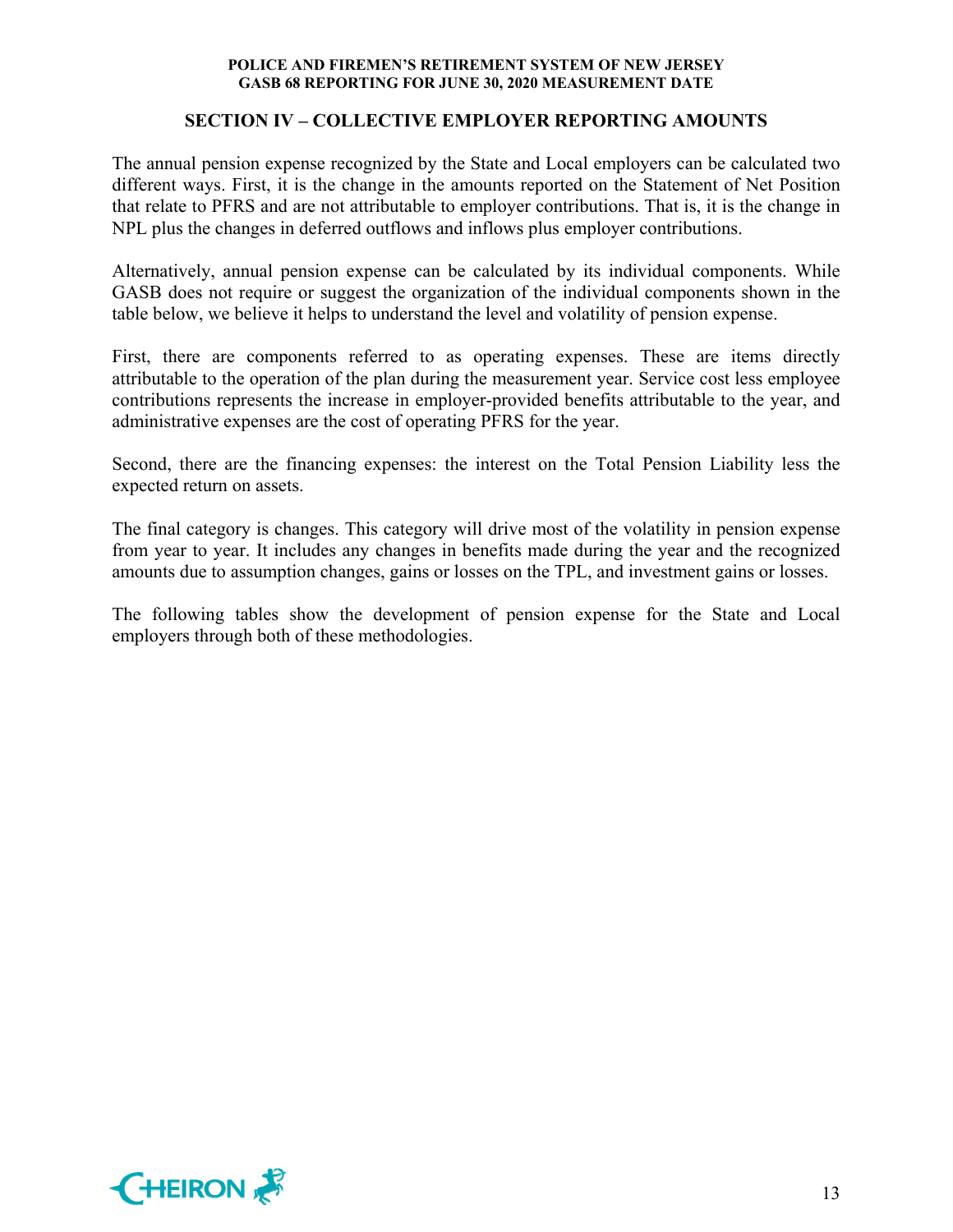## **SECTION IV – COLLECTIVE EMPLOYER REPORTING AMOUNTS**

| <b>Table IV-3A</b><br><b>Calculation of Collective Pension Expense</b><br><b>State</b>                                                                                                                                                                                                                                |                                            |                                                                                                                                         |          |                                                                                                                           |  |  |  |  |  |  |  |
|-----------------------------------------------------------------------------------------------------------------------------------------------------------------------------------------------------------------------------------------------------------------------------------------------------------------------|--------------------------------------------|-----------------------------------------------------------------------------------------------------------------------------------------|----------|---------------------------------------------------------------------------------------------------------------------------|--|--|--|--|--|--|--|
| 2020<br>2019<br><b>Measurement Year Ending</b>                                                                                                                                                                                                                                                                        |                                            |                                                                                                                                         |          |                                                                                                                           |  |  |  |  |  |  |  |
| Change in Net Pension Liability<br>Change in Deferred Outflows<br>Change in Deferred Inflows<br>Employer Contributions*<br>Other - NCGIPF adjustment<br><b>Subtotal</b><br>Employer Contribution - delayed enrollments**<br>Employer Contribution - delayed appropriations**<br>Employer Contribution - retroactive** | \$<br>$\mathbf S$                          | 97,322,188<br>1,688,865<br>(101, 709, 061)<br>235, 327, 251<br>$\overline{0}$<br>232,629,243<br>52,058<br>(73, 561)<br>$\boldsymbol{0}$ | \$<br>\$ | (127, 616, 513)<br>113,839,998<br>115,992,207<br>196,424,948<br>$\theta$<br>298,640,640<br>26,634<br>10,520<br>(292, 238) |  |  |  |  |  |  |  |
| Employer Contribution - additional**<br><b>Total Pension Expense</b><br><b>Total Pension Expense as % of Payroll</b>                                                                                                                                                                                                  | $\boldsymbol{\mathsf{S}}$                  | $\boldsymbol{0}$<br>232,607,740<br>47.76%                                                                                               | \$       | $\boldsymbol{0}$<br>298,385,556<br>62.17%                                                                                 |  |  |  |  |  |  |  |
| <b>Operating Expenses</b><br>Service cost<br><b>Employee contributions</b><br>Administrative expenses<br>Total                                                                                                                                                                                                        | $\boldsymbol{\mathsf{S}}$<br>$\mathcal{S}$ | 110,796,017<br>(54,985,258)<br>1,936,833<br>57,747,592                                                                                  | \$<br>\$ | 117,814,841<br>(52,202,489)<br>1,568,716<br>67,181,068                                                                    |  |  |  |  |  |  |  |
| <b>Financing Expenses</b><br>Interest cost<br>Expected return on assets<br>Total                                                                                                                                                                                                                                      | $\mathcal{S}$<br>\$                        | 385,255,412<br>(99, 916, 973)<br>285,338,439                                                                                            | \$<br>\$ | 377,062,504<br>(101, 132, 969)<br>275,929,535                                                                             |  |  |  |  |  |  |  |
| <b>Changes</b><br>Benefit changes<br>Transfers between State and Local Employers<br>Recognition of assumption changes<br>Recognition of liability gains and losses<br>Recognition of investment gains and losses<br>Total                                                                                             | \$<br>\$                                   | $\overline{0}$<br>$\theta$<br>(135, 451, 159)<br>(30, 270, 185)<br>55,243,053<br>(110, 478, 291)                                        | \$<br>\$ | $\boldsymbol{0}$<br>$\Omega$<br>(65, 539, 900)<br>(32,573,656)<br>53,388,509<br>(44, 725, 047)                            |  |  |  |  |  |  |  |
| <b>Total Pension Expense</b>                                                                                                                                                                                                                                                                                          | \$                                         | 232,607,740                                                                                                                             | \$       | 298,385,556                                                                                                               |  |  |  |  |  |  |  |

*\* Includes appropriations and lottery revenue* 

*\*\* Pension expense related to specific liabilities of individual employers* 

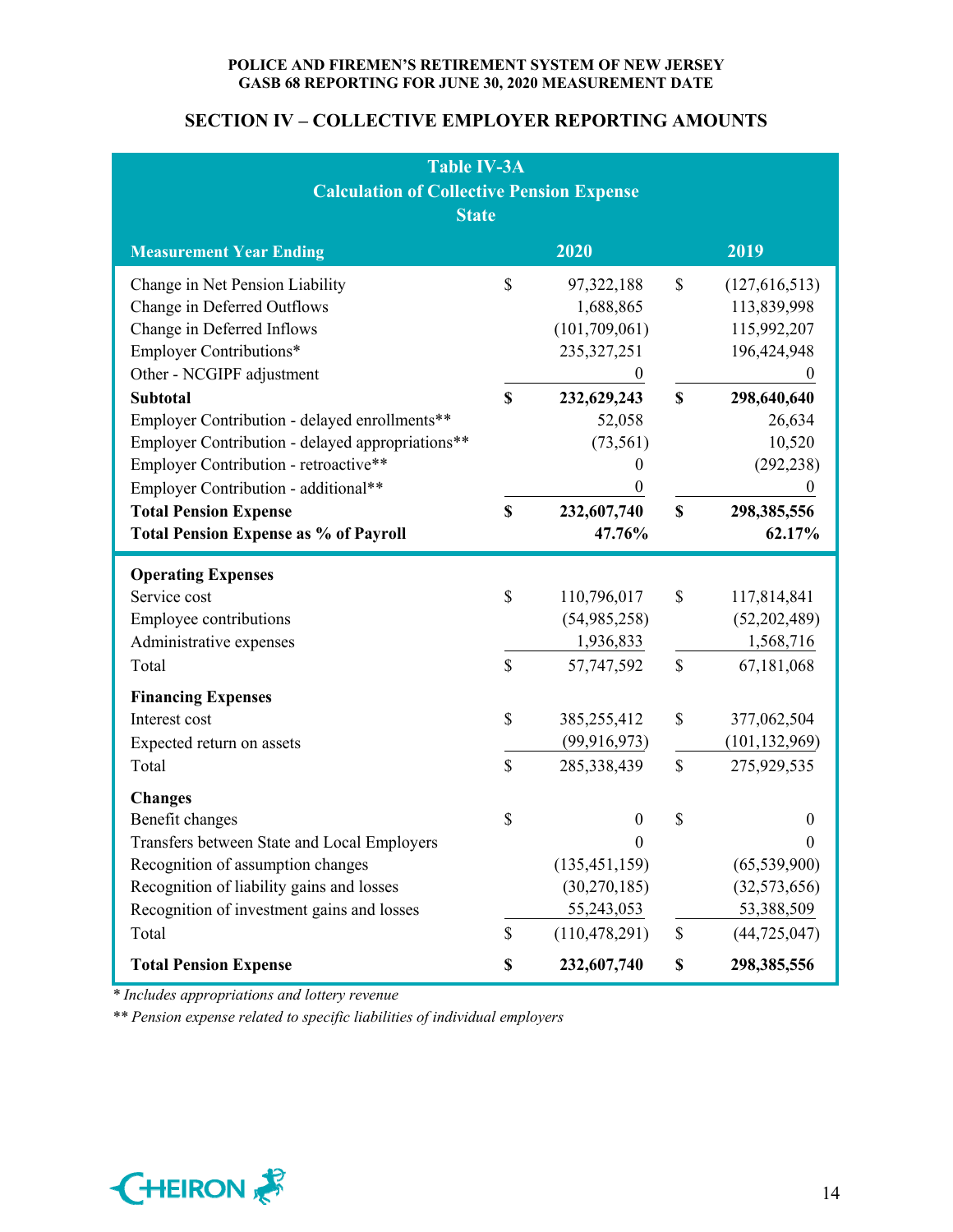## **SECTION IV – COLLECTIVE EMPLOYER REPORTING AMOUNTS**

| <b>Table IV-3B</b><br><b>Calculation of Collective Pension Expense</b><br><b>Local Employers</b>                                                                                                                                                                             |                                 |                                                                                                                             |                    |                                                                                                                  |
|------------------------------------------------------------------------------------------------------------------------------------------------------------------------------------------------------------------------------------------------------------------------------|---------------------------------|-----------------------------------------------------------------------------------------------------------------------------|--------------------|------------------------------------------------------------------------------------------------------------------|
| <b>Measurement Year Ending</b>                                                                                                                                                                                                                                               |                                 | 2020                                                                                                                        |                    | 2019                                                                                                             |
| Change in Net Pension Liability<br>Change in Deferred Outflows<br>Change in Deferred Inflows<br>Employer Contributions*<br>Other - NCGIPF adjustment<br><b>Subtotal</b><br>Employer Contribution - delayed enrollments**<br>Employer Contribution - delayed appropriations** | $\mathcal{S}$<br>\$             | 756,455,104<br>(397, 785, 364)<br>(687, 947, 902)<br>1,271,479,854<br>$\boldsymbol{0}$<br>942,201,692<br>113,646<br>677,397 | \$<br>$\mathbf S$  | (1,199,505,660)<br>776,539,592<br>600,493,798<br>1,140,312,596<br>$\theta$<br>1,317,840,326<br>69,969<br>412,370 |
| Employer Contribution - retroactive**<br>Employer Contribution - additional**<br><b>Total Pension Expense</b><br><b>Total Pension Expense as % of Payroll</b>                                                                                                                | $\mathbf S$                     | 5,230,213<br>997,622<br>949,220,570<br>27.51%                                                                               | \$                 | 6,793,415<br>847,716<br>1,325,963,796<br>39.11%                                                                  |
| <b>Operating Expenses</b><br>Service cost<br><b>Employee contributions</b><br>Administrative expenses<br>Total                                                                                                                                                               | $\boldsymbol{\mathsf{S}}$<br>\$ | 779,629,640<br>(361, 447, 921)<br>10,922,492<br>429,104,211                                                                 | $\$$<br>\$         | 840,578,094<br>(358,740,753)<br>5,630,502<br>487, 467, 843                                                       |
| <b>Financing Expenses</b><br>Interest cost<br>Expected return on assets<br>Total                                                                                                                                                                                             | \$<br>$\mathsf{\$}$             | 2,746,268,128<br>(1,722,644,350)<br>1,023,623,778                                                                           | \$<br>$\mathbb{S}$ | 2,648,438,175<br>(1,677,030,644)<br>971,407,531                                                                  |
| <b>Changes</b><br>Benefit changes<br>Transfers between State and Local Employers<br>Recognition of assumption changes<br>Recognition of liability gains and losses<br>Recognition of investment gains and losses<br>Total                                                    | \$<br>$\mathbb{S}$              | $\boldsymbol{0}$<br>$\mathbf{0}$<br>(886,790,990)<br>15,773,439<br>367,510,132<br>(503, 507, 419)                           | \$<br>$\$$         | $\boldsymbol{0}$<br>$\boldsymbol{0}$<br>(398, 791, 508)<br>(11, 648, 778)<br>277,528,708<br>(132, 911, 578)      |
| <b>Total Pension Expense</b>                                                                                                                                                                                                                                                 | \$                              | 949,220,570                                                                                                                 | \$                 | 1,325,963,796                                                                                                    |

*\* Includes appropriations and State contributions made on behalf of Local employers* 

*\*\* Pension expense related to specific liabilities of individual employers* 

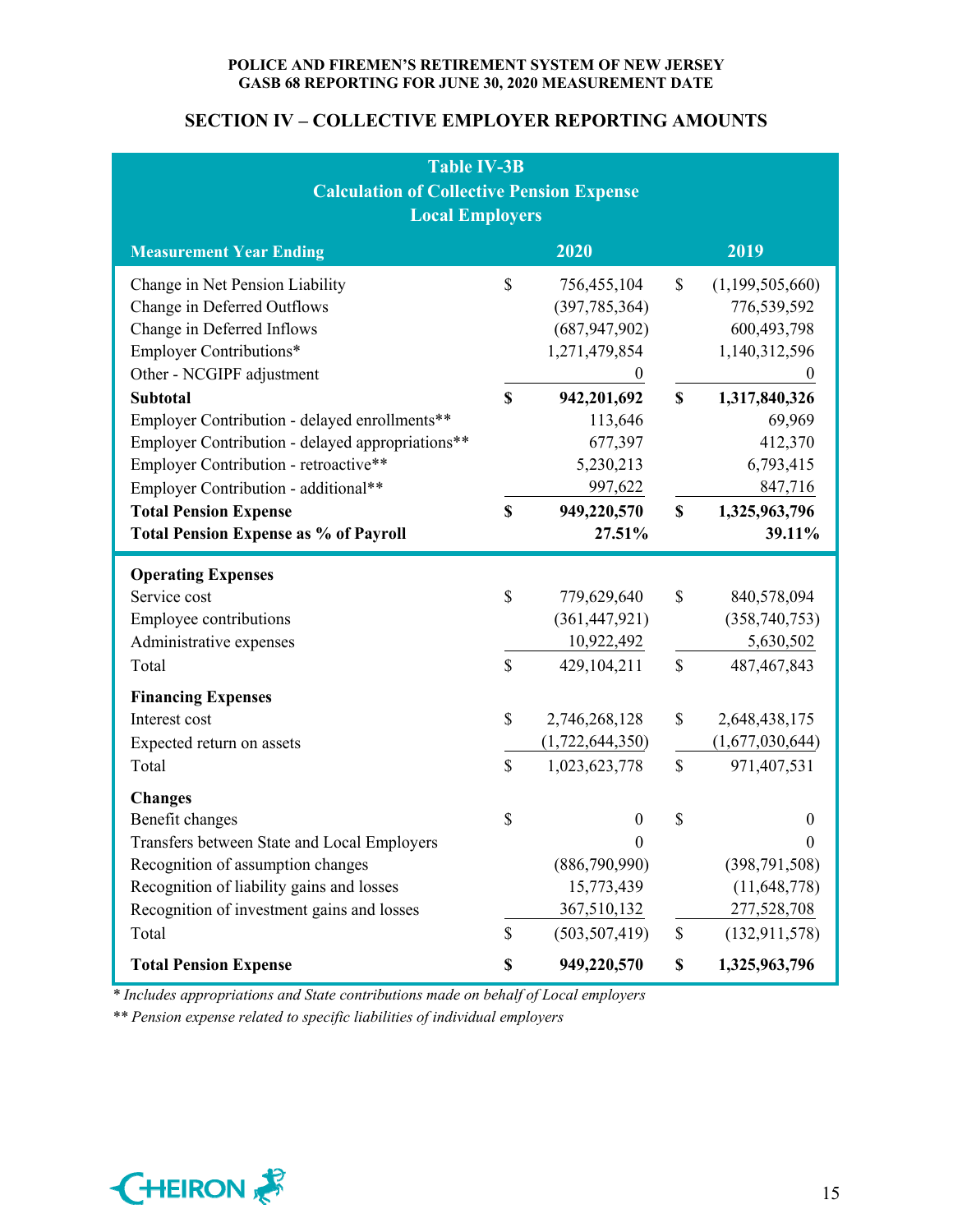## **SECTION IV – COLLECTIVE EMPLOYER REPORTING AMOUNTS**

| <b>Table IV-3C</b><br><b>Calculation of Collective Pension Expense</b><br><b>Total</b>                                                                                                                                                                                                                                                                                                                                                        |                                                |                                                                                                                                                                                |                         |                                                                                                                                                                     |
|-----------------------------------------------------------------------------------------------------------------------------------------------------------------------------------------------------------------------------------------------------------------------------------------------------------------------------------------------------------------------------------------------------------------------------------------------|------------------------------------------------|--------------------------------------------------------------------------------------------------------------------------------------------------------------------------------|-------------------------|---------------------------------------------------------------------------------------------------------------------------------------------------------------------|
| <b>Measurement Year Ending</b>                                                                                                                                                                                                                                                                                                                                                                                                                |                                                | 2020                                                                                                                                                                           |                         | 2019                                                                                                                                                                |
| Change in Net Pension Liability<br>Change in Deferred Outflows<br>Change in Deferred Inflows<br>Employer Contributions*<br>Other - NCGIPF adjustment<br><b>Subtotal</b><br>Employer Contribution - delayed enrollments**<br>Employer Contribution - delayed appropriations**<br>Employer Contribution - retroactive**<br>Employer Contribution - additional**<br><b>Total Pension Expense</b><br><b>Total Pension Expense as % of Payroll</b> | \$<br>$\mathbf S$<br>$\boldsymbol{\mathsf{S}}$ | 853,777,292<br>(396,096,499)<br>(789, 656, 963)<br>1,506,807,105<br>$\boldsymbol{0}$<br>1,174,830,935<br>165,704<br>603,836<br>5,230,213<br>997,622<br>1,181,828,310<br>30.01% | \$<br>$\mathbf S$<br>\$ | (1,327,122,173)<br>890,379,590<br>716,486,005<br>1,336,737,544<br>$\bf{0}$<br>1,616,480,966<br>96,603<br>422,890<br>6,501,177<br>847,716<br>1,624,349,352<br>41.97% |
| <b>Operating Expenses</b><br>Service cost<br><b>Employee contributions</b>                                                                                                                                                                                                                                                                                                                                                                    | $\boldsymbol{\mathsf{S}}$                      | 890,425,657<br>(416, 433, 179)                                                                                                                                                 | \$                      | 958,392,935<br>(410, 943, 242)                                                                                                                                      |
| Administrative expenses<br>Total                                                                                                                                                                                                                                                                                                                                                                                                              | \$                                             | 12,859,325<br>486,851,803                                                                                                                                                      | $\$$                    | 7,199,218<br>554,648,911                                                                                                                                            |
| <b>Financing Expenses</b><br>Interest cost<br>Expected return on assets<br>Total                                                                                                                                                                                                                                                                                                                                                              | \$<br>$\mathbb{S}$                             | 3,131,523,540<br>(1,822,561,323)<br>1,308,962,217                                                                                                                              | \$<br>$\mathbb{S}$      | 3,025,500,679<br>(1,778,163,613)<br>1,247,337,066                                                                                                                   |
| <b>Changes</b><br>Benefit changes<br>Transfers between State and Local Employers<br>Recognition of assumption changes<br>Recognition of liability gains and losses<br>Recognition of investment gains and losses<br>Total                                                                                                                                                                                                                     | \$<br>\$                                       | $\mathbf{0}$<br>$\theta$<br>(1,022,242,149)<br>(14, 496, 746)<br>422,753,185<br>(613,985,710)                                                                                  | \$<br>$\$$              | $\boldsymbol{0}$<br>$\Omega$<br>(464, 331, 408)<br>(44, 222, 434)<br>330,917,217<br>(177, 636, 625)                                                                 |
| <b>Total Pension Expense</b>                                                                                                                                                                                                                                                                                                                                                                                                                  | \$                                             | 1,181,828,310                                                                                                                                                                  | \$                      | 1,624,349,352                                                                                                                                                       |

*\* Includes State and Local employer appropriations, lottery revenue and State contributions made on behalf of Local employers* 

*\*\* Pension expense related to specific liabilities of individual employers* 

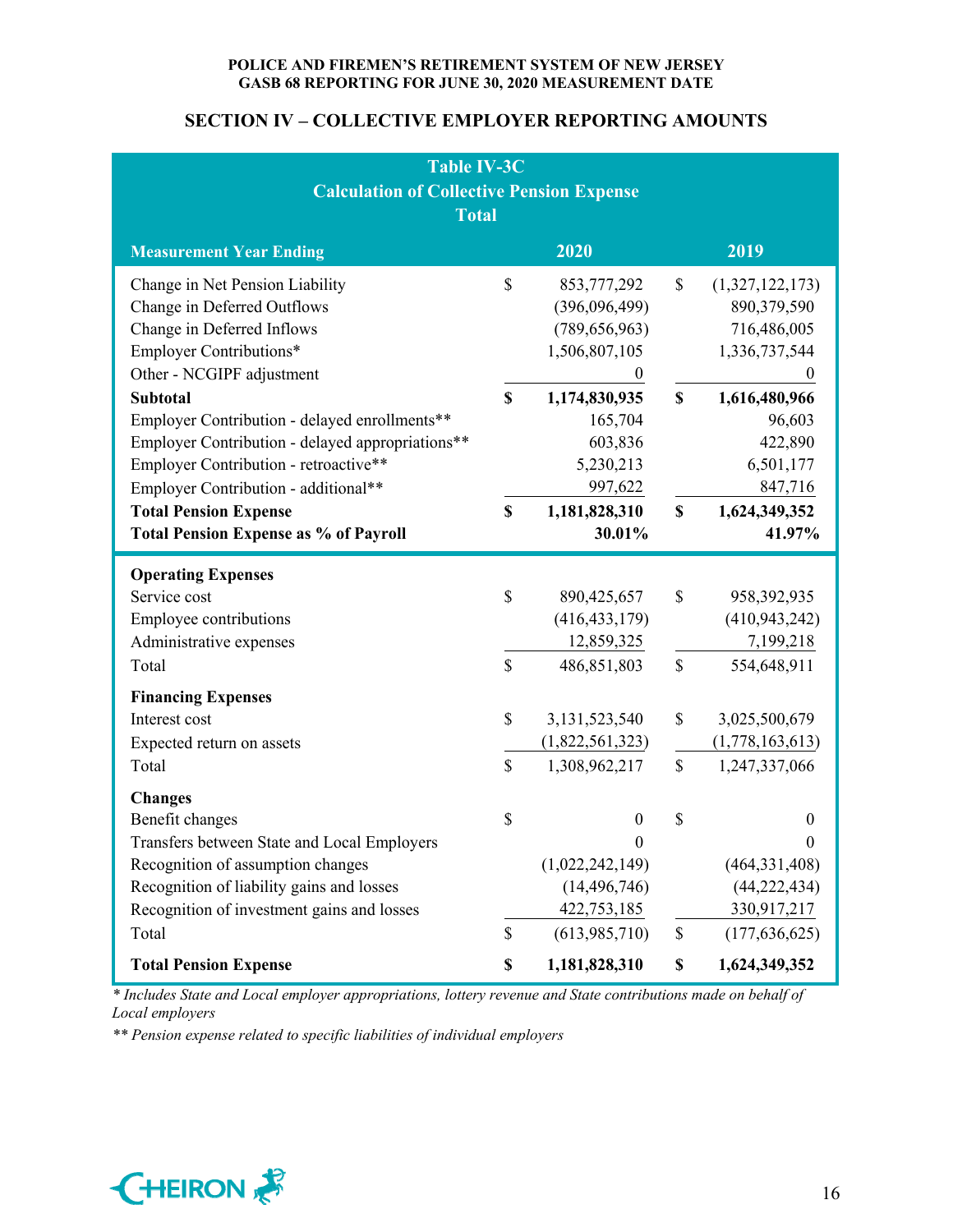## **APPENDIX A – MEMBERSHIP INFORMATION**

| <b>Plan Membership</b>                                    |    |              |  |                     |    |               |                |                     |   |               |
|-----------------------------------------------------------|----|--------------|--|---------------------|----|---------------|----------------|---------------------|---|---------------|
|                                                           |    |              |  | <b>July 1, 2019</b> |    |               |                | <b>July 1, 2018</b> |   |               |
|                                                           |    |              |  | Local               |    |               | Local          |                     |   |               |
|                                                           |    | <b>State</b> |  | <b>Employers</b>    |    | <b>Total</b>  | <b>State</b>   | <b>Employers</b>    |   | <b>Total</b>  |
| <b>Contributing Actives</b>                               |    | 6,875        |  | 34,164              |    | 41,039        | 6,807          | 34,013              |   | 40,820        |
| Non-Contributing Actives                                  |    | 364          |  | 1,117               |    | 1,481         | 362            | 1,113               |   | 1,475         |
| <b>Terminated Vested</b>                                  |    | 13           |  | 52                  |    | 65            | 6              | 36                  |   | 42            |
| Inactive Receiving Benefits*                              |    | 6,803        |  | 38,734              |    | 45,537        | 6,673          | 37,894              |   | 44,567        |
| Total                                                     |    | 14,055       |  | 74,067              |    | 88,122        | 13.848         | 73,056              |   | 86,904        |
| Annual Compensation for Contributing Actives              | ь  | 487,025,462  |  | 3,450,951,747       | S. | 3.937.977.209 | \$479,941,514  | \$3,390,777,193     | S | 3,870,718,707 |
| Annual Retirement Allowances for Those Receiving Benefits | -S | 321,147,218  |  | 2.269.658.558       | S. | 2.590,805,776 | \$ 313,277,156 | \$2,177,011,512     | S | 2.490.288.668 |

\* QDRO recipients are excluded from the counts

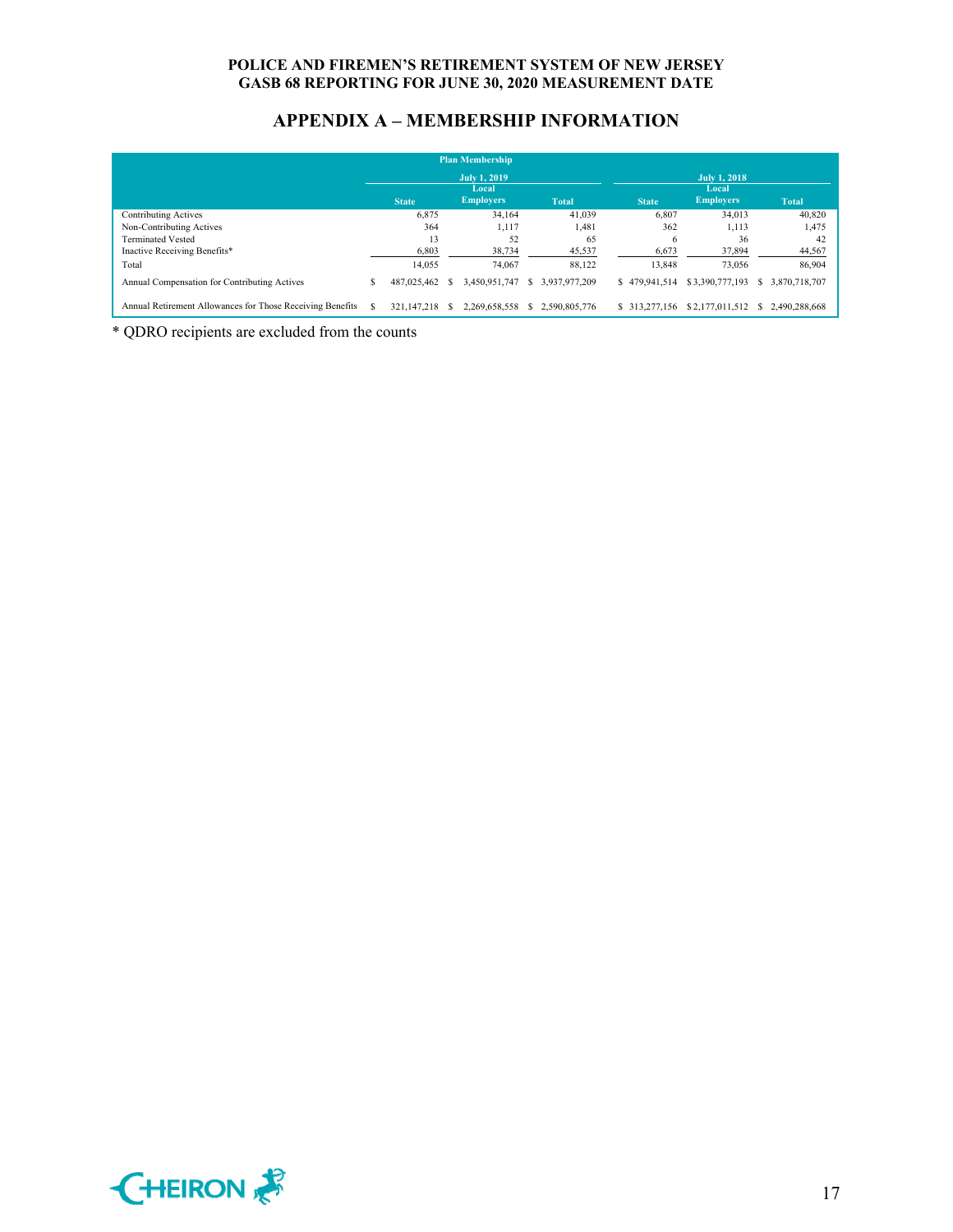## **APPENDIX B – ACTUARIAL ASSUMPTIONS AND METHODS**

## **A. Actuarial Assumptions**

| 1. Investment Rate of<br><b>Return for determining</b><br><b>Actuarially Determined</b><br><b>Contributions</b> | • July 1, 2019 valuation: 7.30% per annum, compounded annually.<br>• July 1, 2020 valuation: 7.30% per annum, compounded annually.<br>• July 1, 2021 and later valuations: 7.00% per annum, compounded<br>annually. |
|-----------------------------------------------------------------------------------------------------------------|---------------------------------------------------------------------------------------------------------------------------------------------------------------------------------------------------------------------|
| 2. Long-Term Expected<br><b>Rate of Return</b>                                                                  | 7.00% per annum, compounded annually.                                                                                                                                                                               |
| 3. GASB 67 Effective<br><b>Discount Rate</b>                                                                    | • June 30, 2019: 6.85% per annum, compounded annually.<br>• June 30, 2020: 7.00% per annum, compounded annually.                                                                                                    |
| 4. Price Inflation                                                                                              | 2.75% per annum, compounded annually.                                                                                                                                                                               |
| 5. Wage Inflation                                                                                               | 3.25% per annum, compounded annually.                                                                                                                                                                               |
| 6. Cost-of-Living<br><b>Adjustments (COLAs)</b>                                                                 | No future COLAs are assumed. Previously granted COLAs<br>are included in the data.                                                                                                                                  |

**7.** Salary Increases Salaries increase rates are as follows:

| <b>Service</b> | <b>Rates</b> |
|----------------|--------------|
| 0              | 15.25%       |
| 1              | 15.25        |
| $\overline{2}$ | 12.75        |
| 3              | 10.75        |
| $\overline{4}$ | 10.25        |
| 5              | 9.25         |
| 6              | 8.25         |
| 7              | 7.25         |
| 8              | 5.75         |
| 9              | 5.25         |
| 10             | 4.75         |
| 11             | 4.25         |
| 12             | 3.75         |
| $13+$          | 3.25         |

Salary increases are assumed to occur on July 1.

- **8. 401(a)(17) Pay Limit** \$280,000 in 2019 increasing 2.75% per annum, compounded annually.
- **9. Social Security Wage Base**

**CHEIRON** 

\$132,900 in 2019 increasing 3.25% per annum, compounded annually.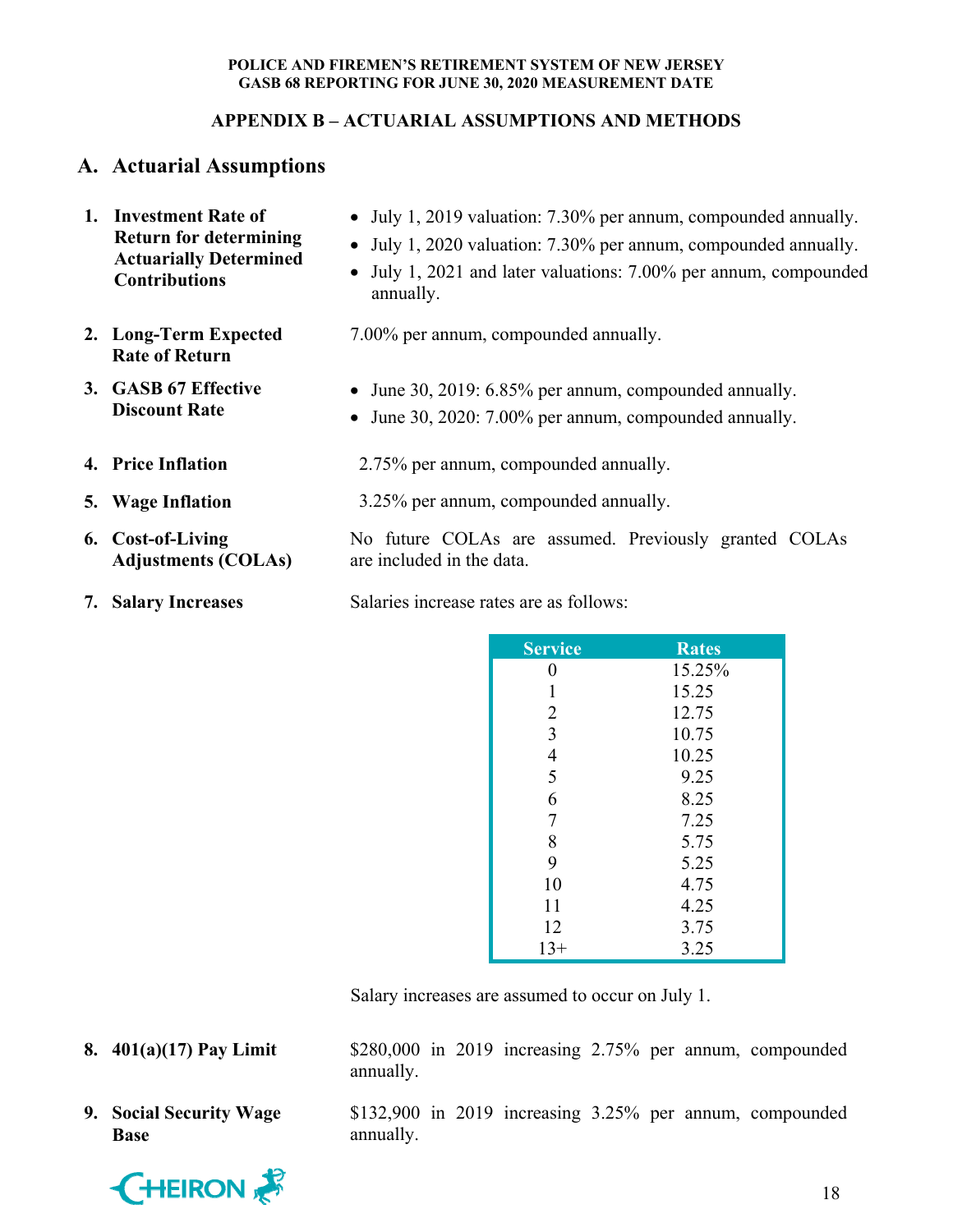## **APPENDIX B – ACTUARIAL ASSUMPTIONS AND METHODS**

**10. Termination Termination rates are as follows:** 

| <b>Service</b>          | <b>Rates</b> |
|-------------------------|--------------|
| $\boldsymbol{0}$        | 2.00%        |
| $\mathbf{1}$            | 2.00         |
| $\overline{c}$          | 1.90         |
| $\overline{\mathbf{3}}$ | 1.80         |
| $\overline{4}$          | 1.70         |
| 5                       | 1.60         |
| 6                       | 1.50         |
| $\overline{7}$          | 1.40         |
| 8                       | 1.00         |
| 9                       | 0.80         |
| 10                      | 0.80         |
| 11                      | 0.50         |
| 12                      | 0.45         |
| 13                      | 0.40         |
| 14                      | 0.35         |
| 15                      | 0.30         |
| 16                      | 0.25         |
| 17                      | 0.20         |
| 18                      | 0.15         |
| 19                      | 0.10         |
| 20                      | 0.00         |

No termination is assumed after attainment of retirement eligibility.

All members are assumed to elect a refund of contributions.

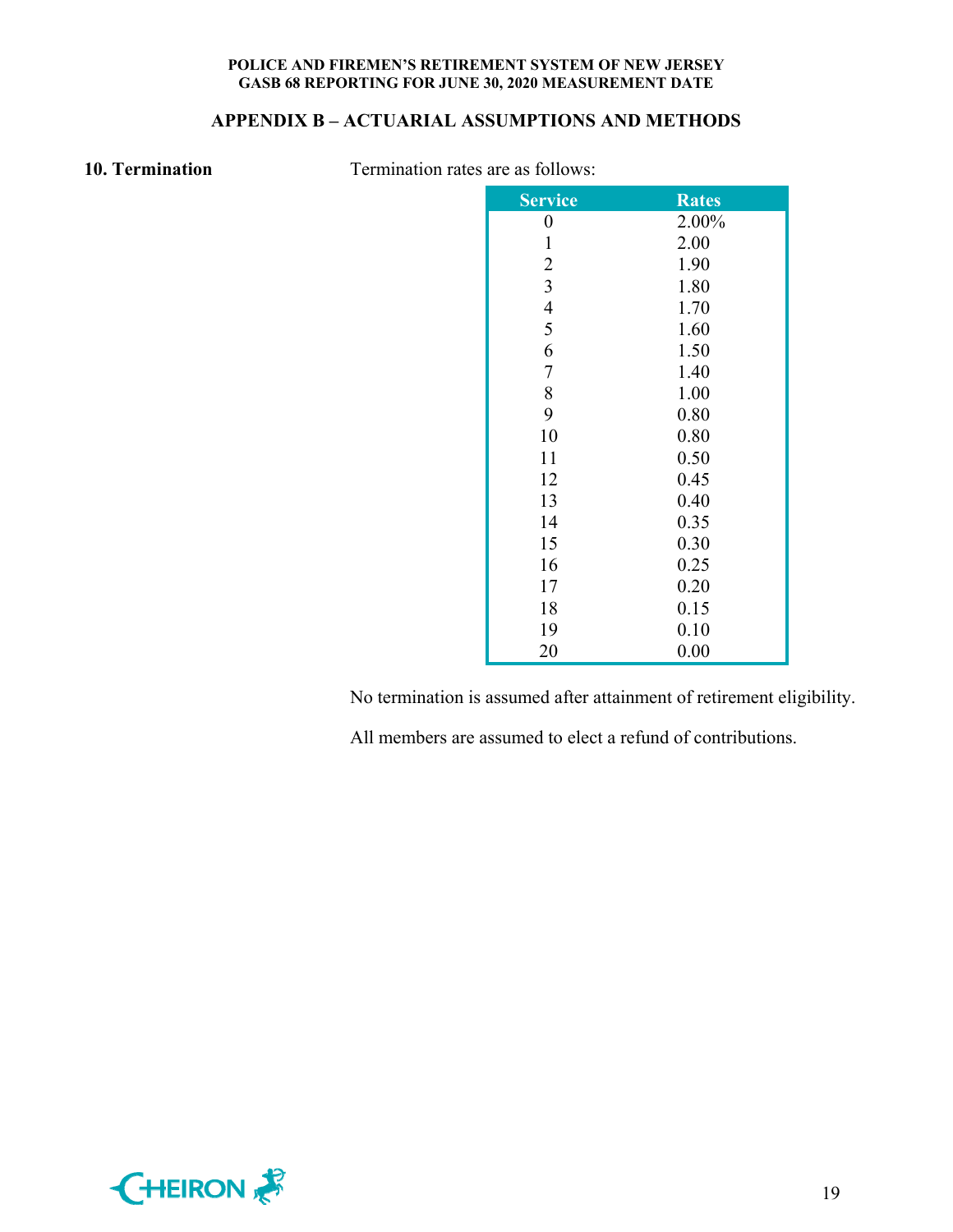## **APPENDIX B – ACTUARIAL ASSUMPTIONS AND METHODS**

**11. Disability Representative disability rates are as follows:** 

|       | <b>Ordinary</b>   | <b>Accidental</b> |
|-------|-------------------|-------------------|
| Age   | <b>Disability</b> | <b>Disability</b> |
| 20    | 0.030%            | 0.020%            |
| 21    | 0.030             | 0.020             |
| 22    | 0.030             | 0.025             |
| 23    | 0.045             | 0.025             |
| 24    | 0.045             | 0.030             |
| 25    | 0.045             | 0.030             |
| 26    | 0.045             | 0.035             |
| 27    | 0.045             | 0.035             |
| 28    | 0.065             | 0.040             |
| 29    | 0.085             | 0.070             |
| 30    | 0.105             | 0.100             |
| 31    | 0.125             | 0.130             |
| 32    | 0.145             | 0.160             |
| 33    | 0.165             | 0.190             |
| 34    | 0.185             | 0.220             |
| 35    | 0.205             | 0.250             |
| 36    | 0.225             | 0.280             |
| 37    | 0.255             | 0.310             |
| 38    | 0.285             | 0.340             |
| 39    | 0.315             | 0.370             |
| 40    | 0.345             | 0.400             |
| 41    | 0.375             | 0.400             |
| 42    | 0.375             | 0.400             |
| 43    | 0.380             | 0.400             |
| 44    | 0.360             | 0.400             |
| 45    | 0.340             | 0.380             |
| 46    | 0.320             | 0.360             |
| 47    | 0.300             | 0.340             |
| 48    | 0.280             | 0.320             |
| 49    | 0.260             | 0.300             |
| 50    | 0.240             | 0.280             |
| 51    | 0.220             | 0.260             |
| 52    | 0.200             | 0.240             |
| 53    | 0.200             | 0.220             |
| 54    | 0.200             | 0.200             |
| 55    | 0.200             | 0.180             |
| 56    | 0.200             | 0.160             |
| 57    | 0.300             | 0.160             |
| 58    | 0.400             | 0.160             |
| $59+$ | 0.500             | 0.160             |

Both ordinary and accidental disability rates apply at all ages until the mandatory retirement age of 65.

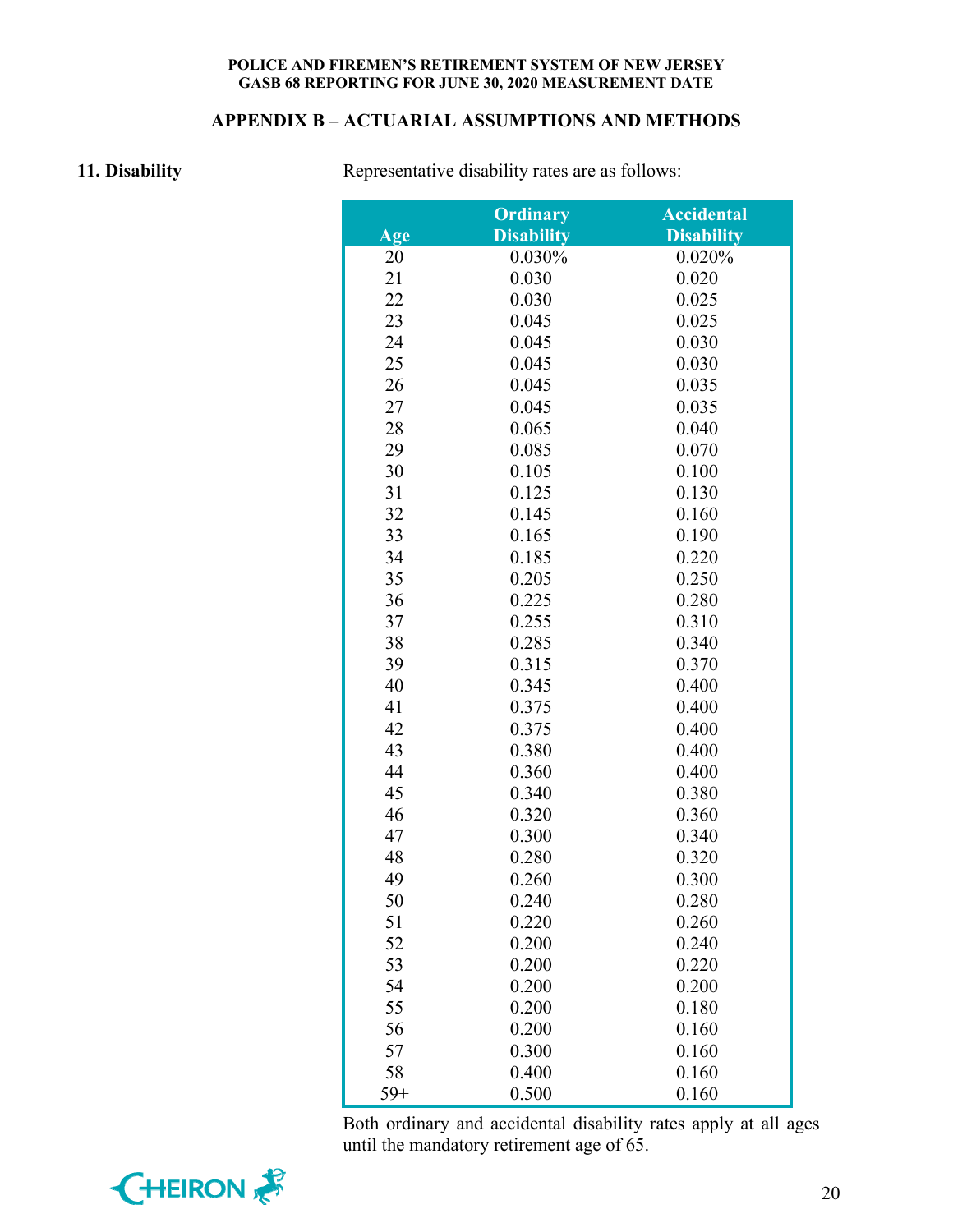#### **APPENDIX B – ACTUARIAL ASSUMPTIONS AND METHODS**

No ordinary disability is assumed prior to attainment of ordinary disability retirement eligibility at four years of service.

No members are assumed to receive the involuntary disability retirement benefit.

Members are assumed to receive the greater of the applicable disability benefit or the service or special retirement benefit, depending on eligibility.

**12. Mortality Pre-Retirement:** The Pub-2010 Safety Employee mortality table *[PubS-2010 Employee]* as published by the Society of Actuaries with a 105.6% adjustment for males and 102.5% adjustment for females, and with future improvement from the base year of 2010 on a generational basis. For purposes of calculating projected cash flows used to determine the GASB discount rate, mortality improvement is based on SOA's Scale MP-2018. Upon direction from the DPB, for purposes of calculating the Total Pension Liability, mortality improvement is based on SOA's Scale MP-2020.

5% of the deaths are assumed to be accidental.

Healthy Retirees (Healthy Annuitants): The Pub-2010 Safety Retiree Below-Median Income Weighted mortality table *[PubS-2010(B) Healthy Retiree]* as published by the Society of Actuaries with a 96.7% adjustment for males and 96.0% adjustment for females, and with future improvement from the base year of 2010 on a generational basis. For purposes of calculating projected cash flows used to determine the GASB discount rate, mortality improvement is based on SOA's Scale MP-2018. Upon direction from the DPB, for purposes of calculating the Total Pension Liability, mortality improvement is based on SOA's Scale MP-2020.

Beneficiaries (Contingent Annuitants): The Pub-2010 General Retiree Below-Median Income Weighted mortality table *[PubG-2010(B) Healthy Retiree]* as published by the Society of Actuaries unadjusted, and with future improvement from the base year of 2010 on a generational basis. For purposes of calculating projected cash flows used to determine the GASB discount rate, mortality improvement is based on SOA's Scale MP-2018. Upon direction from the DPB, for purposes of calculating the Total Pension Liability, mortality improvement is based on SOA's Scale MP-2020.

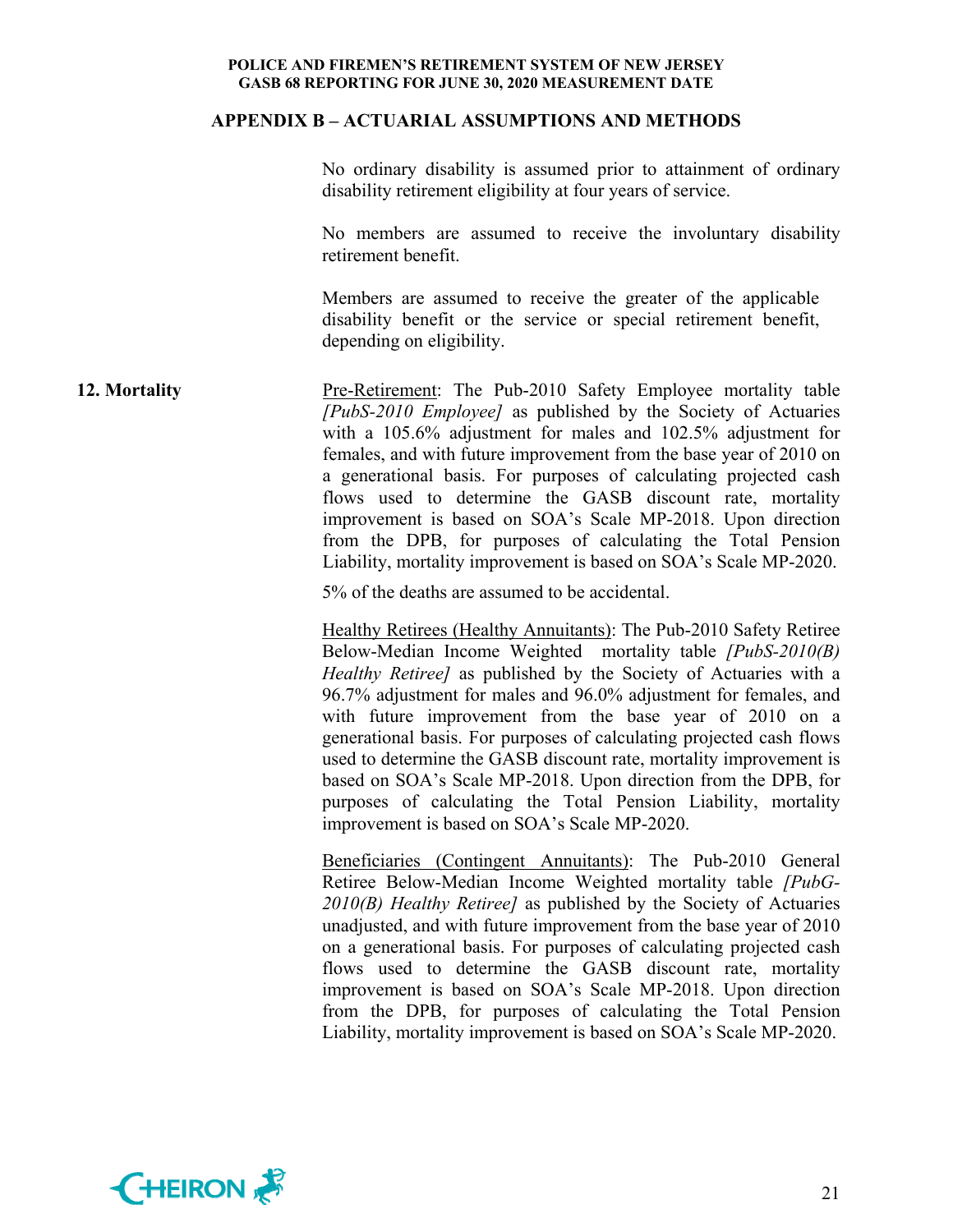## **APPENDIX B – ACTUARIAL ASSUMPTIONS AND METHODS**

Disabled Mortality (Disabled Annuitants): The Pub-2010 Safety Disabled Retiree mortality table *[PubS-2010 Disabled Retiree]* as published by the Society of Actuaries with a 152.0% adjustment for males and 109.3% adjustment for females, and with future improvement from the base year of 2010 on a generational basis. For purposes of calculating projected cash flows used to determine the GASB discount rate, mortality improvement is based on SOA's Scale MP-2018. Upon direction from the DPB, for purposes of calculating the Total Pension Liability, mortality improvement is based on SOA's Scale MP-2020.

**13. Retirement** For those with less than 25 years of service:

| <b>Age</b> | <b>Rates</b> |
|------------|--------------|
| 40-49      | 2.00%        |
| 50-57      | 3.00         |
| 58         | 3.50         |
| 59         | 4.25         |
| 60         | 5.00         |
| 61         | 8.00         |
| 62         | 10.00        |
| 63         | 12.00        |
| 64         | 14.00        |

For those with 25 years of service:

| Age           | <b>Rates</b> |
|---------------|--------------|
| 48 or younger | 45.00%       |
| 49-54         | 50.00        |
| 55-59         | 55.00        |
| 60            | 60.00        |
| 61            | 65.00        |
| 62            | 70.00        |
| 63            | 75.00        |
|               | 90.00        |

For those with 26 or more years of service:

| Age           | <b>Rates</b> |
|---------------|--------------|
| 53 or younger | 22.00%       |
| 54-59         | 24.00        |
| 60            | 26.00        |
| 61            | 28.00        |
| $62 - 63$     | 30.00        |
| 64            | 40.00        |

Mandatory retirement at age 65.

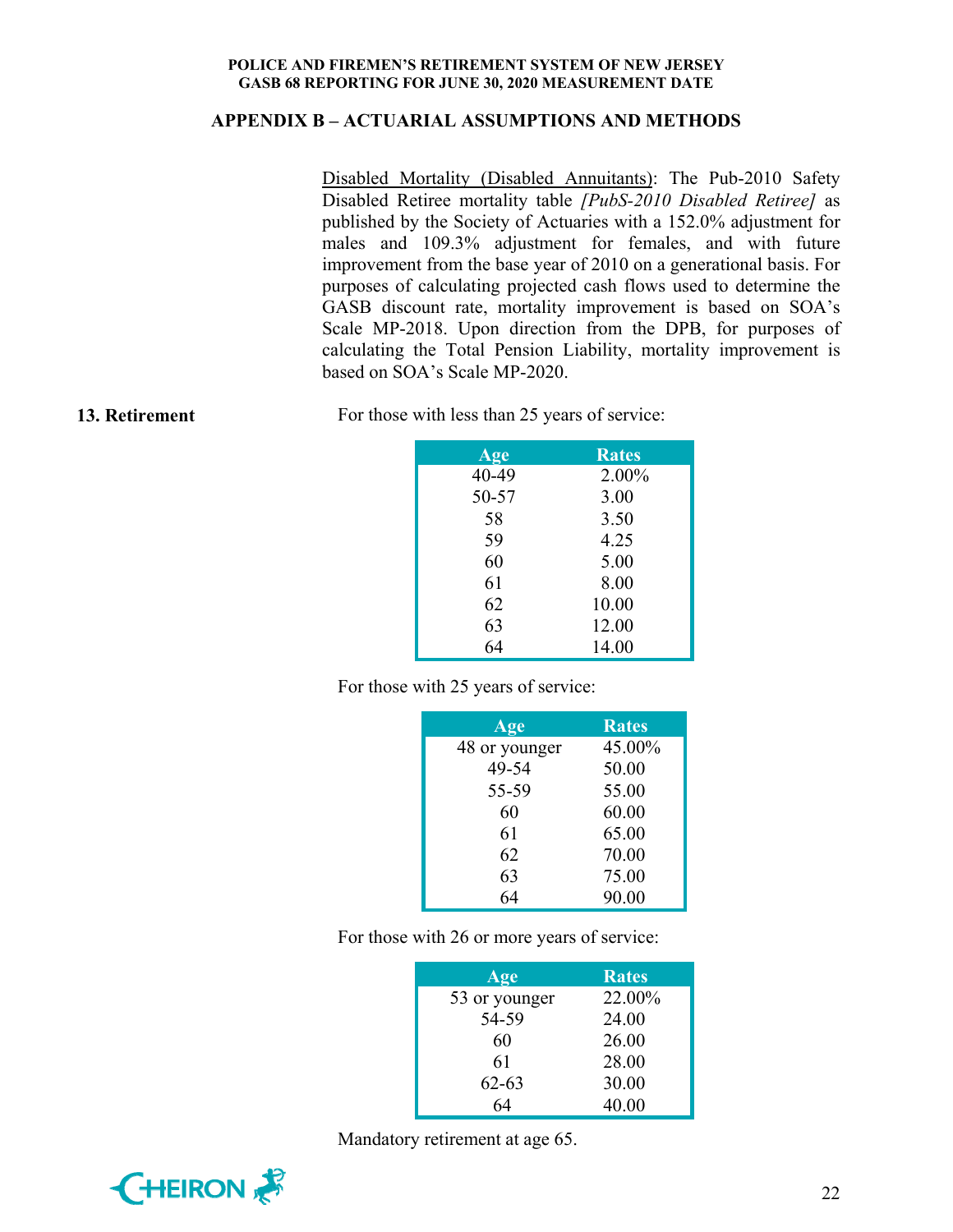## **APPENDIX B – ACTUARIAL ASSUMPTIONS AND METHODS**

| 14. Family Composition<br><b>Assumptions</b>                             | For members not currently in receipt, 90% of members are<br>assumed married to spouses of the opposite sex. Males are<br>assumed to be three years older than females.                                                                                                                                                                                                                          |
|--------------------------------------------------------------------------|-------------------------------------------------------------------------------------------------------------------------------------------------------------------------------------------------------------------------------------------------------------------------------------------------------------------------------------------------------------------------------------------------|
|                                                                          | For purposes of the post-retirement death benefit for members<br>currently in receipt, beneficiary status is based on the beneficiary<br>allowance reported. If no beneficiary date of birth is provided,<br>the beneficiary is assumed to be the member's spouse of the<br>opposite sex with males assumed to be three years older than<br>females.                                            |
|                                                                          | No additional dependent children or parents are assumed.                                                                                                                                                                                                                                                                                                                                        |
|                                                                          | For current dependents receiving a pre-retirement accidental<br>death benefit, those under age 24 are assumed to receive a<br>benefit until age 24 while those over age 24 are assumed to<br>receive a benefit for the remainder of their lifetime.                                                                                                                                             |
|                                                                          | For current dependents receiving a benefit other than a<br>pre-retirement accidental death benefit, those under age 19 are<br>assumed to receive a benefit until age 19 while those over age 19<br>are assumed to receive a benefit for the remainder of their<br>lifetime.                                                                                                                     |
| 15. Non-Contributory<br><b>Group Insurance</b><br><b>Form of Payment</b> | All benefits are assumed to be paid as lump sums.                                                                                                                                                                                                                                                                                                                                               |
| 16. Data                                                                 | Information provided by the prior actuary was relied upon for the<br>purposes of setting the status of and valuing non-contributing<br>active records.                                                                                                                                                                                                                                          |
|                                                                          | current beneficiaries with missing data, reasonable<br>For<br>assumptions were made based on the information available in<br>prior years.                                                                                                                                                                                                                                                       |
|                                                                          | Inactive members receiving benefits according to the 2018 data<br>but omitted from the 2019 data are assumed to have died without<br>a beneficiary.                                                                                                                                                                                                                                             |
| 17. Rationale for<br><b>Assumptions</b>                                  | The demographic assumptions used in this report reflect the results<br>of the July 1, 2013 – June 30, 2018 Experience Study, approved by<br>the Board of Trustees on January 13, 2020. The investment return<br>assumption was recommended by the State Treasurer. The<br>MP-2020 mortality improvement scale was used to calculate the<br>Total Pension Liability upon direction from the DPB. |

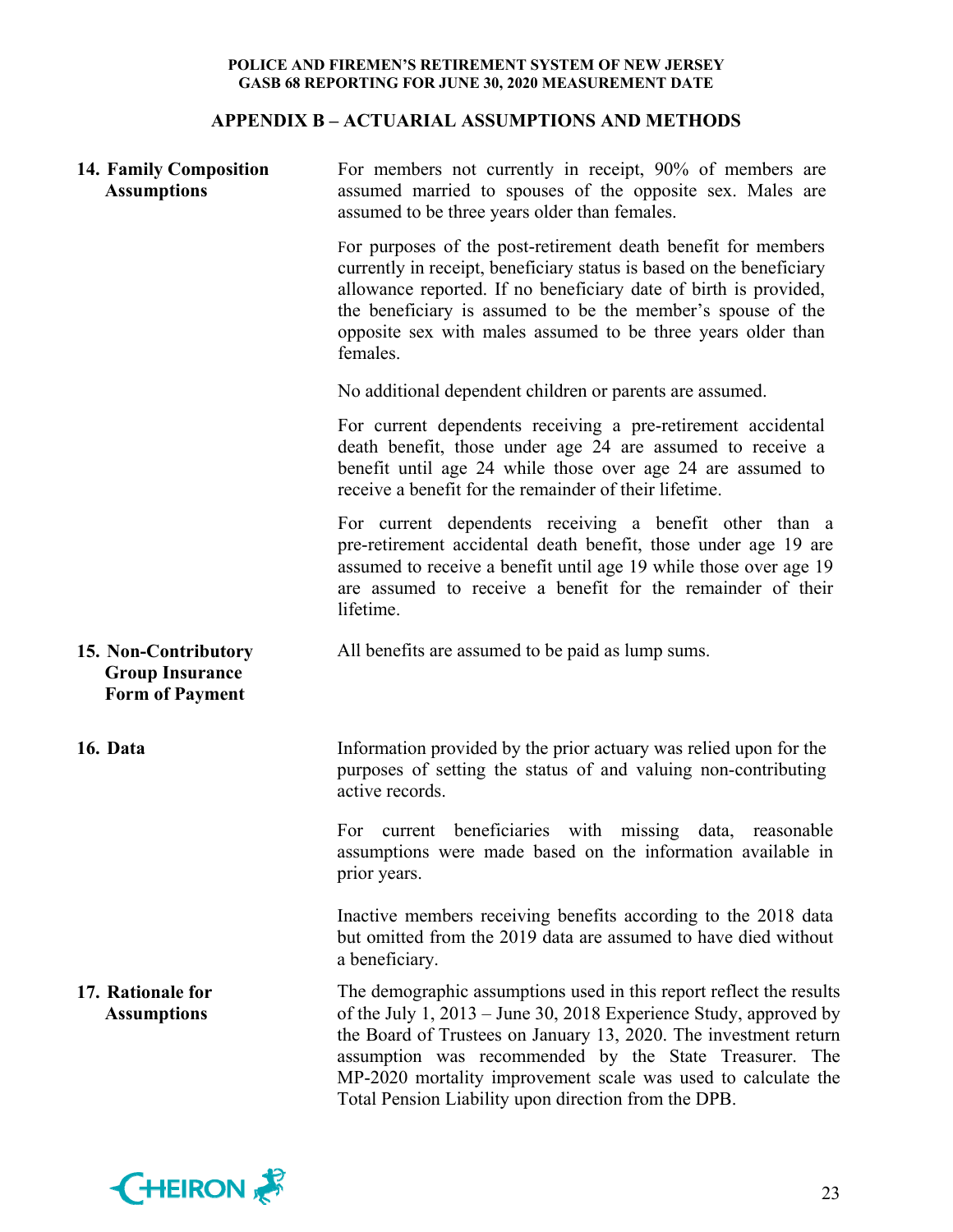## **APPENDIX B – ACTUARIAL ASSUMPTIONS AND METHODS**

| 18. Projection Basis                                                | This report includes projections of future assets, benefit payments<br>and contributions for the purpose of determining the GASB 67<br>discount rate.                                                                                                                                                                                                                                                                                                                                                                                                                                                                       |
|---------------------------------------------------------------------|-----------------------------------------------------------------------------------------------------------------------------------------------------------------------------------------------------------------------------------------------------------------------------------------------------------------------------------------------------------------------------------------------------------------------------------------------------------------------------------------------------------------------------------------------------------------------------------------------------------------------------|
|                                                                     | The projections are based on the census data as of July 1, 2019 and<br>the financial information as of June 30, 2020. The projections<br>assume continuation of the plan provisions and actuarial<br>assumptions in effect as of July 1, 2019 and do not reflect the<br>impact of any changes in benefits or actuarial assumptions that may<br>be adopted after July 1, 2020 unless otherwise indicated. While the<br>assumptions individually are reasonable for the underlying<br>valuation that supports the projections, specifically for projection<br>purposes, they are also considered reasonable in the aggregate. |
|                                                                     | The projections assume that all future assumptions are met except<br>where indicated with respect to future investment returns and<br>demographic assumptions.                                                                                                                                                                                                                                                                                                                                                                                                                                                              |
| 19. Changes in<br><b>Assumptions Since</b><br><b>Last Valuation</b> | The mortality improvement scale used to calculate the Total<br>Pension Liability was updated from the MP-2019 scale to the<br>MP-2020 scale upon direction from the DPB.                                                                                                                                                                                                                                                                                                                                                                                                                                                    |
|                                                                     | The GASB 67 effective discount rate has been updated in<br>accordance with the method prescribed by GASB Statement                                                                                                                                                                                                                                                                                                                                                                                                                                                                                                          |

accordance with the method prescribed by GASB Statement No. 67.

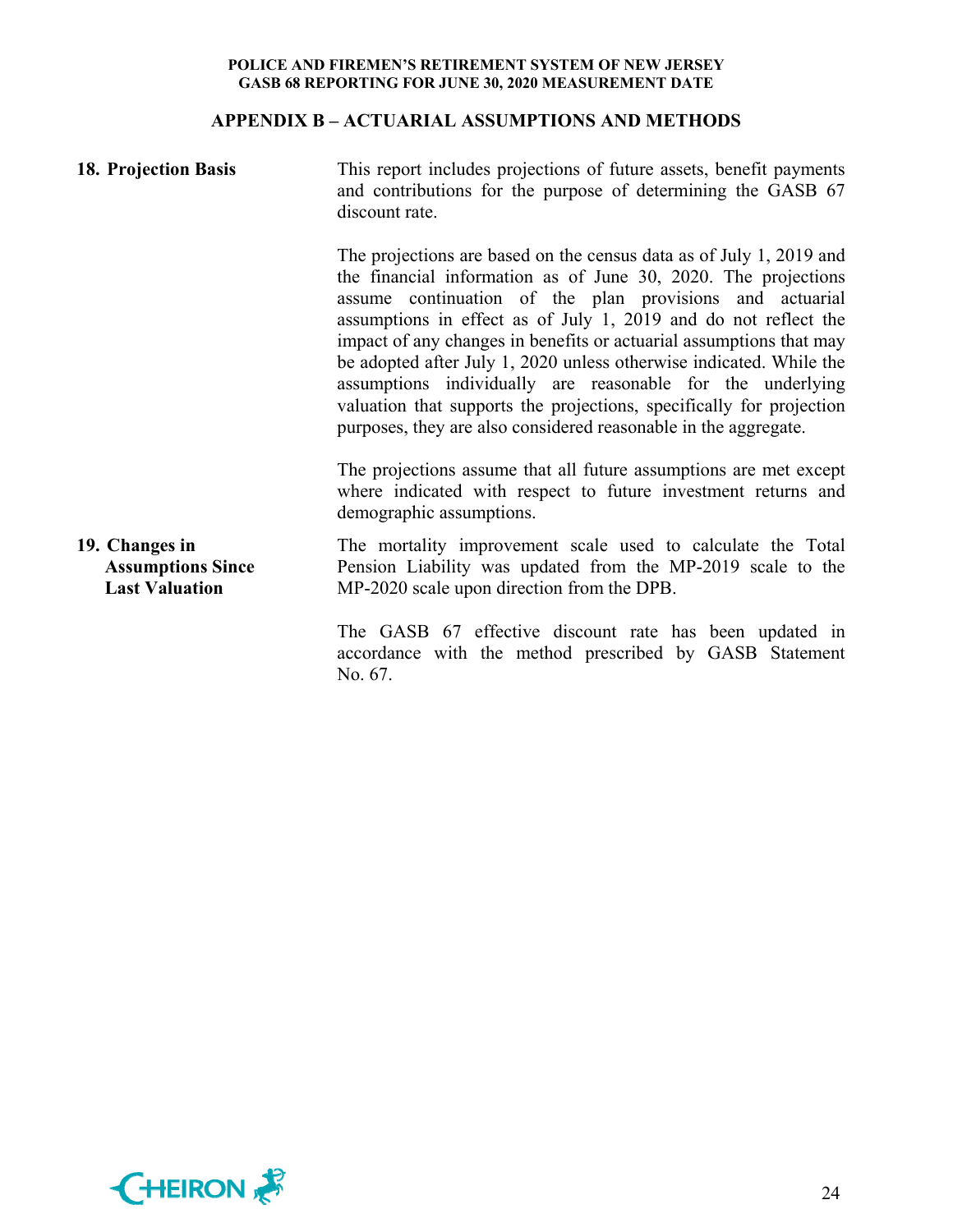## **APPENDIX B – ACTUARIAL ASSUMPTIONS AND METHODS**

## **B. Actuarial Methods**

The actuarial methods used for determining State and Local employer contributions are described below.

## **1. Actuarial Cost Method**

The actuarial cost method for funding calculations is the Projected Unit Credit Cost Method.

The actuarial liability is calculated as the actuarial present value of the projected benefits linearly allocated to periods prior to the valuation year based on service. Refunds are valued as the Aggregate Contributions as of the valuation date as provided by the Division of Pensions and Benefits. The unfunded actuarial liability is the actuarial liability on the valuation date less the actuarial value of assets.

In accordance with Chapter 78, P.L. 2011:

- Beginning with the July 1, 2010 actuarial valuation, the accrued liability contribution shall be computed so that if the contribution is paid annually in level dollars, it will amortize the unfunded accrued liability over an open 30 year period.
- Beginning with the July 1, 2018 actuarial valuation, the accrued liability contribution shall be computed so that if the contribution is paid annually in level dollars, it will amortize the unfunded accrued liability over a closed 30 year period (i.e., for each subsequent actuarial valuation the amortization period shall decrease by one year).
- Beginning with the July 1, 2028 actuarial valuation, when the remaining amortization period reaches 20 years, any increase or decrease in the unfunded accrued liability as a result of actuarial losses or gains for subsequent valuation years shall serve to increase or decrease, respectively, the amortization period for the unfunded accrued liability, unless an increase in the amortization period will cause it to exceed 20 years. If an increase in the amortization period as a result of actuarial losses for a valuation year would exceed 20 years, the accrued liability contribution shall be computed for the valuation year using a 20 year amortization period.

Certain portions of the normal cost and unfunded actuarial liabilities attributable to Local employers are payable by the State and/or over different periods in accordance with the NJ State Statutes.

To the extent that the amortization period remains an open period in future years and depending upon the specific circumstances, it should be noted that in the absence of emerging actuarial gains or contributions made in excess of the actuarially determined contribution, any existing unfunded accrued liability may not be fully amortized in the future.

The non-contributory group life insurance benefit is funded separately through a term cost.

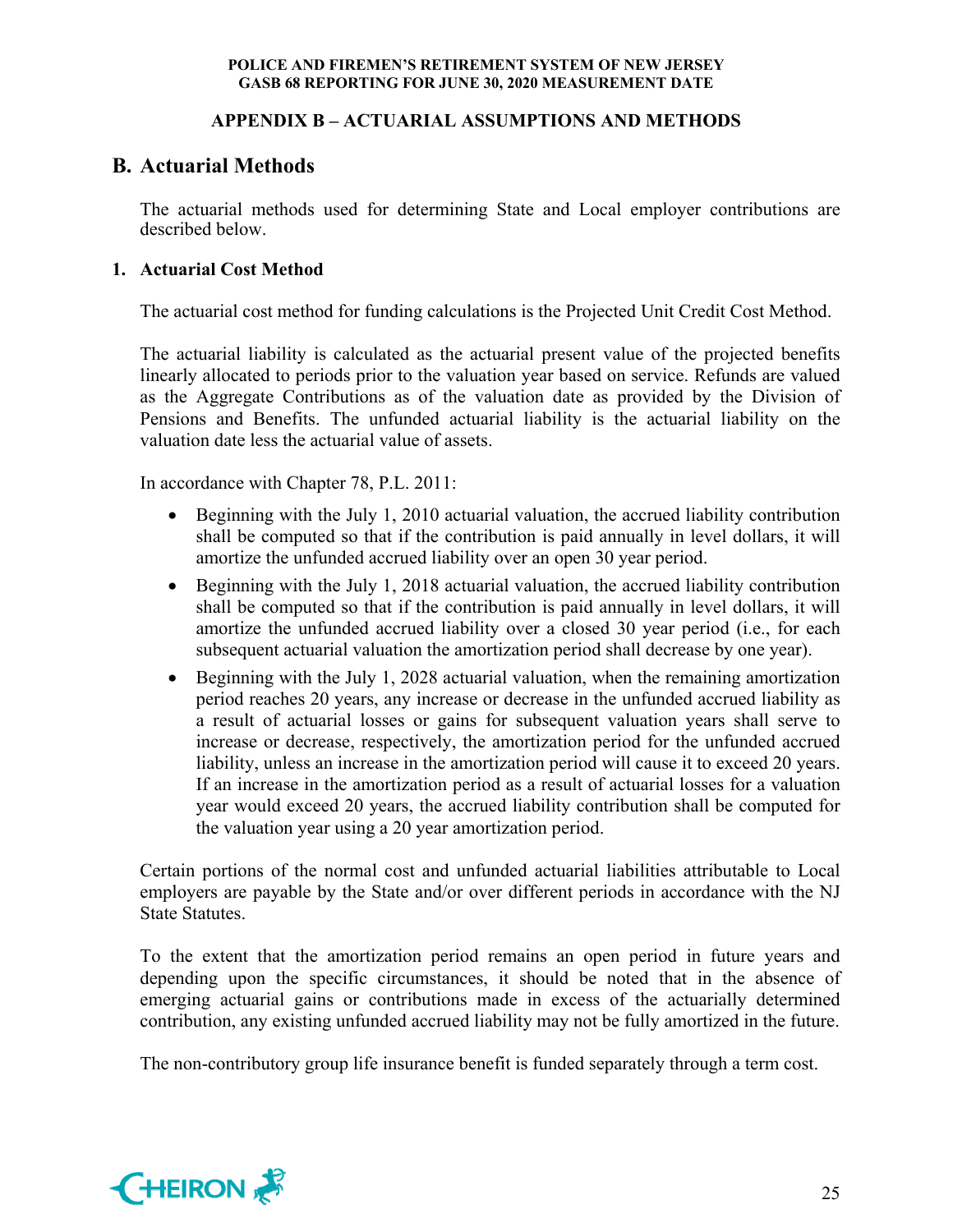## **APPENDIX B – ACTUARIAL ASSUMPTIONS AND METHODS**

## **2. Asset Valuation Method**

For the purposes of determining contribution rates, an actuarial value of assets is used that dampens the volatility in the market value of assets, resulting in a smoother pattern of contributions.

The actuarial value of assets is adjusted to reflect actual contributions, benefit payments and administrative expenses, and an assumed rate of return on the previous year's assets and current year's cash flow at the prior year's actuarial valuation interest rate, with a further adjustment to reflect 20% of the difference between the resulting value and the actual market value of Plan assets.

## **3. Contributions**

Chapter 83, P.L. 2016 requires the State to make the required pension contributions on a quarterly basis in each fiscal year according to the following schedule: at least 25% by September 30, at least 50% by December 31, at least 75% by March 31, and at least 100% by June 30. As such, contributions are assumed to be made on a quarterly basis with the first contribution 15 months after the associated valuation date.

Local employers' contributions are expected to be paid on April  $1<sup>st</sup>$ , 21 months after the associated valuation date.

Chapter 98, P.L. 2017, the Lottery Enterprise Contribution Act, allows the PFRS to receive 1.20% of the proceeds of the Lottery Enterprise, based upon their members' past or present employment in schools and institutions in the State for a term of 30 years. Revenues from Chapter 98, P.L. 2017, the Lottery Enterprise Contribution Act are assumed to be contributed to the trust on a monthly basis. The State's pension contribution is reduced by the product of the allocable percentage for the PFRS, the adjustment percentage, and the special asset value.

Contributions payable in the fiscal year starting on the valuation date are included in the actuarial value of assets as receivable contributions, discounted by the applicable valuation interest rate.

Legislation has provided for additional benefits and/or funding requirements which are included in this valuation and are described as follows.

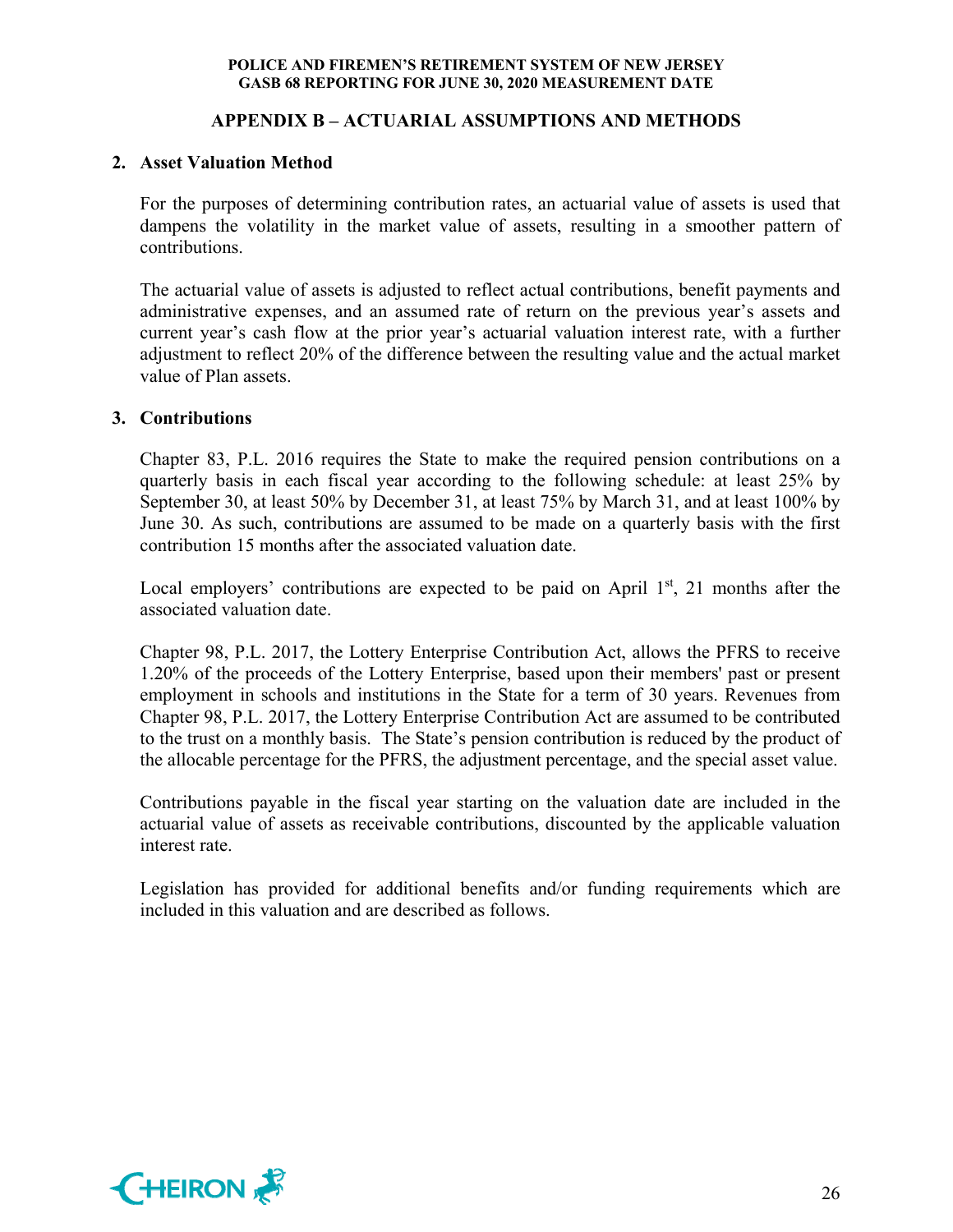## **APPENDIX B – ACTUARIAL ASSUMPTIONS AND METHODS**

## Early Retirement Incentive Programs

The following legislation provides additional retirement benefits to certain employees of Local employers: Chapter 59, P.L. 1999, Chapter 126, P.L. 2000 and Chapter 130, P.L. 2003. The cost of the enhanced pension benefits will be funded by employer contributions to the retirement system and paid by the employer that elected to participate over amortization periods elected by the employer to the extent permitted by NJ Statute.

Chapter 59, P.L. 1999 authorizes municipalities, counties and other local units of government that enter into agreements to provide governmental services on a joint or consolidated basis, municipalities that join together to establish a new consolidated municipality, or school districts that have merged with one or more other school districts due solely to a municipal consolidation, to offer incentive programs for retirement or termination of employment for employees affected by the consolidation agreements. "County ERI Section 44" of Chapter 126, P.L. 2000 permitted local units to offer early retirement or termination incentives to certain employees of county governing bodies. Chapter 130, P.L. 2003 extended an Early Retirement Incentive Program similar to that offered by the State under Chapter 23, P.L. 2002 to members of Local employer locations. Appendix E lists all applicable locations and summarizes the contribution requirements under Chapter 59, Chapter 126 and Chapter 130.

### Chapter 109, P.L.1979

Chapter 109, P.L. 1979 increased special retirement benefits for members who retire with 25 years of service from 50% to 60% of average final compensation. Under the provisions of this chapter, the State is liable for the increase in the normal contribution to fund the benefits provided by this act. As required by Chapter 109, additional State contributions of 1.1% of covered salary are required to provide for this additional benefit.

#### Chapter 204, P.L. 1989

Chapter 204 allowed employees who were previously excluded on the basis of their titles from PFRS membership to enter the System. Employers of such employees are required to contribute any additional contribution necessary to fund any unfunded actuarial liability arising from Chapter 204. The valuation reflects the additional actuarial liability for three State locations and fifteen Municipality and Local Group locations with certain employees participating in the System under the provisions of this legislation. Section IV lists all applicable locations and the required contributions.

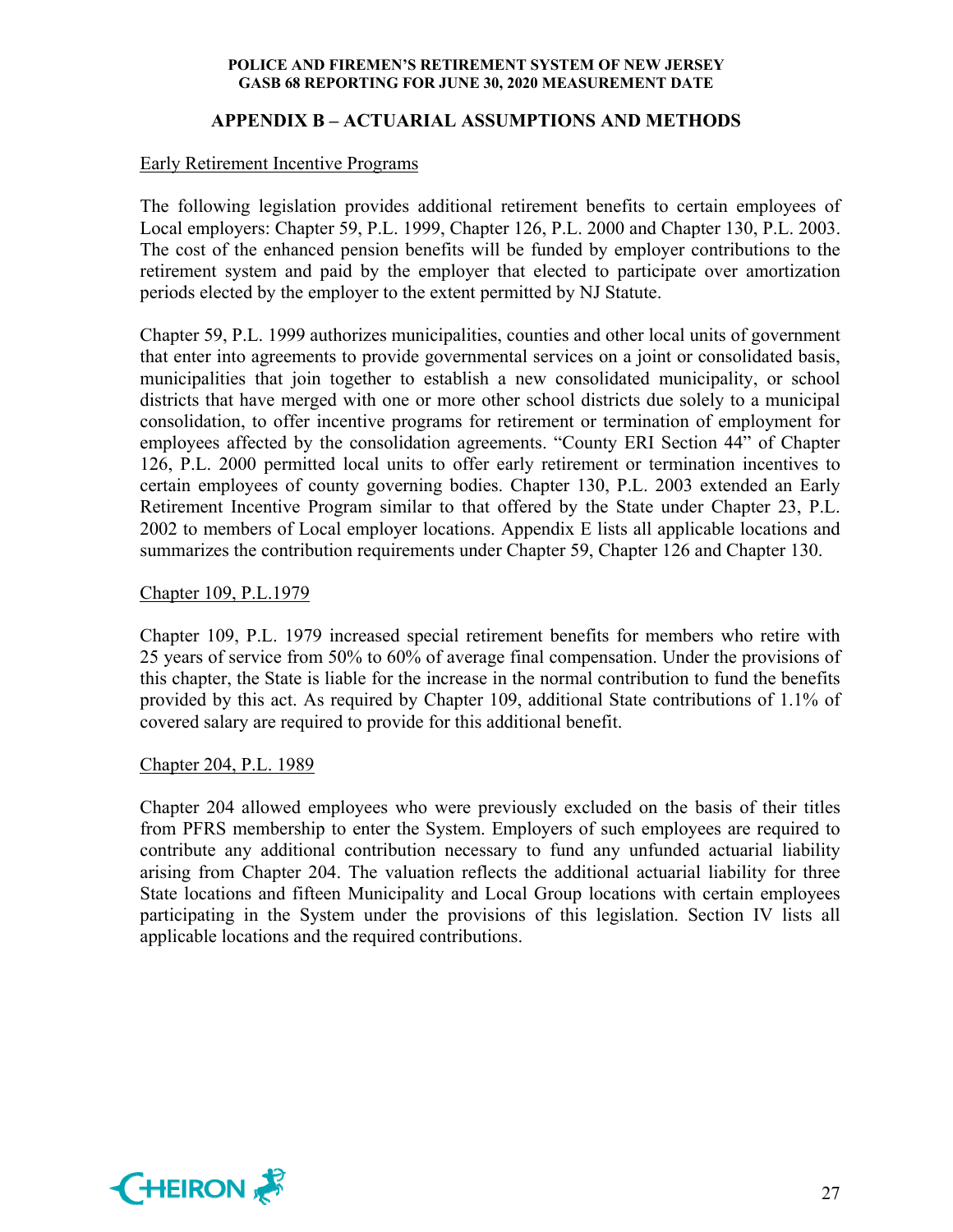## **APPENDIX B – ACTUARIAL ASSUMPTIONS AND METHODS**

#### Chapter 511, P.L. 1991

Chapter 511 increased the benefit payable to the surviving spouse of a retiree from 35% to 50% of the retiree's average final compensation. This law also raised the minimum annual spouse's benefit from \$1,600 to \$4,500 for benefits granted prior to January 14, 1992. Chapter 511 required that the normal cost and actuarial liability contribution attributable to this chapter be separately determined. As a result of Chapter 115, P.L. 1997, the actuarial liability contribution attributable to Chapter 511 was eliminated at that time. However, because of the reductions (and anticipated reductions) in the required State contributions for fiscal years 2004 through 2019 due to the various Appropriation Acts and Chapter 1, P.L. 2010, the remaining required contributions that have not been made have been set up as an unfunded actuarial liability attributable to Chapter 511.

## Chapter 247, P.L. 1993 and Chapter 201, P.L. 2001

Chapter 247 requires the State to pay the difference between the PFRS normal cost rate and the PERS normal cost rate for certain members who transferred into PFRS as of January 1, 1992 or later. In addition, the law requires the State to pay the "System" unfunded actuarial liability contribution for Municipalities and Local Groups that transferred into PFRS on and after January 1, 1992 without past service.

Chapter 201, P.L. 2001 made changes to Chapter 247, P.L. 1993 with respect to the benefits payable to members who transferred from PERS to PFRS as a result of the Chapter 247 legislation. The resulting increase in the unfunded actuarial liabilities due to the increased benefits was fully funded by the recognition of additional market value surplus in the determination of the actuarial value of assets in the July 1, 1999 valuation. However, because of the reductions (and anticipated reductions) in the required State contributions for fiscal years 2004 through 2019 due to the various Appropriation Acts and Chapter 1, P.L. 2010, the remaining required contributions which were not paid have been added to the Chapter 247 unfunded actuarial liability and will be included in future State contributions.

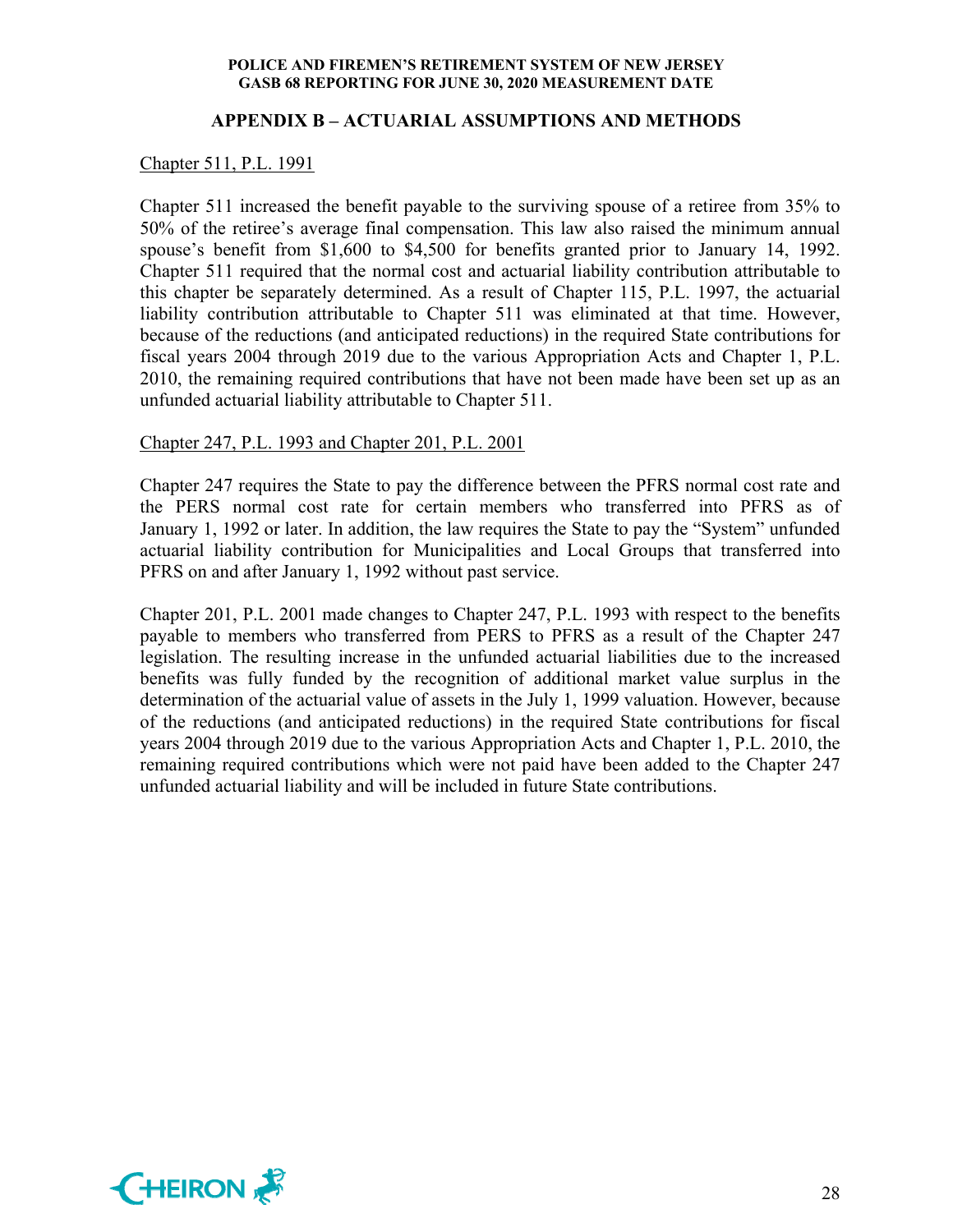## **APPENDIX B – ACTUARIAL ASSUMPTIONS AND METHODS**

## Chapter 428, P.L. 1999

Chapter 428, P.L. 1999 made the following changes to the benefit provisions:

- Changed the compensation basis for benefits from 3-year average compensation to final compensation.
- Added a service retirement benefit of 50% of final compensation for members as of the date of enactment who retire with 20 years of service and for all other members at age 55 with 20 years of service.
- Added an additional service retirement benefit of 3% of final compensation per year of service in excess of 20 years for those who retire with less than 25 years of service.
- Reduced the service requirement for ordinary disability retirement from 5 years to 4 years.
- Added the special involuntary disability benefit.
- Changed the preretirement death benefit from a refund of contributions to a spousal annuity equal to 50% of final compensation.

Chapter 8, P.L. 2000 required that, if valuation assets are insufficient to fund the normal cost and actuarial liability costs attributable to Chapter 428, P.L. 1999, the contribution required to fund these costs for the State and other employers shall be paid by the State. For the current valuation, valuation assets were not sufficient to fund the costs attributable to Chapter 428. In addition, because of the reductions (and anticipated reductions) in the required State contributions for fiscal years 2004 through 2019 due to the various Appropriation Acts and Chapter 1, P.L. 2010, the remaining required contributions which were not paid have been added to the Chapter 428 unfunded actuarial liability and will be included in future State contributions.

Chapter 86, P.L. 2001 amended the active death benefits provided to a beneficiary of a member who died in active duty on or after January 1, 1998 and before January 18, 2000. The law required an eligible beneficiary to apply for the increased benefits within 90 days of enactment and return the member's aggregate contributions to the System. The State is liable for all costs to the System attributable to this law, and these costs have been included in the Chapter 428 actuarial liability contributions.

Chapter 318, P.L. 2001 amended the active death benefits provided to a beneficiary of a member with 10 or more years of service who died in active service on or after June 1, 1995 and before January 1, 1998 and whose beneficiary had, on May 1, 2001, an appeal of a denial of a benefit related to death in the line of duty pending before the Board of Trustees. The law requires that the appeal be withdrawn or denied and that an eligible beneficiary apply for the increased benefits and return the member's aggregate contributions received. The State is liable for all costs to the System attributable to this law and these costs are also included in the Chapter 428 actuarial liability contributions.

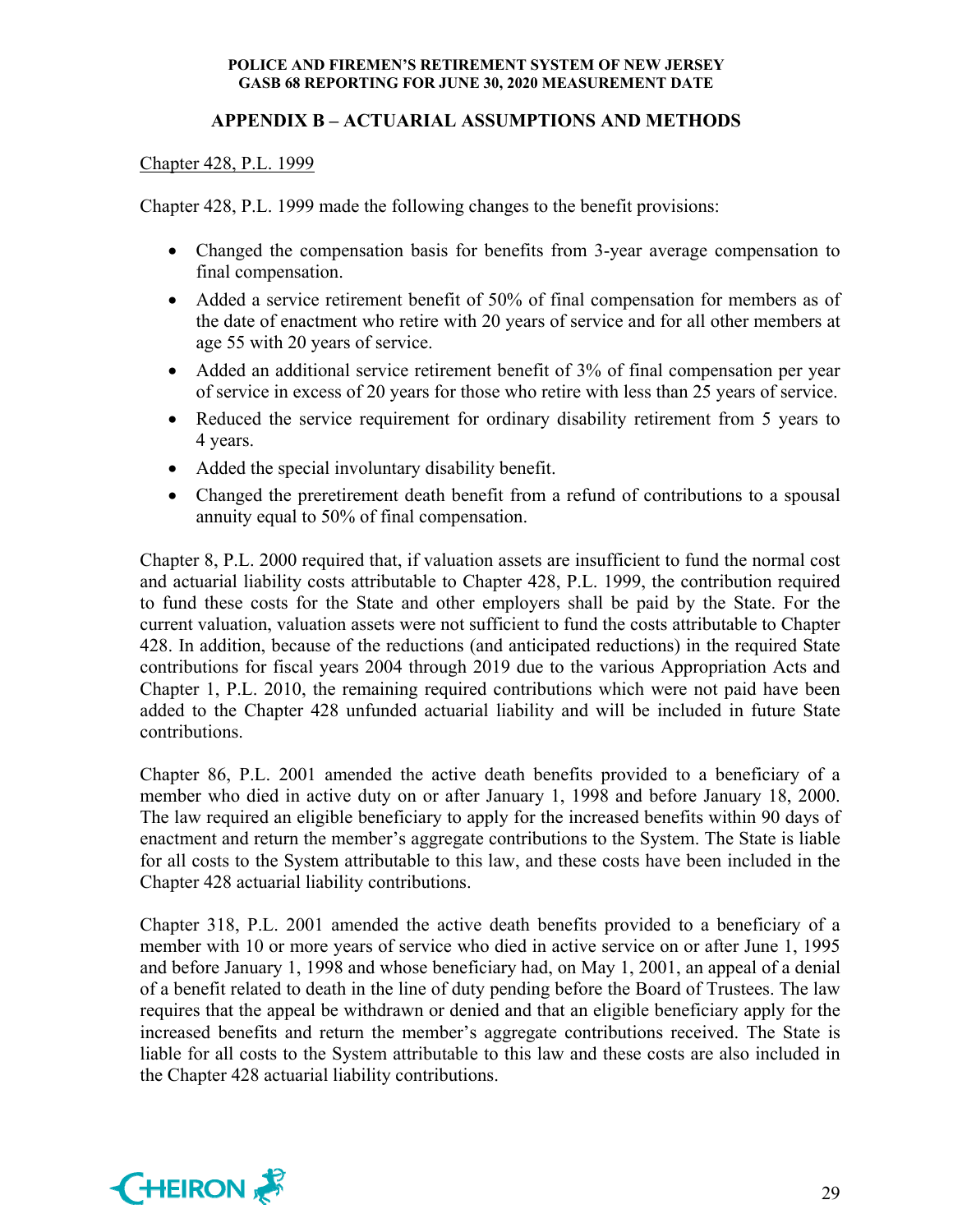## **APPENDIX B – ACTUARIAL ASSUMPTIONS AND METHODS**

## Chapter 19, P.L. 2009

Chapter 19 provided that the State Treasurer will reduce for Local employers the normal and actuarial liability contributions to 50% of the amount certified for fiscal year 2009. The remaining 50% of the contribution (unfunded actuarial liability) will be paid by the Local employers in level annual payments over a period of 15 years with the first payment due in the fiscal year ending June 30, 2012. The unfunded liability will be adjusted by the rate of return on the actuarial value of assets. The legislation also provided that a Local employer may pay 100% of the contribution for the fiscal year 2009. Such an employer will be credited with the full payment and any such amounts will not be included in their unfunded actuarial liability. In addition, certain Local employers who were eligible to defer 50% of their fiscal year 2009 pension contributions but instead paid 100% of the fiscal year 2009 pension contributions were permitted to defer 50% of their 2010 fiscal year pension contributions. The unfunded actuarial liability will be paid by these Local employers over a period of 15 years with the first payment due in the fiscal year ending June 30, 2012. The unfunded actuarial liability will be adjusted by the rate of return on the actuarial value of assets.

## **4. Valuation Software**

Cheiron utilizes ProVal, an actuarial valuation software leased from Winklevoss Technologies (WinTech) to calculate liabilities and project benefit payments. We have relied on WinTech as the developer of ProVal. We have reviewed ProVal and have a basic understanding of it and have used ProVal in accordance with its original intended purpose. We have not identified any material inconsistencies in assumptions or output of ProVal that would affect this actuarial valuation.

## **5. Changes in Actuarial Methods Since the Last Valuation**

None.

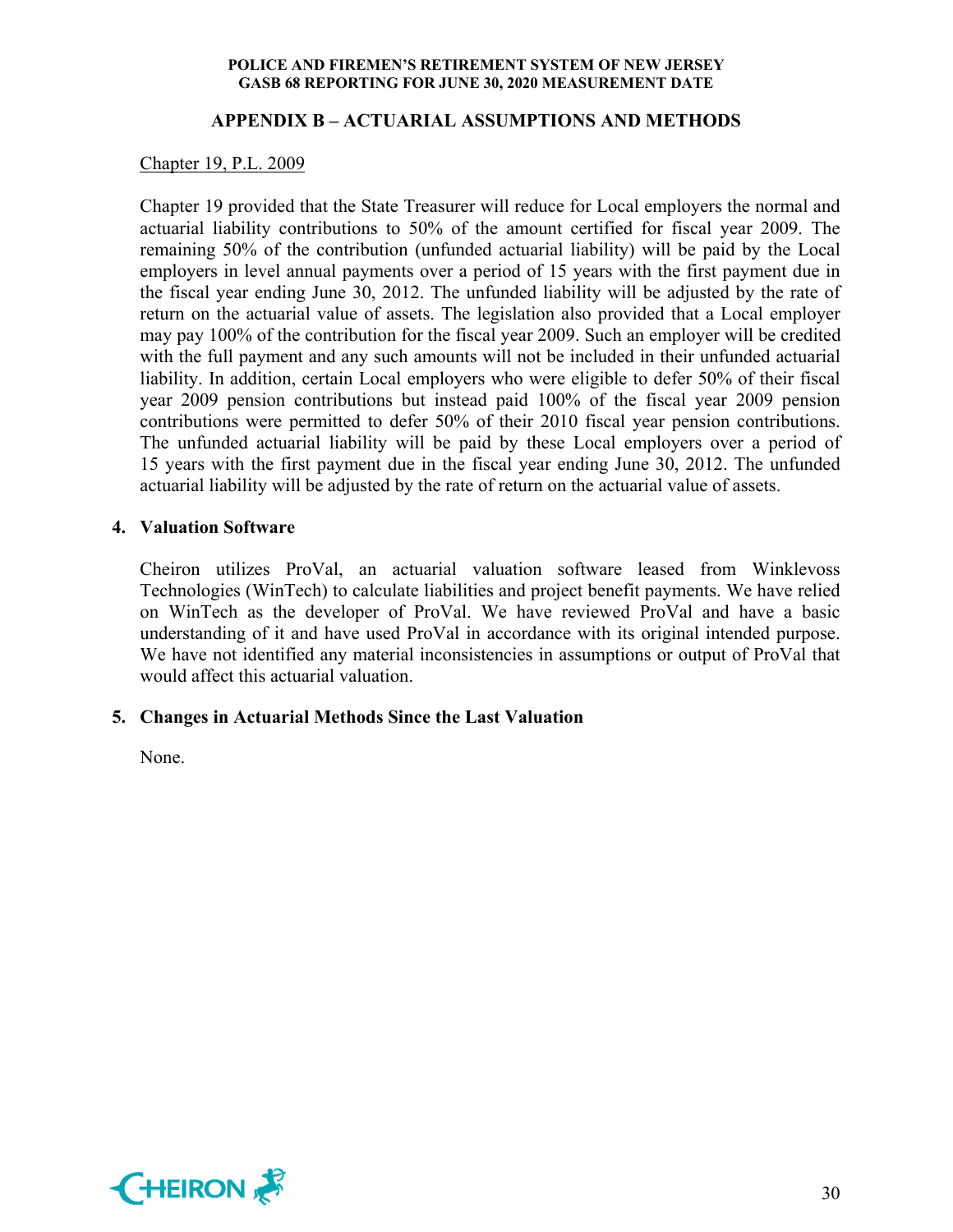## **APPENDIX C – SUMMARY OF PLAN PROVISIONS**

This summary of Plan provisions provides an overview of the major provisions of the PFRS used in the actuarial valuation. It is not intended to replace the more precise language of the NJ State Statutes, Title 43, Chapter 16A, and if there is any difference between the description of the plan herein and the actual language in the NJ State Statutes, the NJ State Statutes will govern.

## **1. Eligibility of Membership**

Eligibility is restricted to eligible police officers and firefighters in an eligible job title of classification who also meet the age, medical and training criteria for membership. The maximum enrollment age is 35.

- a) Tier 1 Member: Any member hired on or before May 21, 2010.
- b) Tier 2 Member: Any member hired after May 21, 2010 and on or before June 28, 2011.
- c) Tier 3 Member: Any member hired after June 28, 2011.

## **2. Plan Year**

The 12-month period beginning on July 1 and ending on June 30.

## **3. Creditable Service**

A year of service is credited for each year an employee is a Member of the Retirement System plus service, if any, covered by a prior service liability.

## **4. Compensation**

Base salary upon which contributions by a Member to the Annuity Savings Fund were based in the last year of service. Chapter 113, P.L. 1997 provides that Compensation cannot exceed the compensation limitation of Section  $401(a)(17)$  of the Internal Revenue Code. Chapter 1, P.L. 2010 provides that for members hired on or after May 22, 2010, Compensation cannot exceed the annual maximum wage contribution base for Social Security, pursuant to the Federal Insurance Contribution Act.

## **5. Final Compensation**

Annual compensation received by the Member in the last 12 months of Creditable Service preceding his retirement. Chapter 1, P.L. 2010 provides that for members hired on or after May 22, 2010, Final Compensation means the average annual compensation for the three fiscal years of membership providing the largest benefit.

## **6. Aggregate Contributions**

The sum of all amounts deducted from the compensation of a Member or contributed by him or on his behalf without interest.

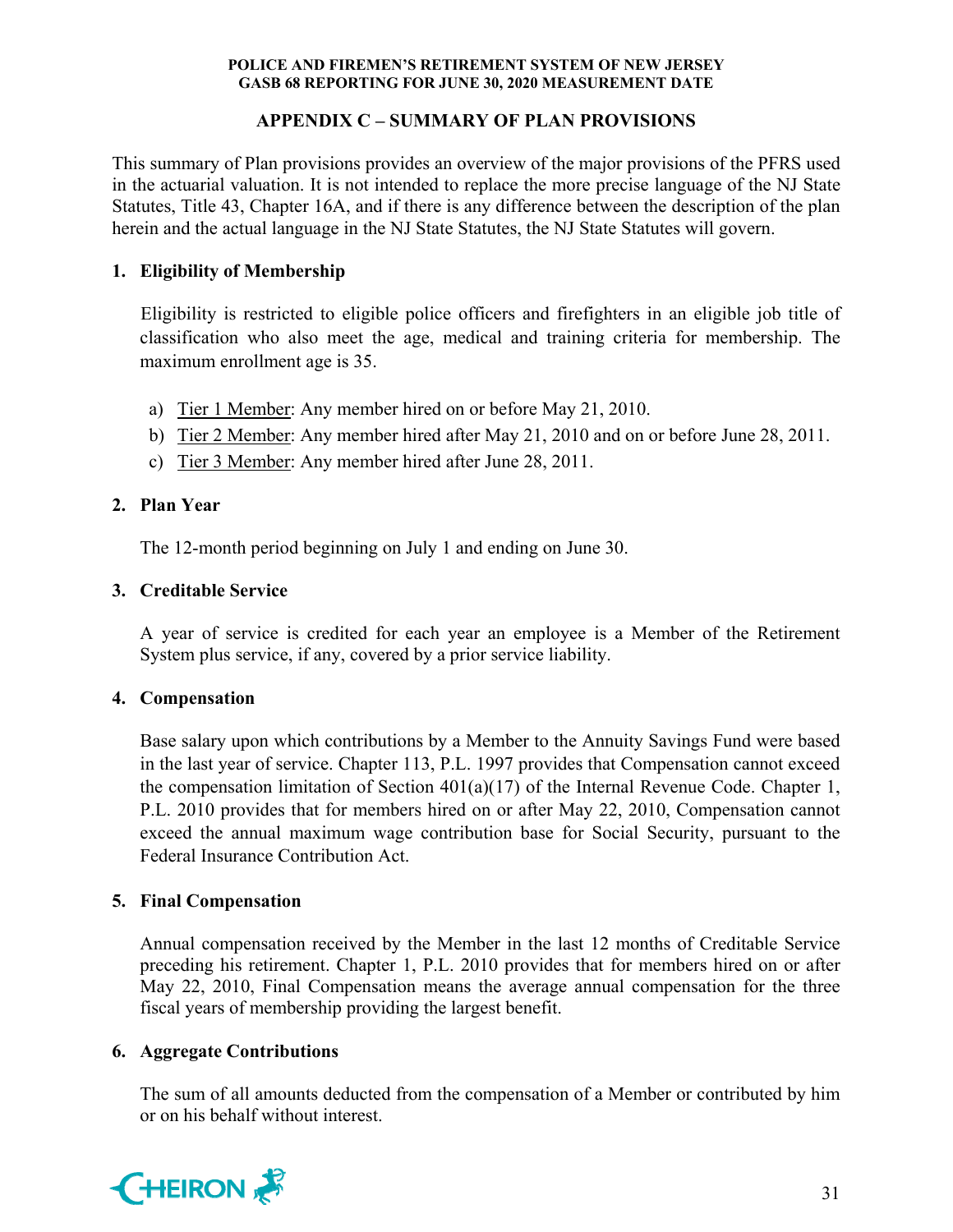## **APPENDIX C – SUMMARY OF PLAN PROVISIONS**

## **7. Member Contributions**

Each Member contributes 10% of base salary.

## **8. Benefits**

## **a) Service and Special Retirement**

Mandatory retirement at age 65, except a Member hired prior to January 1, 1987 may remain a Member until attaining the earlier of age 68 or 25 years of Creditable Service. Voluntary retirement prior to age 65.

(1) Service Retirement: For a Member enrolled as of January 18, 2000, age 55 or 20 years of Creditable Service. For a Member enrolled after January 18, 2000, age 55.

Benefit is an annual retirement allowance comprised of a member annuity plus an employer pension which together will provide a total allowance of:

- a. 2% of Final Compensation for each year of Creditable Service up to 30 years plus 1% of Final Compensation for each year of Creditable Service over 30 years.
- b. 50% of Final Compensation for Members with 20 or more years of Creditable Service.
- c. 50% of Final Compensation plus 3% of Final Compensation for each year of Creditable Service in excess of 20 years for Members as of January 18, 2000 who would have 20 years of Creditable Service but not 25 years at age 65.
- (2) Special Retirement: 25 years of Creditable Service.

Benefit is in an annual retirement allowance comprised of a member annuity plus an employer pension which together will provide a total allowance of:

- a. For Members enrolled on or before June 28, 2011, 65% of Final Compensation plus 1% of Final Compensation for each year of Creditable Service in excess of 25 years with a maximum of 70% of Final Compensation, except for those members with 30 or more years of Creditable Service on June 30, 1979.
- b. For Members hired after June 28, 2011, 60% of Final Compensation plus 1% of Final Compensation for each year of Creditable Service in excess of 25 years with a maximum of 65% of Final Compensation.

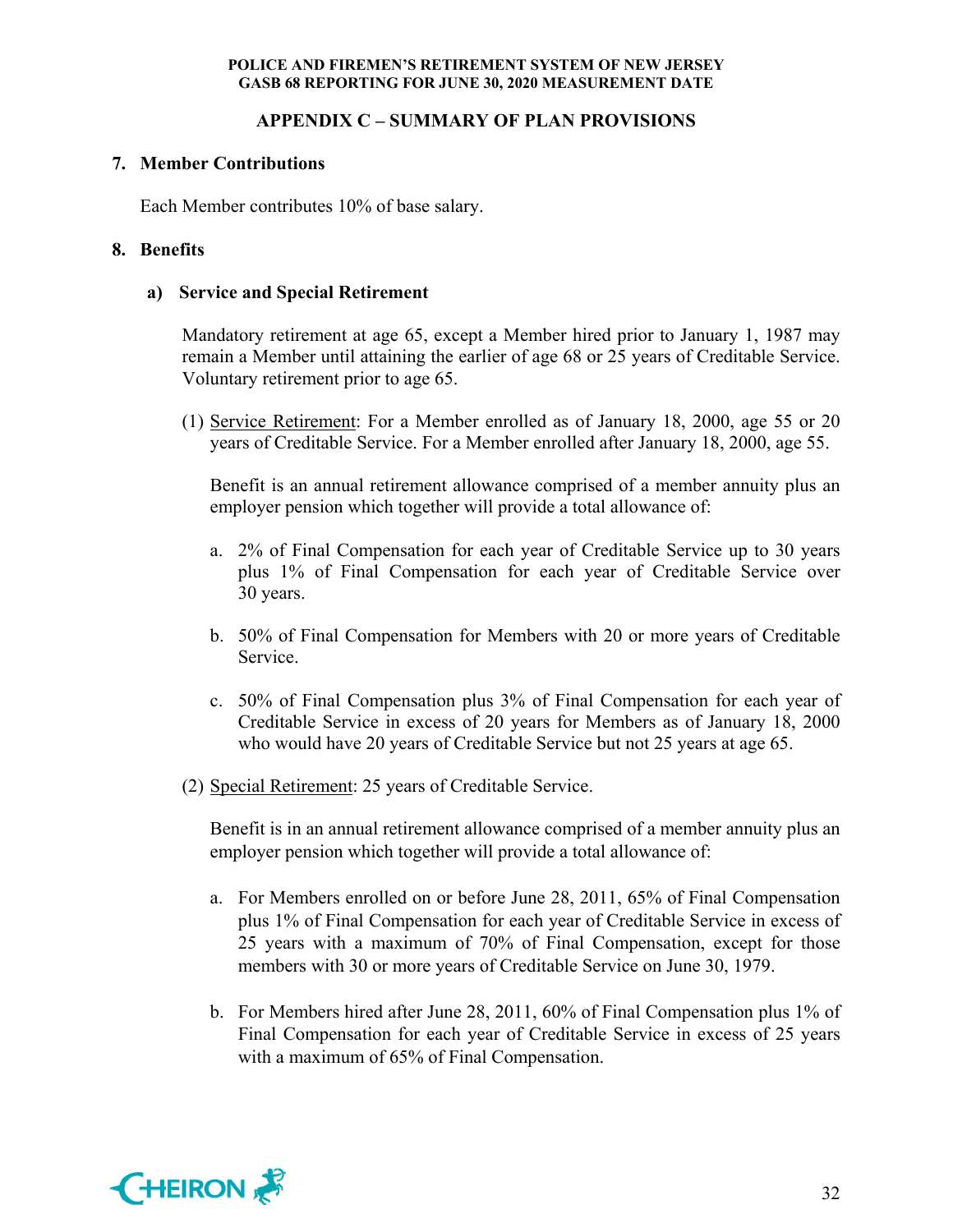## **APPENDIX C – SUMMARY OF PLAN PROVISIONS**

## **b) Deferred Retirement**

Termination of service prior to age 55 with 10 years of Creditable Service.

Benefit is either a refund of Aggregate Contributions, or a deferred life annuity commencing at age 55 comprised of a member annuity plus an employer pension which together will provide a total allowance of 2% of Final Compensation for each year of Creditable Service up to 30 plus 1% of Final Compensation for each year of Creditable Service over 30 years.

For Members who die during the deferral period, the benefit is a return of Aggregate Contributions.

## **c) Non-Vested Termination**

Termination of service prior to age 55 and less than 10 years of service credit.

Benefit is a return of Aggregate Contributions.

## **d) Death Benefits**

- (1) Ordinary Death Before Retirement: Death of an active Member. Benefit is equal to:
	- a. Lump sum payment equal to 350% of Compensation, also known as the non-contributory group life insurance benefit, plus
	- b. Spousal life annuity of 50% of final compensation payable until spouse's death or remarriage. If there is no surviving spouse, or upon death or remarriage, 50% of final compensation payable to surviving children in equal shares. If there is no surviving spouse or dependent child(ren), 25% (40%) of final compensation to one (two) dependent parent(s). If there is no surviving spouse, dependent child(ren) or parent(s), the benefit is a refund of accumulated contributions.
- (2) Accidental Death Before Retirement: Death of an active Member resulting during performance of duties. Benefit is equal to:
	- a. Lump sum payment equal to 350% of Compensation, also known as the non-contributory group life insurance benefit, plus
	- b. Spousal life annuity of 70% of Compensation payable until spouse's death or remarriage. If there is no surviving spouse or upon death or remarriage, 70% of Compensation payable to dependent children in equal shares. If there is no surviving spouse or dependent child(ren), 25% (40%) of Compensation to one (two) dependent parent(s). If there is no surviving spouse, dependent child(ren) or parent(s), the benefit is a refund of Aggregate Contributions.

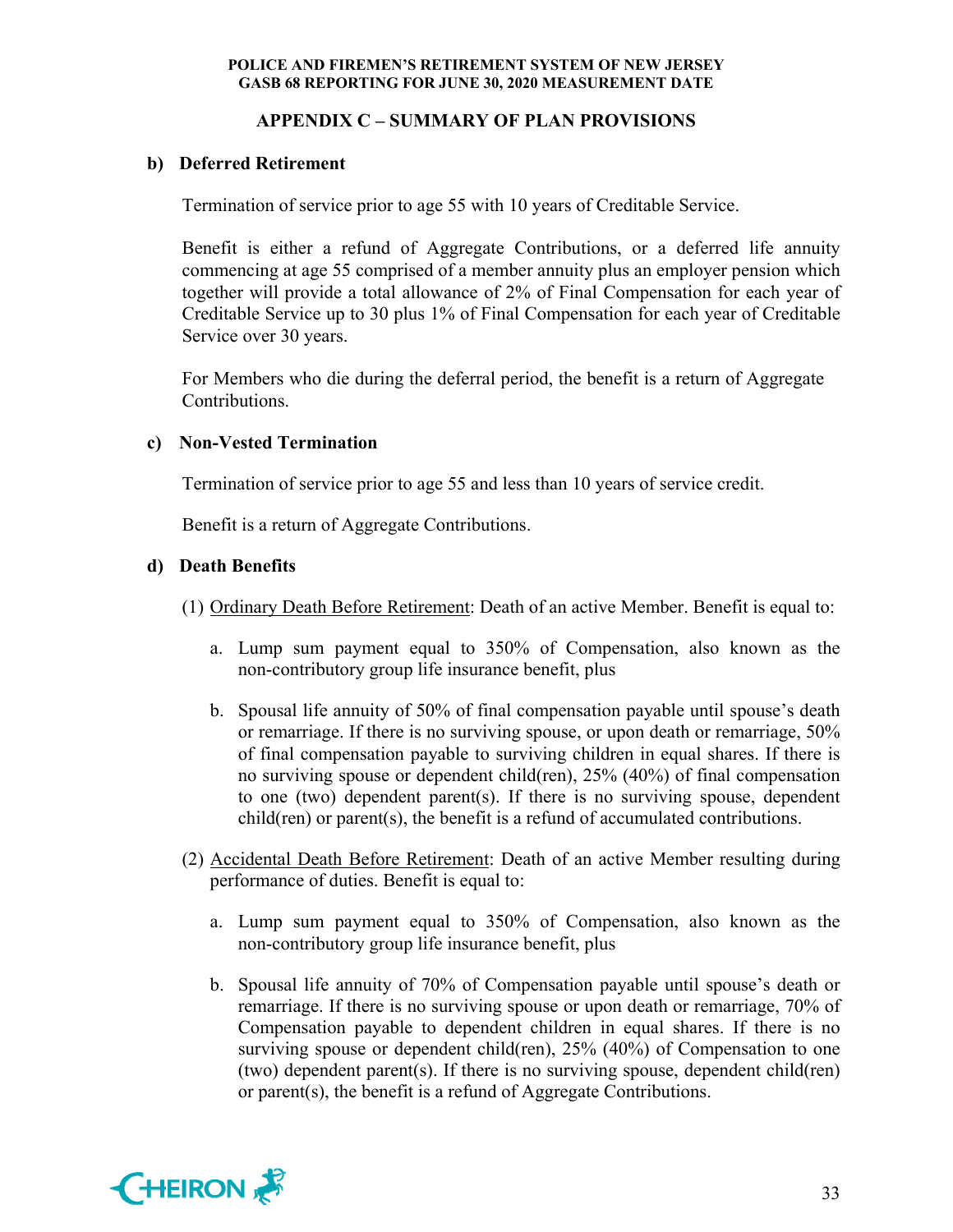## **APPENDIX C – SUMMARY OF PLAN PROVISIONS**

- (3) Death After Retirement: Death of a retired Member. Benefit is equal to:
	- a. Lump sum payment equal to 50% of Compensation for a Member retired under service, special or deferred retirement. For a Member receiving a disability benefit, lump sum payment of 350% of Compensation if death occurs prior to age 55 and 50% of final compensation if death occurs after age 55. This benefit is also known as the non-contributory group life insurance benefit, plus
	- b. For Members who retired on or after January 1, 1968, spouse life annuity of 50% of Final Compensation plus 15% (25%) of Final Compensation for one (two or more) dependent child(ren). The minimum benefit is \$4,500 per year. If there is no surviving spouse or upon death or remarriage, a total of 20% (35%, 50%) of Final Compensation payable to one (two, three or more) dependent child(ren). Previously granted COLAs also apply.

## **e) Disability Retirement**

(1) Ordinary Disability Retirement: Four years of Creditable Service and totally and permanently incapacitated from the performance of usual or available duties.

Benefit is an annual retirement allowance comprised of a member annuity plus an employer pension which together will provide a total allowance of:

- a) 40% of Final Compensation, or
- b) 1.5% of Final Compensation for each year of Creditable Service.
- (2) Involuntary Ordinary Disability Retirement: Ordinary Disability Retirement applied for by the employer.

Benefit is an annual retirement allowance comprised of a member annuity plus an employer pension which together will provide a total allowance of:

- a) For Members with 20 years of Creditable Service but less than 25 years, 50% of Final Compensation plus 3% of Final Compensation for each year of Creditable Service in excess of 20 years, to a maximum of 65% of Final Compensation.
- b) For all other members, the Ordinary Disability benefit.
- (3) Accidental Disability Retirement: Totally and permanently disabled as a direct result of a traumatic event occurring during and as a result of regular or assigned duties and such member is mentally or physically incapacitated for the performance of his usual duties. Under certain conditions, regular or assigned duties may include the World Trade Center (WTC) rescue, recovery, or cleanup operations between September 11, 2001 and October 11, 2011. For such members who participated in the WTC rescue, recovery, or cleanup operations, the total and permanent disability may occur after retirement on a service retirement or an ordinary disability retirement.

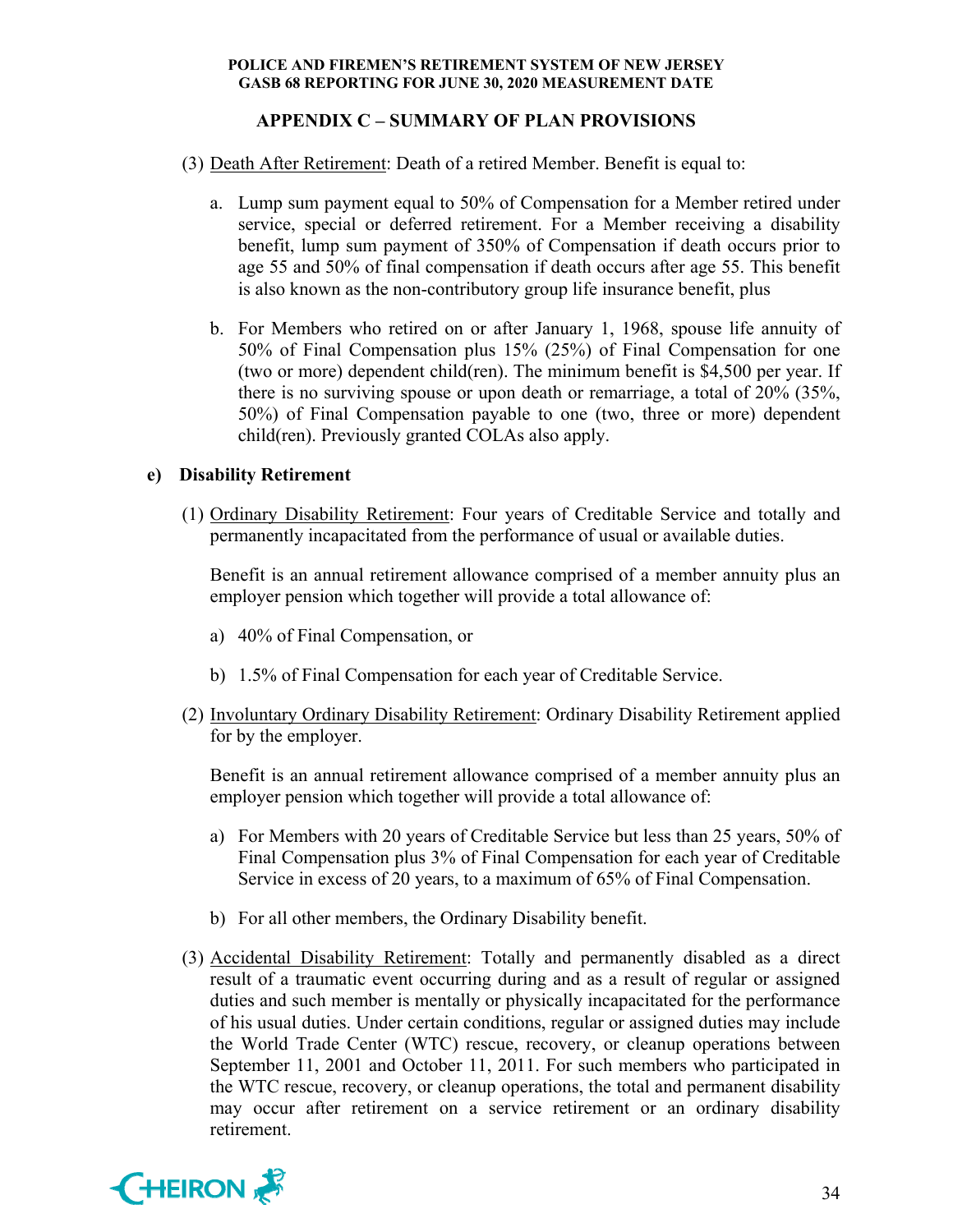## **APPENDIX C – SUMMARY OF PLAN PROVISIONS**

Benefit is an annual retirement allowance comprised of a member annuity plus an employer pension which together will provide a total allowance of 2/3 of annual rate of compensation at the time of the traumatic event or retirement, whichever is greater.

(4) Special Disability Retirement: Under age 55 with 5 years of Creditable Service and received a heart transplant.

Benefit is an annual retirement allowance comprised of a member annuity plus an employer pension which together will provide a total allowance of 50% of Final Compensation.

## **9. Forms of Payment**

No optional forms of payment are available.

## **10. Cost-of-Living Adjustments**

Also known as Pension Adjustments. Provided annually to retirees and survivors after 24 months of retirement prior to July 1, 2011. Chapter 78, P.L. 2011 eliminated future adjustments effective July 1, 2011. Adjustments may be reinstated in the future subject to certain conditions outlined in Chapter 78, P.L. 2011.

## **11. Changes in Plan Provisions Since Last Valuation**

Chapter 157, P.L. 2019 expanded the definition of regular or assigned duties for purposes of accidental disability retirement to include World Trade Center (WTC) rescue, recovery, or cleanup operations between September 11, 2001 and October 11, 2011 under certain conditions. For such members who participated in the WTC rescue, recovery, or cleanup operations, the total and permanent disability may occur after retirement on a service retirement or an ordinary disability retirement.

Chapter 305, P.L. 2019 increased the benefit for a surviving child in the event of ordinary death while in active service. Previously, if there was no surviving spouse, or upon the surviving spouse's death or remarriage, a total of 20% (35%, 50%) of final compensation was payable to one (two, three or more) dependent child(ren). Under Chapter 305, if there is no surviving spouse, or upon the surviving spouse's death or remarriage, 50% of final compensation is payable to surviving children in equal shares.

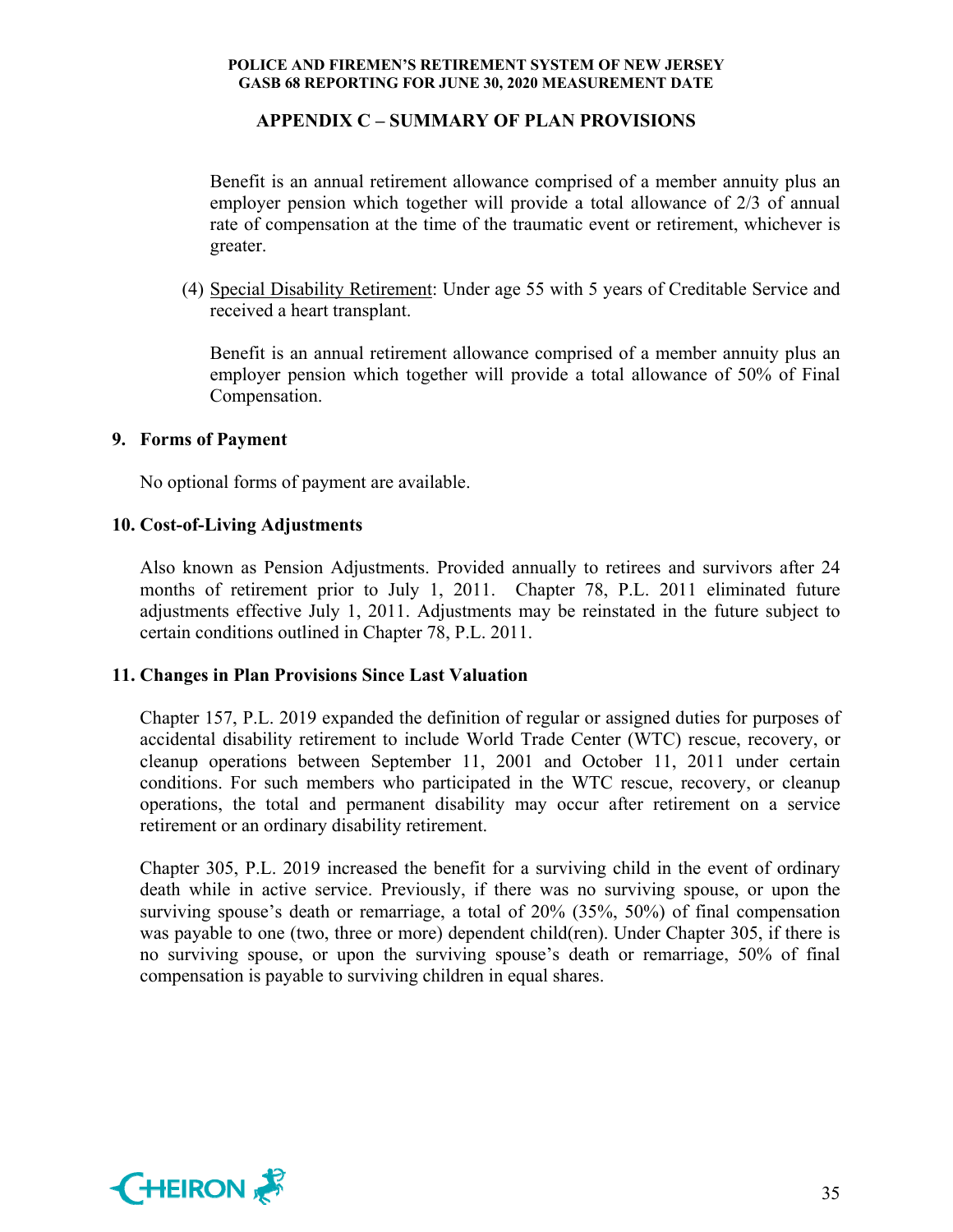## **APPENDIX D – DETERMINATION OF DISCOUNT RATE**

# **Table 1 - Projection of the Pension Plan's Fiduciary Net Position** (In Thousands) Projections Commence June 30, 2020

| Year                    | Projected<br><b>Beginning</b><br><b>Fiduciary Net</b><br>Position | Projected<br>Member<br>Contributions | <b>Projected State</b><br>Contributions | Projected State-<br>paid Local<br>Contributions | <b>Projected Local</b><br><b>Employer</b><br>Contributions | Projected<br>Lottery<br>Contributions | Projected<br><b>Benefit</b><br>Payments | Projected<br>Administrative<br><b>Expenses</b> | Projected<br>Investment<br><b>Earnings</b> | <b>Projected Ending</b><br><b>Fiduciary Net</b><br>Position<br>$(j) = (a) + (b) + (c)$ |
|-------------------------|-------------------------------------------------------------------|--------------------------------------|-----------------------------------------|-------------------------------------------------|------------------------------------------------------------|---------------------------------------|-----------------------------------------|------------------------------------------------|--------------------------------------------|----------------------------------------------------------------------------------------|
|                         | (a)                                                               | (b)                                  | (c)                                     | (d)                                             | (e)                                                        | (f)                                   | (g)                                     | (h)                                            | (i)                                        | $+(d)+(e)+(f)-(g)$<br>$-(h) + (i)$                                                     |
|                         | Ś<br>26,217,951                                                   | $\mathbb S$<br>376,370               | s<br>257,565                            | \$<br>178,577                                   | s<br>1,145,293                                             | \$<br>13,037                          | s<br>2,832,489                          | s<br>13,374                                    | 1,781,600<br>\$                            | s<br>27,124,531                                                                        |
| $\overline{2}$          | 27,124,531                                                        | 370,635                              | 268,531                                 | 177,599                                         | 1,176,526                                                  | 13,190                                | 2,943,570                               | 13,893                                         | 1,841,823                                  | 28,015,371                                                                             |
| $\overline{\mathbf{3}}$ | 28,015,371                                                        | 364,469                              | 303,617                                 | 176,416                                         | 1,340,211                                                  | 13,343                                | 3,051,119                               | 14,399                                         | 1,903,929                                  | 29,051,838                                                                             |
| $\overline{4}$          | 29,051,838                                                        | 356,756                              | 312,457                                 | 178,582                                         | 1,369,390                                                  | 13,505                                | 3,162,051                               | 14,925                                         | 1,973,171                                  | 30,078,723                                                                             |
| 5                       | 30,078,723                                                        | 348.249                              | 320,306                                 | 181.505                                         | 1.393.266                                                  | 13,670                                | 3.271.307                               | 15,441                                         | 2,041,677                                  | 31,090,647                                                                             |
| 6                       | 31,090,647                                                        | 338,128                              | 328,288                                 | 184,531                                         | 1,414,234                                                  | 13,836                                | 3,384,355                               | 15,976                                         | 2,108,906                                  | 32,078,239                                                                             |
| 7                       | 32,078,239                                                        | 326,519                              | 335,962                                 | 188,773                                         | 1,403,763                                                  | 14,005                                | 3,499,476                               | 16,524                                         | 2,173,796                                  | 33,005,057                                                                             |
| 8                       | 33,005,057                                                        | 314,318                              | 342,959                                 | 192,003                                         | 1,417,416                                                  | 14,165                                | 3,611,568                               | 17,058                                         | 2,234,883                                  | 33,892,176                                                                             |
| $\mathbf Q$             | 33,892,176                                                        | 301,420                              | 349,631                                 | 195,146                                         | 1,430,339                                                  | 14,275                                | 3,721,649                               | 17,581                                         | 2,293,212                                  | 34,736,969                                                                             |
| 10                      | 34,736,969                                                        | 288,310                              | 356,611                                 | 198,219                                         | 1,441,284                                                  | 14,419                                | 3,826,708                               | 18,080                                         | 2,348,718                                  | 35,539,743                                                                             |
| 11                      | 35,539,743                                                        | 273,761                              | 356,476                                 | 197,407                                         | 1,432,040                                                  | 14,565                                | 3,935,266                               | 18,593                                         | 2,400,484                                  | 36,260,616                                                                             |
| 12                      | 36,260,616                                                        | 257,733                              | 356,180                                 | 196,456                                         | 1,419,693                                                  | 14,712                                | 4,046,950                               | 19,121                                         | 2,446,297                                  | 36,885,616                                                                             |
| 13                      | 36,885,616                                                        | 241,962                              | 355,614                                 | 195,060                                         | 1,404,164                                                  | 14,860                                | 4,150,855                               | 19,613                                         | 2,485,604                                  | 37,412,413                                                                             |
| 14                      | 37,412,413                                                        | 226,366                              | 354,732                                 | 193,660                                         | 1,387,843                                                  | 15,011                                | 4,247,950                               | 20,073                                         | 2,518,256                                  | 37,840,258                                                                             |
| 15<br>16                | 37,840,258<br>38,179,173                                          | 212,009<br>200,291                   | 353,327<br>352,072                      | 192,225<br>190,838                              | 1,372,938<br>1,360,182                                     | 15,162<br>15,315                      | 4,330,808<br>4,390,797                  | 20,465<br>20,745                               | 2,544,526<br>2,565,495                     | 38,179,173<br>38,451,824                                                               |
| 17                      | 38,451,824                                                        | 189,479                              | 351,937                                 | 189,608                                         | 1,352,052                                                  | 15,470                                | 4,438,755                               | 20,968                                         | 2,582,384                                  | 38,673,032                                                                             |
| 18                      | 38,673,032                                                        | 177,172                              | 351,501                                 | 188,645                                         | 1,346,661                                                  | 15,626                                | 4,488,529                               | 21,201                                         | 2,595,604                                  | 38,838,511                                                                             |
| 19                      | 38,838,511                                                        | 162,549                              | 350,352                                 | 187,550                                         | 1,339,426                                                  | 15,784                                | 4,544,863                               | 21,464                                         | 2,604,563                                  | 38,932,409                                                                             |
| 20                      | 38,932,409                                                        | 145,831                              | 349,243                                 | 186,138                                         | 1,327,406                                                  | 15,943                                | 4,606,726                               | 21,753                                         | 2,608,160                                  | 38,936,650                                                                             |
| 21                      | 38,936,650                                                        | 127,656                              | 348,066                                 | 184,337                                         | 1,310,688                                                  | 16,104                                | 4,670,336                               | 22,049                                         | 2,605,278                                  | 38,836,395                                                                             |
| 22                      | 38,836,395                                                        | 107,814                              | 346,643                                 | 182,333                                         | 1,290,360                                                  | 16,267                                | 4,736,959                               | 22,362                                         | 2,594,847                                  | 38,615,336                                                                             |
| 23                      | 38,615,336                                                        | 86,336                               | 344,315                                 | 180,111                                         | 1,266,487                                                  | 16,431                                | 4,806,199                               | 22,693                                         | 2,575,722                                  | 38,255,847                                                                             |
| 24                      | 38,255,847                                                        | 64,233                               | 340,287                                 | 177,778                                         | 1,239,588                                                  | 16,597                                | 4,871,961                               | 23,010                                         | 2,546,907                                  | 37,746,266                                                                             |
| 25                      | 37,746,266                                                        | 46,584                               | 335,029                                 | 175,386                                         | 1,211,013                                                  | 16,764                                | 4,904,479                               | 23,166                                         | 2,508,827                                  | 37,112,225                                                                             |
| 26                      | 37,112,225                                                        | 35,415                               | 330,809                                 | 173,229                                         | 1,189,061                                                  | 16,933                                | 4,894,549                               | 23,116                                         | 2,463,871                                  | 36,403,878                                                                             |
| 27                      | 36,403,878                                                        | 27,156                               | 328,620                                 | 171,978                                         | 1,176,807                                                  | 17,104                                | 4,863,181                               | 22,961                                         | 2,414,797                                  | 35,654,198                                                                             |
| 28                      | 35,654,198                                                        | 20,627                               | 327,183                                 | 171,137                                         | 1,168,745                                                  | $\theta$                              | 4,817,354                               | 22,736                                         | 2,362,895                                  | 34,864,694                                                                             |
| 29                      | 34,864,694                                                        | 15,501                               | 326,140                                 | 170,510                                         | 1,162,976                                                  | $\theta$                              | 4,759,212                               | 22,452                                         | 2,309,324                                  | 34,067,481                                                                             |
| 30                      | 34,067,481                                                        | 11,529                               | 325,382                                 | 170,058                                         | 1,158,993                                                  | $\Omega$                              | 4,690,463                               | 22,116                                         | 2,255,662                                  | 33,276,526                                                                             |
| 31                      | 33,276,526                                                        | 8,433                                | 324,862                                 | 169,749                                         | 1,156,382                                                  | $\theta$                              | 4,613,026                               | 21,739                                         | 2,202,801                                  | 32,503,987                                                                             |
| 32                      | 32,503,987                                                        | 6,076                                | 324,524                                 | 169,551                                         | 1,154,715                                                  | $\theta$                              | 4,527,945                               | 21,325                                         | 2,151,543                                  | 31,761,126                                                                             |
| 33                      | 31,761,126                                                        | 4,285                                | 324,309                                 | 169,444                                         | 1,153,798                                                  | $\theta$                              | 4,436,427                               | 20,881                                         | 2,102,623                                  | 31,058,278                                                                             |
| 34                      | 31,058,278                                                        | 2.944                                | 324,170                                 | 169,411                                         | 1.153.364                                                  | $\theta$                              | 4.339.303                               | 20,410                                         | 2,056,725                                  | 30,405,179                                                                             |
| 35                      | 30,405,179                                                        | 1,964                                | 324,096                                 | 169,434                                         | 1,153,221                                                  | $\theta$                              | 4,237,245                               | 19,915                                         | 2,014,500                                  | 29,811,234                                                                             |
| 36                      | 29,811,234                                                        | 1,247                                | 324,062                                 | 169,500                                         | 1,153,257                                                  | $\theta$                              | 4,130,952                               | 19,401                                         | 1,976,576                                  | 29,285,523                                                                             |
| 37                      | 29,285,523                                                        | 754                                  | 324,037                                 | 161,237                                         | 628,242                                                    | $\theta$                              | 4,020,769                               | 18,869                                         | 1,934,399                                  | 28,294,554                                                                             |
| 38                      | 28,294,554                                                        | 426                                  | 324,017                                 | 153,466                                         | 143,913                                                    | $\theta$                              | 3,907,196                               | 18,322                                         | 1,860,484                                  | 26,851,341                                                                             |
| 39                      | 26,851,341                                                        | 222                                  | 323,991                                 | 153,009                                         | 118,000                                                    | $\theta$                              | 3,790,653                               | 17,762                                         | 1,763,027                                  | 25,401,175                                                                             |
| 40                      | 25,401,175                                                        | 103                                  | 323,957                                 | 152,948                                         | 115,961                                                    | $\theta$                              | 3,671,570                               | 17,190                                         | 1,665,591                                  | 23,970,974                                                                             |
| 41                      | 23,970,974                                                        | 38                                   | 323,906                                 | 152,919                                         | 115,064                                                    | $\theta$                              | 3,550,352                               | 16,609                                         | 1,569,648                                  | 22,565,587                                                                             |
| 42                      | 22,565,587                                                        | 13                                   | 323,836                                 | 152,898                                         | 114,088                                                    | $\theta$                              | 3,427,300                               | 16,020                                         | 1,475,505                                  | 21,188,608                                                                             |
| 43                      | 21,188,608                                                        | $\mathfrak z$                        | 323,745                                 | 152,882                                         | 112,959                                                    | $\overline{0}$                        | 3,302,842                               | 15,425                                         | 1,383,396                                  | 19,843,326                                                                             |
| 44                      | 19,843,326                                                        | $\mathbf{0}$                         | 323,630                                 | 152,869                                         | 111,649                                                    | $\theta$                              | 3,177,301                               | 14,826                                         | 1,293,539                                  | 18,532,886                                                                             |
| 45                      | 18,532,886                                                        | $\theta$                             | 323,493                                 | 152,857                                         | 110,164                                                    | $\theta$                              | 3,051,005                               | 14,225                                         | 1,206,145                                  | 17,260,316                                                                             |
| 46                      | 17,260,316                                                        | $\mathbf{0}$<br>$\theta$             | 323,334                                 | 152,845                                         | 108,517                                                    | $\theta$<br>$\theta$                  | 2,924,270                               | 13,622                                         | 1,121,412                                  | 16,028,532                                                                             |
| 47                      | 16,028,532                                                        | $\theta$                             | 323,154                                 | 152,833                                         | 106,729                                                    | $\theta$                              | 2,797,391                               | 13,019                                         | 1,039,537                                  | 14,840,376                                                                             |
| 48                      | 14,840,376                                                        | $\overline{0}$                       | 322,956                                 | 152,822                                         | 104,810                                                    | $\theta$                              | 2,670,649                               | 12,417                                         | 960,708                                    | 13,698,607                                                                             |
| 49<br>50                | 13,698,607                                                        | $\theta$                             | 322,739<br>322,504                      | 152,810<br>152,798                              | 102,774<br>100,620                                         | $\theta$                              | 2,544,306                               | 11,818                                         | 885,109<br>812,921                         | 12,605,915<br>11,564,919                                                               |
| 51                      | 12,605,915                                                        | $\theta$                             |                                         |                                                 |                                                            | $\theta$                              | 2,418,616                               | 11,222                                         |                                            |                                                                                        |
| 52                      | 11,564,919<br>10,578,154                                          | $\theta$                             | 322,252<br>321,984                      | 152,786<br>152,774                              | 98,342<br>95,936                                           | $\bf{0}$                              | 2,293,831<br>2,170,195                  | 10,632<br>10,048                               | 744,317<br>679,467                         | 10,578,154<br>9,648,073                                                                |
| 53                      | 9,648,073                                                         | $\theta$                             | 321,701                                 | 152,762                                         | 93,398                                                     | $\theta$                              | 2,047,956                               | 9,472                                          | 618,534                                    | 8,777,042                                                                              |
| 54                      | 8,777,042                                                         | $\theta$                             | 320,797                                 | 145,440                                         | 90,730                                                     | $\theta$                              | 1,927,349                               | 8,904                                          | 561,470                                    | 7,959,226                                                                              |
| 55                      | 7,959,226                                                         | $\overline{0}$                       | 320,183                                 | 141,761                                         | 87,612                                                     | $\overline{0}$                        | 1,808,610                               | 8,345                                          | 508,161                                    | 7,199,987                                                                              |
| 56                      | 7,199,987                                                         | $\theta$                             | 319,786                                 | 140,884                                         | 84,509                                                     | $\Omega$                              | 1,691,954                               | 7,797                                          | 458,959                                    | 6,504,373                                                                              |
| 57                      | 6,504,373                                                         | $\mathbf{0}$                         | 319,430                                 | 140,668                                         | 81,404                                                     | $\theta$                              | 1,577,602                               | 7,262                                          | 414,148                                    | 5,875,159                                                                              |
| 58                      | 5,875,159                                                         | $\theta$                             | 319,073                                 | 140,608                                         | 78,211                                                     | $\theta$                              | 1,465,763                               | 6,738                                          | 373,901                                    | 5,314,451                                                                              |
| 59                      | 5,314,451                                                         | $\theta$                             | 318,704                                 | 140,585                                         | 74,909                                                     | $\Omega$                              | 1,356,648                               | 6,229                                          | 338,354                                    | 4,824,125                                                                              |
| 60                      | 4,824,125                                                         | $\theta$                             | 318,321                                 | 140,570                                         | 71,499                                                     | $\theta$                              | 1,250,467                               | 5,734                                          | 307,630                                    | 4,405,944                                                                              |
|                         |                                                                   |                                      |                                         |                                                 |                                                            |                                       |                                         |                                                |                                            |                                                                                        |

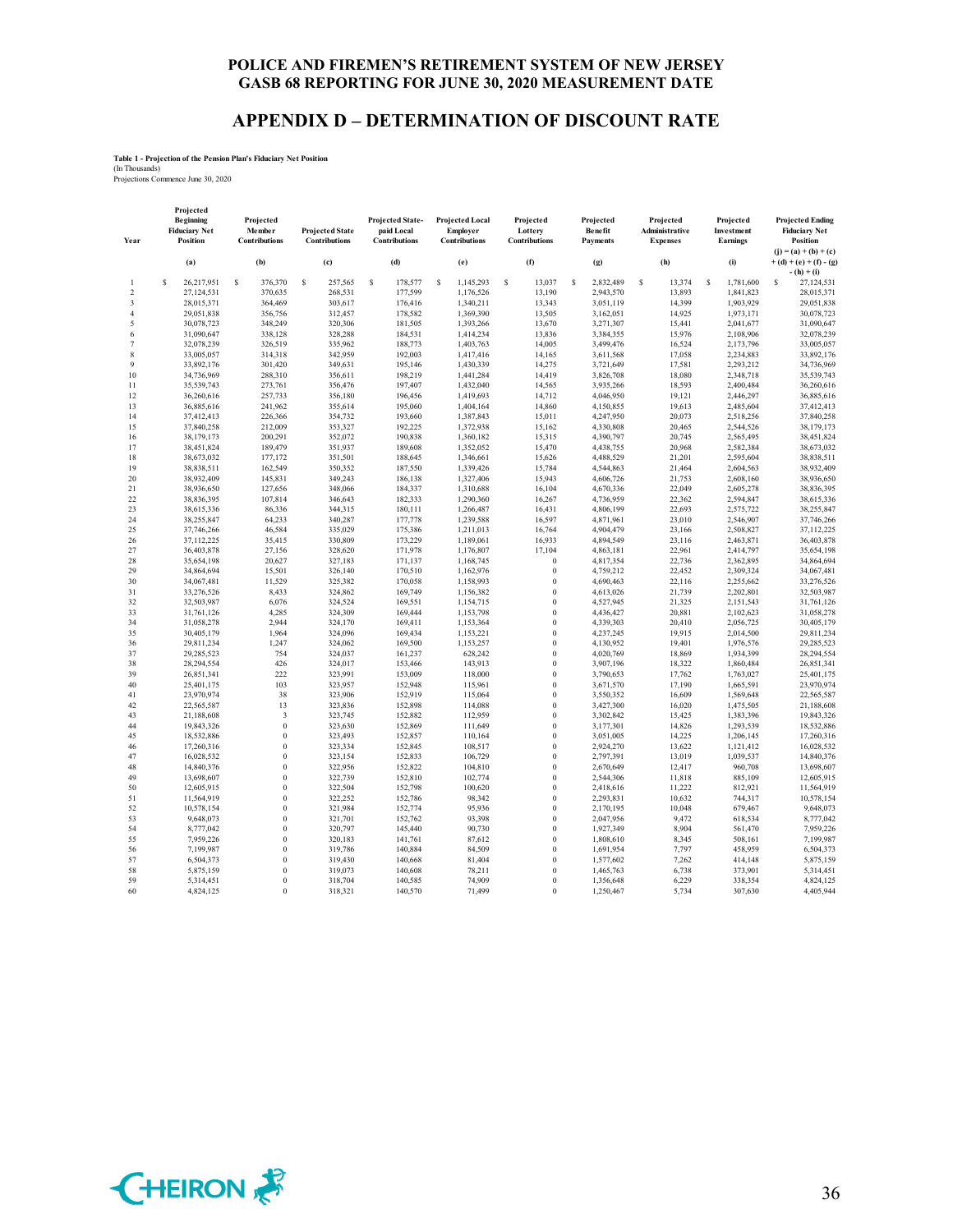## **APPENDIX D – DETERMINATION OF DISCOUNT RATE**

# **Table 1 - Projection of the Pension Plan's Fiduciary Net Position** (In Thousands) Projections Commence June 30, 2020

| Year | Projected<br>Beginning<br><b>Fiduciary Net</b><br>Position | Projected<br>Member<br>Contributions | <b>Projected State</b><br>Contributions | Projected State-<br>paid Local<br>Contributions | <b>Projected Local</b><br><b>Employer</b><br>Contributions | Projected<br>Lottery<br>Contributions | Projected<br><b>Benefit</b><br>Payments | Projected<br>Administrative<br><b>Expenses</b> | Projected<br>Investment<br><b>Earnings</b> | <b>Projected Ending</b><br><b>Fiduciary Net</b><br>Position   |
|------|------------------------------------------------------------|--------------------------------------|-----------------------------------------|-------------------------------------------------|------------------------------------------------------------|---------------------------------------|-----------------------------------------|------------------------------------------------|--------------------------------------------|---------------------------------------------------------------|
|      | (a)                                                        | (b)                                  | (c)                                     | (d)                                             | (e)                                                        | (f)                                   | (g)                                     | (h)                                            | (i)                                        | $(j) = (a) + (b) + (c)$<br>$+(d)+(e)+(f)-(g)$<br>$-(h) + (i)$ |
| 61   | 4,405,944                                                  | $\mathbf{0}$                         | 317,923                                 | 140,557                                         | 67,980                                                     | $\theta$                              | 1,147,442                               | 5,255                                          | 281,844                                    | 4,061,551                                                     |
| 62   | 4,061,551                                                  | $\boldsymbol{0}$                     | 317,511                                 | 140,545                                         | 64,358                                                     | $\theta$                              | 1,047,812                               | 4,793                                          | 261,104                                    | 3,792,464                                                     |
| 63   | 3,792,464                                                  | $\mathbf{0}$                         | 317,083                                 | 140,534                                         | 60,648                                                     | $\theta$                              | 951,819                                 | 4,348                                          | 245,508                                    | 3,600,071                                                     |
| 64   | 3,600,071                                                  | $\mathbf{0}$                         | 316,646                                 | 140,522                                         | 56,863                                                     | $\theta$                              | 859,734                                 | 3,923                                          | 235,144                                    | 3,485,588                                                     |
| 65   | 3,485,588                                                  | $\mathbf{0}$                         | 316,198                                 | 140,510                                         | 53,030                                                     | $\theta$                              | 771,829                                 | 3,518                                          | 230,088                                    | 3,450,066                                                     |
| 66   | 3.450.066                                                  | $\mathbf{0}$                         | 315,744                                 | 140,499                                         | 49,178                                                     | $\theta$                              | 688,380                                 | 3,134                                          | 230,404                                    | 3,494,376                                                     |
| 67   | 3,494,376                                                  | $\mathbf{0}$                         | 315,287                                 | 140,488                                         | 45,346                                                     | $\theta$                              | 609,652                                 | 2,773                                          | 236,146                                    | 3,619,218                                                     |
| 68   | 3,619,218                                                  | $\boldsymbol{0}$                     | 314,834                                 | 140,477                                         | 41,583                                                     | $\theta$                              | 535,872                                 | 2,435                                          | 247,355                                    | 3,825,159                                                     |
| 69   | 3,825,159                                                  | $\mathbf{0}$                         | 314,389                                 | 131,566                                         | 37,927                                                     | $\theta$                              | 467,229                                 | 2,121                                          | 263,835                                    | 4,103,525                                                     |
| 70   | 4,103,525                                                  | $\mathbf{0}$                         | 313,956                                 | 101,347                                         | 34,031                                                     | $\theta$                              | 403,853                                 | 1,832                                          | 284,648                                    | 4,431,823                                                     |
| 71   | 4,431,823                                                  | $\mathbf{0}$                         | 313,541                                 | 63,305                                          | 29,364                                                     | $\theta$                              | 345,820                                 | 1,567                                          | 308,556                                    | 4,799,203                                                     |
| 72   | 4,799,203                                                  | $\mathbf{0}$                         | 313,145                                 | 54,321                                          | 24,505                                                     | $\theta$                              | 293,144                                 | 1,327                                          | 335,764                                    | 5,232,467                                                     |
| 73   | 5,232,467                                                  | $\mathbf{0}$                         | 312,772                                 | 52,198                                          | 21,090                                                     | $\theta$                              | 245,782                                 | 1,112                                          | 367,604                                    | 5,739,237                                                     |
| 74   | 5,739,237                                                  | $\boldsymbol{0}$                     | 312,422                                 | 51,693                                          | 18,252                                                     | $\theta$                              | 203,644                                 | 920                                            | 404,461                                    | 6,321,501                                                     |
| 75   | 6,321,501                                                  | $\mathbf{0}$                         | 312,096                                 | 51,569                                          | 15,727                                                     | $\theta$                              | 166,579                                 | 752                                            | 446,443                                    | 6,980,004                                                     |
| 76   | 6,980,004                                                  | $\mathbf{0}$                         | 311,796                                 | 51,535                                          | 13,456                                                     | $\theta$                              | 134,392                                 | 607                                            | 493,601                                    | 7,715,394                                                     |
| 77   | 7,715,394                                                  | $\mathbf{0}$                         | 311,526                                 | 51,523                                          | 11,430                                                     | $\theta$                              | 106,829                                 | 482                                            | 545,986                                    | 8,528,548                                                     |
| 78   | 8,528,548                                                  | $\mathbf{0}$                         | 311,285                                 | 51,517                                          | 9,649                                                      | $\theta$                              | 83,586                                  | 377                                            | 603,672                                    | 9,420,708                                                     |
| 79   | 9,420,708                                                  | $\mathbf{0}$                         | 311,076                                 | 51,512                                          | 8,110                                                      | $\theta$                              | 64,308                                  | 290                                            | 666,756                                    | 10,393,563                                                    |
| 80   | 10,393,563                                                 | $\mathbf{0}$                         | 310,897                                 | 51,508                                          | 6,806                                                      | $\theta$                              | 48,604                                  | 219                                            | 735,370                                    | 11,449,321                                                    |
| 81   | 11,449,321                                                 | $\theta$                             | 310,748                                 | 51,505                                          | 5,726                                                      | $\theta$                              | 36,054                                  | 163                                            | 809,683                                    | 12,590,765                                                    |
| 82   | 12,590,765                                                 | $\mathbf{0}$                         | 310,628                                 | 50,531                                          | 4,850                                                      | $\theta$                              | 26,228                                  | 119                                            | 889,879                                    | 13,820,307                                                    |
| 83   | 13,820,307                                                 | $\mathbf{0}$                         | 310,533                                 | 11,939                                          | 4,117                                                      | $\overline{0}$                        | 18,700                                  | 85                                             | 975,193                                    | 15,103,304                                                    |
| 84   | 15,103,304                                                 | $\mathbf{0}$                         | 310,460                                 | 2,826                                           | 1,913                                                      | $\theta$                              | 13,062                                  | 59                                             | 1,064,922                                  | 16,470,304                                                    |
| 85   | 16,470,304                                                 | $\boldsymbol{0}$                     | 310,406                                 | 671                                             | 1,034                                                      | $\overline{0}$                        | 8,939                                   | 41                                             | 1,160,682                                  | 17,934,116                                                    |
| 86   | 17,934,116                                                 | $\theta$                             | 310,367                                 | 161                                             | 626                                                        | $\theta$                              | 5,999                                   | 27                                             | 1,263,229                                  | 19,502,472                                                    |
| 87   | 19,502,472                                                 | $\mathbf{0}$                         | 310,340                                 | 40                                              | 393                                                        | $\theta$                              | 3,956                                   | 18                                             | 1,373,076                                  | 21,182,345                                                    |
| 88   | 21,182,345                                                 | $\mathbf{0}$                         | 310,322                                 | 10                                              | 245                                                        | $\theta$                              | 2,573                                   | 12                                             | 1,490,711                                  | 22,981,049                                                    |
| 89   | 22,981,049                                                 | $\mathbf{0}$                         | 310,310                                 | 3                                               | 151                                                        | $\theta$                              | 1,661                                   | 8                                              | 1,616,650                                  | 24,906,494                                                    |
| 90   | 24,906,494                                                 | $\boldsymbol{0}$                     | 310,303                                 | 1                                               | 90                                                         | $\overline{0}$                        | 1,074                                   | 5                                              | 1,751,450                                  | 26,967,259                                                    |
| 91   | 26,967,259                                                 | $\mathbf{0}$                         | 310,298                                 | 1                                               | 53                                                         | $\theta$                              | 704                                     | $\overline{\mathbf{3}}$                        | 1,895,715                                  | 29,172,619                                                    |
| 92   | 29,172,619                                                 | $\mathbf{0}$                         | 247,492                                 | $\theta$                                        | 31                                                         | $\theta$                              | 474                                     | $\overline{2}$                                 | 2,048,473                                  | 31,468,138                                                    |
| 93   | 31,468,138                                                 | $\mathbf{0}$                         | 66,778                                  | $\theta$                                        | 17                                                         | $\theta$                              | 332                                     | $\overline{2}$                                 | 2,204,487                                  | 33,739,086                                                    |
| 94   | 33,739,086                                                 | $\mathbf{0}$                         | 18,018                                  | $\theta$                                        | 10                                                         | $\theta$                              | 243                                     | $\overline{1}$                                 | 2,362,194                                  | 36,119,065                                                    |
| 95   | 36,119,065                                                 | $\boldsymbol{0}$                     | 4,862                                   | $\bf{0}$                                        | 6                                                          | $\theta$                              | 185                                     | $\mathbf{I}$                                   | 2,528,454                                  | 38,652,201                                                    |
| 96   | 38,652,201                                                 | $\mathbf{0}$                         | 1,312                                   | $\theta$                                        | $\overline{3}$                                             | $\theta$                              | 145                                     | $\overline{1}$                                 | 2,705,683                                  | 41,359,053                                                    |
| 97   | 41,359,053                                                 | $\boldsymbol{0}$                     | 354                                     | $\bf{0}$                                        | $\overline{c}$                                             | $\theta$                              | 116                                     | $\mathbf{1}$                                   | 2,895,139                                  | 44,254,432                                                    |
| 98   | 44,254,432                                                 | $\theta$                             | 96                                      | $\theta$                                        | $\mathbf{1}$                                               | $\theta$                              | 93                                      | $\Omega$                                       | 3,097,810                                  | 47,352,245                                                    |
| 99   | 47,352,245                                                 | $\theta$                             | 26                                      | $\theta$                                        | $\mathbf{1}$                                               | $\theta$                              | 74                                      | $\Omega$                                       | 3,314,655                                  | 50,666,852                                                    |
| 100  | 50,666,852                                                 | $\mathbf{0}$                         | $\overline{7}$                          | $\theta$                                        | 1                                                          | $\theta$                              | 59                                      | $\Omega$                                       | 3,546,678                                  | 54,213,479                                                    |
| 101  | 54,213,479                                                 | $\theta$                             | $\overline{c}$                          | $\theta$                                        | $\theta$                                                   | $\theta$                              | 46                                      | $\mathbf{0}$                                   | 3,794,942                                  | 58,008,377                                                    |
| 102  | 58,008,377                                                 | $\boldsymbol{0}$                     | $\mathbf{1}$                            | $\bf{0}$                                        | $\bf{0}$                                                   | $\theta$                              | 35                                      | $\boldsymbol{0}$                               | 4,060,585                                  | 62,068,928                                                    |
| 103  | 62,068,928                                                 | $\mathbf{0}$                         | $\mathbf{0}$                            | $\theta$                                        | $\theta$                                                   | $\theta$                              | 26                                      | $\Omega$                                       | 4,344,824                                  | 66,413,726                                                    |
| 104  | 66,413,726                                                 | $\theta$                             | $\bf{0}$                                | $\theta$                                        | $\theta$                                                   | $\theta$                              | 19                                      | $\Omega$                                       | 4,648,960                                  | 71,062,667                                                    |
| 105  | 71,062,667                                                 | $\theta$                             | $\mathbf{0}$                            | $\theta$                                        | $\theta$                                                   | $\theta$                              | 14                                      | $\Omega$                                       | 4,974,386                                  | 76,037,040                                                    |
| 106  | 76,037,040                                                 | $\theta$                             | $\theta$                                | $\theta$                                        | $\theta$                                                   | $\theta$                              | 9                                       | $\Omega$                                       | 5,322,592                                  | 81,359,623                                                    |
| 107  | 81,359,623                                                 | $\boldsymbol{0}$                     | $\boldsymbol{0}$                        | $\bf{0}$                                        | $\bf{0}$                                                   | $\theta$                              | 6                                       | $\boldsymbol{0}$                               | 5,695,173                                  | 87,054,791                                                    |
| 108  | 87,054,791                                                 | $\mathbf{0}$                         | $\mathbf{0}$                            | $\theta$                                        | $\theta$                                                   | $\theta$                              | $\overline{4}$                          | $\Omega$                                       | 6,093,835                                  | 93,148,622                                                    |
| 109  | 93,148,622                                                 | $\mathbf{0}$                         | $\mathbf{0}$                            | $\theta$                                        | $\theta$                                                   | $\theta$                              | $\overline{2}$                          | $\mathbf{0}$                                   | 6,520,403                                  | 99,669,023                                                    |
| 110  | 99,669,023                                                 | $\theta$                             | $\theta$                                | $\theta$                                        | $\theta$                                                   | $\theta$                              | $\mathbf{1}$                            | $\theta$                                       | 6,976,832                                  | 106,645,853                                                   |
| 111  | 106,645,853                                                | $\theta$                             | $\theta$                                | $\theta$                                        | $\theta$                                                   | $\theta$                              | $\mathbf{1}$                            | $\Omega$                                       | 7,465,210                                  | 114, 111, 062                                                 |
| 112  | 114,111,062                                                | $\mathbf{0}$                         | $\mathbf{0}$                            | $\mathbf{0}$                                    | $\bf{0}$                                                   | $\theta$                              | $\theta$                                | $\theta$                                       | 7,987,774                                  | 122,098,836                                                   |
| 113  | 122,098,836                                                | $\theta$                             | $\mathbf{0}$                            | $\theta$                                        | $\theta$                                                   | $\theta$                              | $\Omega$                                | $\Omega$                                       | 8,546,919                                  | 130,645,755                                                   |
| 114  | 130,645,755                                                | $\theta$                             | $\Omega$                                | $\theta$                                        | $\theta$                                                   | $\theta$                              | $\Omega$                                | $\mathbf{0}$                                   | 9,145,203                                  | 139,790,957                                                   |
| 115  | 139,790,957                                                | $\Omega$                             | $\Omega$                                | $\Omega$                                        | $\Omega$                                                   | $\Omega$                              | $\Omega$                                | $\Omega$                                       | 9,785,367                                  | 149,576,324                                                   |

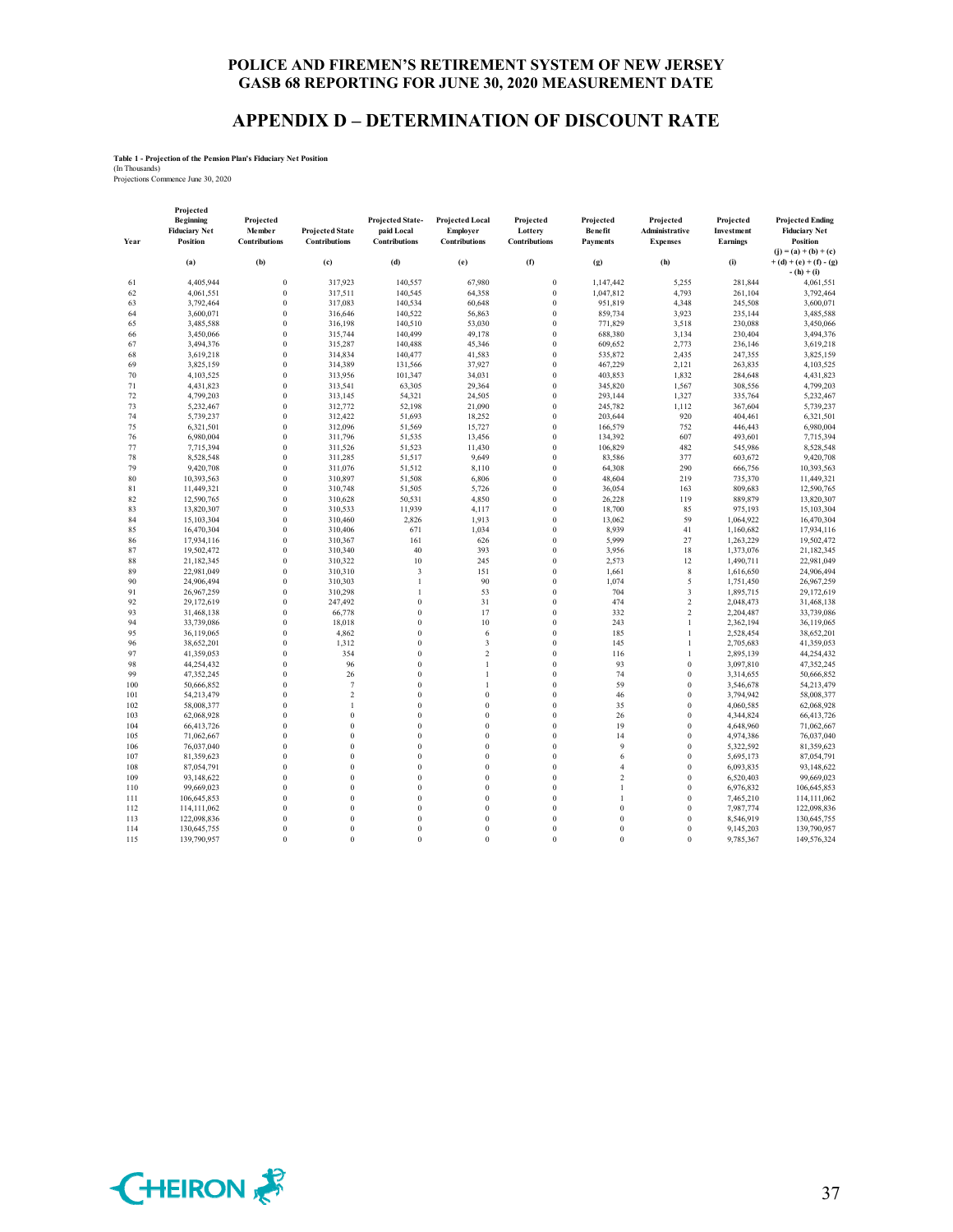## **APPENDIX D – DETERMINATION OF DISCOUNT RATE**

**Table 2 - Actuarial Present Values of Projected Benefit Payments**

(In Thousands)

Projections Commence June 30, 2020

\* From Table 1 - Projection of the Pension Plan's Fiduciary Net Position, column (a)

\*\* From Table 1 - Projection of the Pension Plan's Fiduciary Net Position, column (g)

|                  | Projected<br><b>Beginning</b><br><b>Fiduciary Net</b> | <b>Projected Benefit</b><br><b>Payments</b> for<br>current Plan | "Funded" Portion of          | "Unfunded"<br>Portion of<br><b>Benefit</b> | <b>Present Value of</b><br>"Funded" Benefit           | <b>Present Value of</b><br>"Unfunded" Benefit         | <b>Present Value of</b><br><b>Benefit Payments</b><br><b>Using the Single</b> |  |
|------------------|-------------------------------------------------------|-----------------------------------------------------------------|------------------------------|--------------------------------------------|-------------------------------------------------------|-------------------------------------------------------|-------------------------------------------------------------------------------|--|
| Year             | Position*                                             | participants**                                                  | <b>Benefit Payments</b>      | <b>Payments</b>                            | <b>Payments</b>                                       | <b>Payments</b>                                       | <b>Discount Rate</b>                                                          |  |
| (a)              | (b)                                                   | (c)                                                             | $(d) = (c)$ if $(b) \ge (c)$ | $(e) = (c) - (d)$                          | $(f) = (d) /$<br>$(1+7.00\%)$ <sup>^</sup> [(a) - .5] | $(g) = (e) /$<br>$(1+2.21\%)$ <sup>^</sup> [(a) - .5] | $(h) = (c) /$<br>$(1+7.00\%)^{\wedge}[(a) - .5]$                              |  |
| $\mathbf{1}$     | \$<br>26,217,951                                      | \$<br>2,832,489                                                 | s<br>2,832,489               | \$<br>$\boldsymbol{0}$                     | \$<br>2,738,271                                       | \$<br>$\boldsymbol{0}$                                | \$<br>2,738,271                                                               |  |
| $\boldsymbol{2}$ | 27,124,531                                            | 2,943,570                                                       | 2,943,570                    | $\boldsymbol{0}$                           | 2,659,492                                             | $\boldsymbol{0}$                                      | 2,659,492                                                                     |  |
| $\mathfrak{Z}$   | 28,015,371                                            | 3,051,119                                                       | 3,051,119                    | $\boldsymbol{0}$                           | 2,576,320                                             | $\boldsymbol{0}$                                      | 2,576,320                                                                     |  |
| $\overline{4}$   | 29,051,838                                            | 3,162,051                                                       | 3,162,051                    | $\boldsymbol{0}$                           | 2,495,317                                             | $\boldsymbol{0}$                                      | 2,495,317                                                                     |  |
| 5                | 30,078,723                                            | 3,271,307                                                       | 3,271,307                    | $\boldsymbol{0}$                           | 2,412,650                                             | $\boldsymbol{0}$                                      | 2,412,650                                                                     |  |
| 6                | 31,090,647                                            | 3,384,355                                                       | 3,384,355                    | $\boldsymbol{0}$                           | 2,332,734                                             | $\boldsymbol{0}$                                      | 2,332,734                                                                     |  |
| $\sqrt{ }$       | 32,078,239                                            | 3,499,476                                                       | 3,499,476                    | $\boldsymbol{0}$                           | 2,254,283                                             | $\boldsymbol{0}$<br>$\boldsymbol{0}$                  | 2,254,283                                                                     |  |
| $\,$ 8 $\,$<br>9 | 33,005,057<br>33,892,176                              | 3,611,568<br>3,721,649                                          | 3,611,568<br>3,721,649       | $\boldsymbol{0}$<br>$\boldsymbol{0}$       | 2,174,290<br>2,093,984                                | $\boldsymbol{0}$                                      | 2,174,290<br>2,093,984                                                        |  |
| 10               | 34,736,969                                            | 3,826,708                                                       | 3,826,708                    | $\boldsymbol{0}$                           | 2,012,238                                             | $\boldsymbol{0}$                                      | 2,012,238                                                                     |  |
| 11               | 35,539,743                                            | 3,935,266                                                       | 3,935,266                    | $\boldsymbol{0}$                           | 1,933,947                                             | $\boldsymbol{0}$                                      | 1,933,947                                                                     |  |
| 12               | 36,260,616                                            | 4,046,950                                                       | 4,046,950                    | $\boldsymbol{0}$                           | 1,858,722                                             | $\boldsymbol{0}$                                      | 1,858,722                                                                     |  |
| 13               | 36,885,616                                            | 4,150,855                                                       | 4,150,855                    | $\boldsymbol{0}$                           | 1,781,723                                             | $\boldsymbol{0}$                                      | 1,781,723                                                                     |  |
| 14               | 37,412,413                                            | 4,247,950                                                       | 4,247,950                    | $\boldsymbol{0}$                           | 1,704,113                                             | $\boldsymbol{0}$                                      | 1,704,113                                                                     |  |
| 15               | 37,840,258                                            | 4,330,808                                                       | 4,330,808                    | $\boldsymbol{0}$                           | 1,623,694                                             | $\boldsymbol{0}$                                      | 1,623,694                                                                     |  |
| 16               | 38,179,173                                            | 4,390,797                                                       | 4,390,797                    | $\boldsymbol{0}$                           | 1,538,490                                             | $\boldsymbol{0}$                                      | 1,538,490                                                                     |  |
| 17               | 38,451,824                                            | 4,438,755                                                       | 4,438,755                    | $\boldsymbol{0}$                           | 1,453,546                                             | $\boldsymbol{0}$                                      | 1,453,546                                                                     |  |
| 18               | 38,673,032                                            | 4,488,529                                                       | 4,488,529                    | $\boldsymbol{0}$                           | 1,373,687                                             | $\boldsymbol{0}$                                      | 1,373,687                                                                     |  |
| 19               | 38,838,511                                            | 4,544,863                                                       | 4,544,863                    | $\boldsymbol{0}$                           | 1,299,933                                             | $\boldsymbol{0}$                                      | 1,299,933                                                                     |  |
| 20               | 38,932,409                                            | 4,606,726                                                       | 4,606,726                    | $\boldsymbol{0}$                           | 1,231,427                                             | $\boldsymbol{0}$                                      | 1,231,427                                                                     |  |
| 21               | 38,936,650                                            | 4,670,336                                                       | 4,670,336                    | $\boldsymbol{0}$                           | 1,166,758                                             | $\boldsymbol{0}$                                      | 1,166,758                                                                     |  |
| 22               | 38,836,395                                            | 4,736,959                                                       | 4,736,959                    | $\boldsymbol{0}$                           | 1,105,983                                             | $\boldsymbol{0}$                                      | 1,105,983                                                                     |  |
| 23               | 38,615,336                                            | 4,806,199                                                       | 4,806,199                    | $\boldsymbol{0}$                           | 1,048,737                                             | $\boldsymbol{0}$                                      | 1,048,737                                                                     |  |
| 24               | 38,255,847                                            | 4,871,961                                                       | 4,871,961                    | $\boldsymbol{0}$                           | 993,539                                               | $\boldsymbol{0}$                                      | 993,539                                                                       |  |
| 25               | 37,746,266                                            | 4,904,479                                                       | 4,904,479                    | $\boldsymbol{0}$                           | 934,739                                               | $\boldsymbol{0}$                                      | 934,739                                                                       |  |
| 26               | 37,112,225                                            | 4,894,549                                                       | 4,894,549                    | $\boldsymbol{0}$                           | 871,819                                               | $\boldsymbol{0}$                                      | 871,819                                                                       |  |
| 27               | 36,403,878                                            | 4,863,181                                                       | 4,863,181                    | $\boldsymbol{0}$                           | 809,562                                               | $\boldsymbol{0}$                                      | 809,562                                                                       |  |
| 28               | 35,654,198                                            | 4,817,354                                                       | 4,817,354                    | $\boldsymbol{0}$                           | 749,471                                               | $\boldsymbol{0}$                                      | 749,471                                                                       |  |
| 29               | 34,864,694                                            | 4,759,212                                                       | 4,759,212                    | $\boldsymbol{0}$                           | 691,986                                               | $\boldsymbol{0}$                                      | 691,986                                                                       |  |
| 30               | 34,067,481                                            | 4,690,463                                                       | 4,690,463                    | $\boldsymbol{0}$                           | 637,374                                               | $\boldsymbol{0}$                                      | 637,374                                                                       |  |
| 31               | 33,276,526                                            | 4,613,026                                                       | 4,613,026                    | $\boldsymbol{0}$                           | 585,842                                               | $\boldsymbol{0}$                                      | 585,842                                                                       |  |
| 32               | 32,503,987                                            | 4,527,945                                                       | 4,527,945                    | $\boldsymbol{0}$                           | 537,418                                               | $\boldsymbol{0}$                                      | 537,418                                                                       |  |
| 33               | 31,761,126                                            | 4,436,427                                                       | 4,436,427                    | $\boldsymbol{0}$                           | 492,108                                               | $\boldsymbol{0}$                                      | 492,108                                                                       |  |
| 34               | 31,058,278                                            | 4,339,303                                                       | 4,339,303                    | $\boldsymbol{0}$                           | 449,846                                               | $\boldsymbol{0}$                                      | 449,846                                                                       |  |
| 35<br>36         | 30,405,179<br>29,811,234                              | 4,237,245<br>4,130,952                                          | 4,237,245<br>4,130,952       | $\boldsymbol{0}$<br>$\boldsymbol{0}$       | 410,528<br>374,047                                    | $\boldsymbol{0}$<br>$\boldsymbol{0}$                  | 410,528<br>374,047                                                            |  |
| 37               | 29,285,523                                            | 4,020,769                                                       | 4,020,769                    | $\boldsymbol{0}$                           | 340,252                                               | $\boldsymbol{0}$                                      | 340,252                                                                       |  |
| 38               | 28,294,554                                            | 3,907,196                                                       | 3,907,196                    | $\boldsymbol{0}$                           | 309,011                                               | $\boldsymbol{0}$                                      | 309,011                                                                       |  |
| 39               | 26,851,341                                            | 3,790,653                                                       | 3,790,653                    | $\boldsymbol{0}$                           | 280,181                                               | $\boldsymbol{0}$                                      | 280,181                                                                       |  |
| 40               | 25,401,175                                            | 3,671,570                                                       | 3,671,570                    | $\boldsymbol{0}$                           | 253,625                                               | $\boldsymbol{0}$                                      | 253,625                                                                       |  |
| 41               | 23,970,974                                            | 3,550,352                                                       | 3,550,352                    | $\boldsymbol{0}$                           | 229,207                                               | $\boldsymbol{0}$                                      | 229,207                                                                       |  |
| 42               | 22,565,587                                            | 3,427,300                                                       | 3,427,300                    | $\boldsymbol{0}$                           | 206,788                                               | $\boldsymbol{0}$                                      | 206,788                                                                       |  |
| 43               | 21,188,608                                            | 3,302,842                                                       | 3,302,842                    | $\boldsymbol{0}$                           | 186,242                                               | $\boldsymbol{0}$                                      | 186,242                                                                       |  |
| 44               | 19,843,326                                            | 3,177,301                                                       | 3,177,301                    | $\boldsymbol{0}$                           | 167,442                                               | $\boldsymbol{0}$                                      | 167,442                                                                       |  |
| 45               | 18,532,886                                            | 3,051,005                                                       | 3,051,005                    | $\boldsymbol{0}$                           | 150,267                                               | $\boldsymbol{0}$                                      | 150,267                                                                       |  |
| 46               | 17,260,316                                            | 2,924,270                                                       | 2,924,270                    | $\boldsymbol{0}$                           | 134,603                                               | $\boldsymbol{0}$                                      | 134,603                                                                       |  |
| 47               | 16,028,532                                            | 2,797,391                                                       | 2,797,391                    | $\mathbf{0}$                               | 120,339                                               | $\mathbf{0}$                                          | 120,339                                                                       |  |
| 48               | 14,840,376                                            | 2,670,649                                                       | 2,670,649                    | $\boldsymbol{0}$                           | 107,371                                               | $\boldsymbol{0}$                                      | 107,371                                                                       |  |
| 49               | 13,698,607                                            | 2,544,306                                                       | 2,544,306                    | $\boldsymbol{0}$                           | 95,600                                                | $\boldsymbol{0}$                                      | 95,600                                                                        |  |
| 50               | 12,605,915                                            | 2,418,616                                                       | 2,418,616                    | $\boldsymbol{0}$                           | 84,932                                                | $\boldsymbol{0}$                                      | 84,932                                                                        |  |
| 51               | 11,564,919                                            | 2,293,831                                                       | 2,293,831                    | $\boldsymbol{0}$                           | 75,280                                                | $\boldsymbol{0}$                                      | 75,280                                                                        |  |
| 52               | 10,578,154                                            | 2,170,195                                                       | 2,170,195                    | $\boldsymbol{0}$                           | 66,563                                                | $\boldsymbol{0}$                                      | 66,563                                                                        |  |
| 53               | 9,648,073                                             | 2,047,956                                                       | 2,047,956                    | $\boldsymbol{0}$                           | 58,705                                                | $\boldsymbol{0}$                                      | 58,705                                                                        |  |
| 54               | 8,777,042                                             | 1,927,349                                                       | 1,927,349                    | $\boldsymbol{0}$                           | 51,633                                                | $\boldsymbol{0}$                                      | 51,633                                                                        |  |
| 55               | 7,959,226                                             | 1,808,610                                                       | 1,808,610                    | $\boldsymbol{0}$                           | 45,282                                                | $\boldsymbol{0}$                                      | 45,282                                                                        |  |
| 56               | 7,199,987                                             | 1,691,954                                                       | 1,691,954                    | $\boldsymbol{0}$                           | 39,590                                                | $\boldsymbol{0}$                                      | 39,590                                                                        |  |
| 57               | 6,504,373                                             | 1,577,602                                                       | 1,577,602                    | $\boldsymbol{0}$                           | 34,500                                                | $\boldsymbol{0}$                                      | 34,500                                                                        |  |
| 58               | 5,875,159                                             | 1,465,763                                                       | 1,465,763                    | $\boldsymbol{0}$                           | 29,957                                                | $\boldsymbol{0}$                                      | 29,957                                                                        |  |
| 59<br>60         | 5,314,451                                             | 1,356,648<br>1,250,467                                          | 1,356,648<br>1,250,467       | $\boldsymbol{0}$<br>$\boldsymbol{0}$       | 25,913<br>22,322                                      | $\boldsymbol{0}$<br>$\boldsymbol{0}$                  | 25,913<br>22,322                                                              |  |
|                  | 4,824,125                                             |                                                                 |                              |                                            |                                                       |                                                       |                                                                               |  |

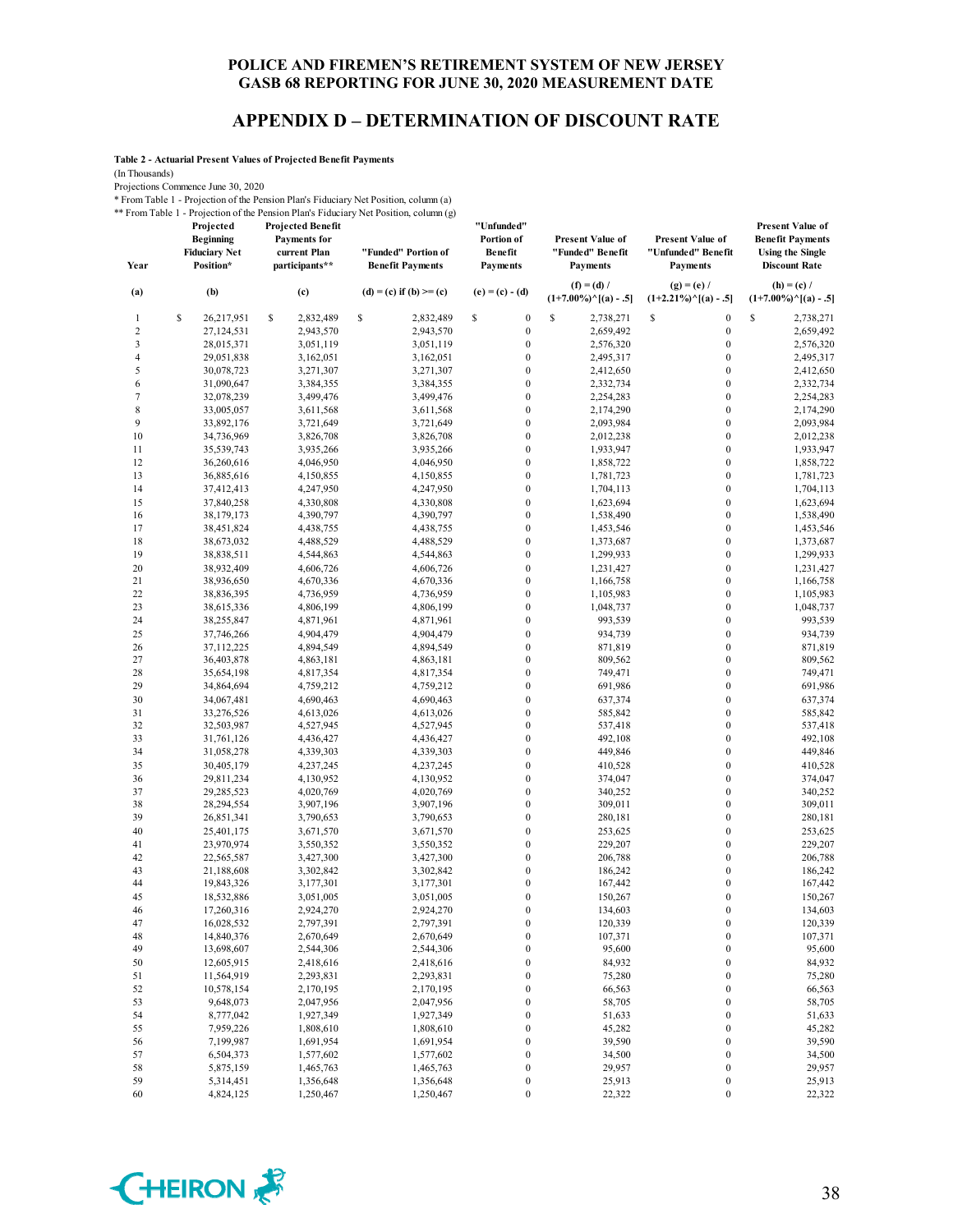## **APPENDIX D – DETERMINATION OF DISCOUNT RATE**

**Table 2 - Actuarial Present Values of Projected Benefit Payments**

(In Thousands)

Projections Commence June 30, 2020

\* From Table 1 - Projection of the Pension Plan's Fiduciary Net Position, column (a)

\*\* From Table 1 - Projection of the Pension Plan's Fiduciary Net Position, column (g)

| Year | Projected<br><b>Beginning</b><br><b>Fiduciary Net</b><br>Position* | <b>Projected Benefit</b><br><b>Payments</b> for<br>current Plan<br>participants** | From Table 1 - Projection of the Pension Plan's Figuriary Net Position, column (g)<br>"Funded" Portion of<br><b>Benefit Payments</b> | "Unfunded"<br>Portion of<br><b>Benefit</b><br><b>Payments</b> | <b>Present Value of</b><br>"Funded" Benefit<br><b>Payments</b> | <b>Present Value of</b><br>"Unfunded" Benefit<br>Payments | <b>Present Value of</b><br><b>Benefit Payments</b><br><b>Using the Single</b><br><b>Discount Rate</b> |
|------|--------------------------------------------------------------------|-----------------------------------------------------------------------------------|--------------------------------------------------------------------------------------------------------------------------------------|---------------------------------------------------------------|----------------------------------------------------------------|-----------------------------------------------------------|-------------------------------------------------------------------------------------------------------|
| (a)  | (b)                                                                | (c)                                                                               | $(d) = (c)$ if $(b) \ge (c)$                                                                                                         | $(e) = (c) - (d)$                                             | $(f) = (d) /$<br>$(1+7.00\%)$ <sup>^</sup> [(a) - .5]          | $(g) = (e) /$<br>$(1+2.21\%)$ <sup>^</sup> [(a) - .5]     | $(h) = (c) /$<br>$(1+7.00\%)$ <sup>^</sup> [(a) - .5]                                                 |
| 61   | 4,405,944                                                          | 1,147,442                                                                         | 1,147,442                                                                                                                            | $\boldsymbol{0}$                                              | 19,143                                                         | $\boldsymbol{0}$                                          | 19,143                                                                                                |
| 62   | 4,061,551                                                          | 1,047,812                                                                         | 1,047,812                                                                                                                            | $\boldsymbol{0}$                                              | 16,337                                                         | $\boldsymbol{0}$                                          | 16,337                                                                                                |
| 63   | 3,792,464                                                          | 951,819                                                                           | 951,819                                                                                                                              | $\boldsymbol{0}$                                              | 13,870                                                         | $\boldsymbol{0}$                                          | 13,870                                                                                                |
| 64   | 3,600,071                                                          | 859,734                                                                           | 859,734                                                                                                                              | $\boldsymbol{0}$                                              | 11,708                                                         | $\boldsymbol{0}$                                          | 11,708                                                                                                |
| 65   | 3,485,588                                                          | 771,829                                                                           | 771,829                                                                                                                              | $\boldsymbol{0}$                                              | 9,824                                                          | $\boldsymbol{0}$                                          | 9,824                                                                                                 |
| 66   | 3,450,066                                                          | 688,380                                                                           | 688,380                                                                                                                              | $\boldsymbol{0}$                                              | 8,188                                                          | $\boldsymbol{0}$                                          | 8,188                                                                                                 |
| 67   | 3,494,376                                                          | 609,652                                                                           | 609,652                                                                                                                              | $\boldsymbol{0}$                                              | 6,777                                                          | $\boldsymbol{0}$                                          | 6,777                                                                                                 |
| 68   | 3,619,218                                                          | 535,872                                                                           | 535,872                                                                                                                              | $\boldsymbol{0}$                                              | 5,567                                                          | $\boldsymbol{0}$                                          | 5,567                                                                                                 |
| 69   | 3,825,159                                                          | 467,229                                                                           | 467,229                                                                                                                              | $\boldsymbol{0}$                                              | 4,537                                                          | $\boldsymbol{0}$                                          | 4,537                                                                                                 |
| 70   | 4,103,525                                                          | 403,853                                                                           | 403,853                                                                                                                              | $\boldsymbol{0}$                                              | 3,665                                                          | $\boldsymbol{0}$                                          | 3,665                                                                                                 |
| 71   | 4,431,823                                                          | 345,820                                                                           | 345,820                                                                                                                              | $\boldsymbol{0}$                                              | 2,933                                                          | $\boldsymbol{0}$                                          | 2,933                                                                                                 |
| 72   | 4,799,203                                                          | 293,144                                                                           | 293,144                                                                                                                              | $\boldsymbol{0}$                                              | 2,323                                                          | $\boldsymbol{0}$                                          | 2,323                                                                                                 |
| 73   | 5,232,467                                                          | 245,782                                                                           | 245,782                                                                                                                              | $\boldsymbol{0}$                                              | 1,821                                                          | $\boldsymbol{0}$                                          | 1,821                                                                                                 |
| 74   | 5,739,237                                                          | 203,644                                                                           | 203,644                                                                                                                              | $\boldsymbol{0}$                                              | 1,410                                                          | $\boldsymbol{0}$                                          | 1,410                                                                                                 |
| 75   | 6,321,501                                                          | 166,579                                                                           | 166,579                                                                                                                              | $\boldsymbol{0}$                                              | 1,078                                                          | $\boldsymbol{0}$                                          | 1,078                                                                                                 |
| 76   | 6,980,004                                                          | 134,392                                                                           | 134,392                                                                                                                              | $\boldsymbol{0}$                                              | 813                                                            | $\boldsymbol{0}$                                          | 813                                                                                                   |
| 77   | 7,715,394                                                          | 106,829                                                                           | 106,829                                                                                                                              | $\boldsymbol{0}$                                              | 604                                                            | $\boldsymbol{0}$                                          | 604                                                                                                   |
| 78   | 8,528,548                                                          | 83,586                                                                            | 83,586                                                                                                                               | $\boldsymbol{0}$                                              | 441                                                            | $\boldsymbol{0}$                                          | 441                                                                                                   |
| 79   | 9,420,708                                                          | 64,308                                                                            | 64,308                                                                                                                               | $\boldsymbol{0}$                                              | 317                                                            | $\boldsymbol{0}$                                          | 317                                                                                                   |
| 80   | 10,393,563                                                         | 48,604                                                                            | 48,604                                                                                                                               | $\boldsymbol{0}$                                              | 224                                                            | $\boldsymbol{0}$                                          | 224                                                                                                   |
| 81   | 11,449,321                                                         | 36,054                                                                            | 36,054                                                                                                                               | $\boldsymbol{0}$                                              | 155                                                            | $\boldsymbol{0}$                                          | 155                                                                                                   |
| 82   | 12,590,765                                                         | 26,228                                                                            | 26,228                                                                                                                               | $\boldsymbol{0}$                                              | 106                                                            | $\boldsymbol{0}$                                          | 106                                                                                                   |
| 83   | 13,820,307                                                         | 18,700                                                                            | 18,700                                                                                                                               | $\boldsymbol{0}$                                              | 70                                                             | $\boldsymbol{0}$                                          | 70                                                                                                    |
| 84   | 15,103,304                                                         | 13,062                                                                            | 13,062                                                                                                                               | $\boldsymbol{0}$                                              | 46                                                             | $\boldsymbol{0}$                                          | 46                                                                                                    |
| 85   | 16,470,304                                                         | 8,939                                                                             | 8,939                                                                                                                                | $\boldsymbol{0}$                                              | 29                                                             | $\boldsymbol{0}$                                          | 29                                                                                                    |
| 86   | 17,934,116                                                         | 5,999                                                                             | 5,999                                                                                                                                | $\boldsymbol{0}$                                              | 18                                                             | $\boldsymbol{0}$                                          | 18                                                                                                    |
| 87   | 19,502,472                                                         | 3,956                                                                             | 3,956                                                                                                                                | $\boldsymbol{0}$                                              | 11                                                             | $\overline{0}$                                            | 11                                                                                                    |
| 88   | 21,182,345                                                         | 2,573                                                                             | 2,573                                                                                                                                | $\boldsymbol{0}$                                              | $\boldsymbol{7}$                                               | $\boldsymbol{0}$                                          | $\tau$                                                                                                |
| 89   | 22,981,049                                                         | 1,661                                                                             | 1,661                                                                                                                                | $\boldsymbol{0}$                                              | $\overline{\mathbf{4}}$                                        | $\boldsymbol{0}$                                          | $\overline{4}$                                                                                        |
| 90   | 24,906,494                                                         | 1,074                                                                             | 1,074                                                                                                                                | $\boldsymbol{0}$                                              | 3                                                              | $\boldsymbol{0}$                                          | 3                                                                                                     |
| 91   | 26,967,259                                                         | 704                                                                               | 704                                                                                                                                  | $\boldsymbol{0}$                                              | $\overline{c}$                                                 | $\boldsymbol{0}$                                          | $\sqrt{2}$                                                                                            |
| 92   | 29,172,619                                                         | 474                                                                               | 474                                                                                                                                  | $\boldsymbol{0}$                                              | $\mathbf{1}$                                                   | $\boldsymbol{0}$                                          | $\mathbf{1}$                                                                                          |
| 93   | 31,468,138                                                         | 332                                                                               | 332                                                                                                                                  | $\boldsymbol{0}$                                              | $\mathbf{1}$                                                   | $\boldsymbol{0}$                                          | $\mathbf{1}$                                                                                          |
| 94   | 33,739,086                                                         | 243                                                                               | 243                                                                                                                                  | $\boldsymbol{0}$                                              | $\boldsymbol{0}$                                               | $\boldsymbol{0}$                                          | $\boldsymbol{0}$                                                                                      |
| 95   | 36,119,065                                                         | 185                                                                               | 185                                                                                                                                  | $\boldsymbol{0}$                                              | $\boldsymbol{0}$                                               | $\boldsymbol{0}$                                          | $\boldsymbol{0}$                                                                                      |
| 96   | 38,652,201                                                         | 145                                                                               | 145                                                                                                                                  | $\boldsymbol{0}$                                              | $\boldsymbol{0}$                                               | $\boldsymbol{0}$                                          | $\boldsymbol{0}$                                                                                      |
| 97   | 41,359,053                                                         | 116                                                                               | 116                                                                                                                                  | $\boldsymbol{0}$                                              | $\mathbf{0}$                                                   | $\boldsymbol{0}$                                          | $\boldsymbol{0}$                                                                                      |
| 98   | 44,254,432                                                         | 93                                                                                | 93                                                                                                                                   | $\boldsymbol{0}$                                              | $\mathbf{0}$                                                   | $\boldsymbol{0}$                                          | $\boldsymbol{0}$                                                                                      |
| 99   | 47,352,245                                                         | 74                                                                                | 74                                                                                                                                   | $\boldsymbol{0}$                                              | $\mathbf{0}$                                                   | $\boldsymbol{0}$                                          | $\boldsymbol{0}$                                                                                      |
| 100  | 50,666,852                                                         | 59                                                                                | 59                                                                                                                                   | $\boldsymbol{0}$                                              | $\mathbf{0}$                                                   | $\boldsymbol{0}$                                          | $\boldsymbol{0}$                                                                                      |
| 101  | 54,213,479                                                         | 46                                                                                | 46                                                                                                                                   | $\boldsymbol{0}$                                              | $\boldsymbol{0}$                                               | $\boldsymbol{0}$                                          | $\boldsymbol{0}$                                                                                      |
| 102  | 58,008,377                                                         | 35                                                                                | 35                                                                                                                                   | $\boldsymbol{0}$                                              | $\boldsymbol{0}$                                               | $\boldsymbol{0}$                                          | $\boldsymbol{0}$                                                                                      |
| 103  | 62,068,928                                                         | 26                                                                                | 26                                                                                                                                   | $\boldsymbol{0}$                                              | $\mathbf{0}$                                                   | $\boldsymbol{0}$                                          | $\boldsymbol{0}$                                                                                      |
| 104  | 66,413,726                                                         | 19                                                                                | 19                                                                                                                                   | $\boldsymbol{0}$                                              | $\mathbf{0}$                                                   | $\mathbf{0}$                                              | $\boldsymbol{0}$                                                                                      |
| 105  | 71,062,667                                                         | 14                                                                                | 14                                                                                                                                   | $\boldsymbol{0}$                                              | $\boldsymbol{0}$                                               | $\boldsymbol{0}$                                          | $\boldsymbol{0}$                                                                                      |
| 106  | 76,037,040                                                         | 9                                                                                 | $\mathbf Q$                                                                                                                          | $\theta$                                                      | $\theta$                                                       | $\theta$                                                  | $\Omega$                                                                                              |
| 107  | 81,359,623                                                         |                                                                                   | 6                                                                                                                                    | $\Omega$                                                      | 0                                                              | $\bf{0}$                                                  | $\boldsymbol{0}$                                                                                      |
| 108  | 87,054,791                                                         | $\overline{4}$                                                                    | 4                                                                                                                                    | $\boldsymbol{0}$                                              | $\theta$                                                       | $\mathbf{0}$                                              | $\boldsymbol{0}$                                                                                      |
| 109  | 93,148,622                                                         | $\overline{2}$                                                                    | $\overline{c}$                                                                                                                       | $\boldsymbol{0}$                                              | $\mathbf{0}$                                                   | $\mathbf{0}$                                              | $\boldsymbol{0}$                                                                                      |
| 110  | 99,669,023                                                         | $\mathbf{1}$                                                                      | 1                                                                                                                                    | $\boldsymbol{0}$                                              | $\theta$                                                       | $\boldsymbol{0}$                                          | $\boldsymbol{0}$                                                                                      |
| 111  | 106,645,853                                                        | 1                                                                                 | 1                                                                                                                                    | $\boldsymbol{0}$                                              |                                                                | $\mathbf{0}$                                              | $\boldsymbol{0}$                                                                                      |
| 112  | 114,111,062                                                        | $\mathbf{0}$                                                                      | $\mathbf{0}$                                                                                                                         | $\boldsymbol{0}$                                              | 0                                                              | $\mathbf{0}$                                              | $\boldsymbol{0}$                                                                                      |
| 113  | 122,098,836                                                        | $\mathbf{0}$                                                                      | $\mathbf{0}$                                                                                                                         | $\boldsymbol{0}$                                              | $\mathbf{0}$                                                   | $\mathbf{0}$                                              | $\boldsymbol{0}$                                                                                      |
| 114  | 130,645,755                                                        | $\boldsymbol{0}$                                                                  | $\boldsymbol{0}$                                                                                                                     | $\boldsymbol{0}$                                              | $\mathbf{0}$                                                   | $\boldsymbol{0}$                                          | $\boldsymbol{0}$                                                                                      |
| 115  | 139,790,957                                                        | $\boldsymbol{0}$                                                                  | $\boldsymbol{0}$                                                                                                                     | $\boldsymbol{0}$                                              | 0                                                              | $\boldsymbol{0}$                                          | 0                                                                                                     |
|      |                                                                    |                                                                                   |                                                                                                                                      |                                                               | $\mathbb S$<br>54,636,259                                      | \$<br>$\bf{0}$                                            | $\pmb{\mathbb{S}}$<br>54,636,259                                                                      |

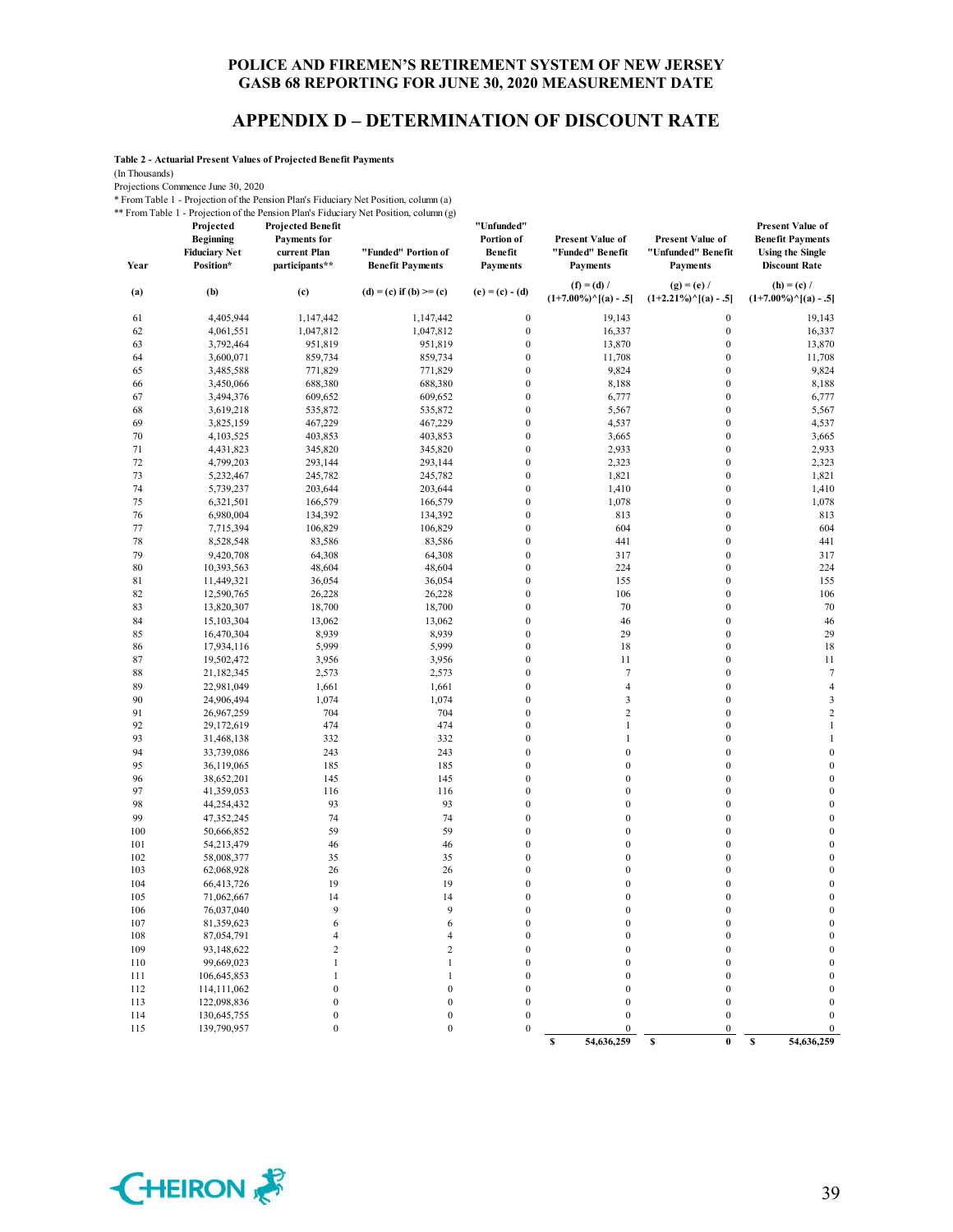## **APPENDIX E – GLOSSARY OF TERMS**

## **1. Actuarially Determined Contribution**

A target or recommended contribution for the reporting period, determined in conformity with Actuarial Standards of Practice based on the most recent measurement available when the contribution for the reporting period was adopted.

## **2. Actuarial Valuation Date**

The date as of which an actuarial valuation is performed. This date may be up to 24 months prior to the measurement date and up to 30 months prior to the employer's reporting date.

### **3. Deferred Inflow of Resources**

An acquisition of net assets by a government employer that is applicable to a future reporting period. In the context of GASB 68, these are experience gains on the Total Pension Liability, assumption changes reducing the Total Pension Liability, or investment gains that are recognized in future reporting periods.

## **4. Deferred Outflow of Resources**

A consumption of net assets by a government employer that is applicable to a future reporting period. In the context of GASB 68, these are experience losses on the Total Pension Liability, assumption changes increasing the Total Pension Liability, or investment losses that are recognized in future reporting periods.

## **5. Entry Age Actuarial Cost Method**

The actuarial cost method required for GASB 68 calculations. Under this method, the actuarial present value of the projected benefits of each individual included in an actuarial valuation is allocated on a level basis over the earnings of the individual between entry age and assumed exit ages. The portion of this actuarial present value allocated to a valuation year is called the Service Cost. The portion of this actuarial present value not provided for at a valuation date by the actuarial present value of future service costs is called the Total Pension Liability.

#### **6. Measurement Date**

The date as of which the Total Pension Liability and Plan Fiduciary Net Position are measured. The Total Pension Liability may be projected from the Actuarial Valuation Date to the Measurement Date. The Measurement Date must be the same as the Reporting Date for the plan.